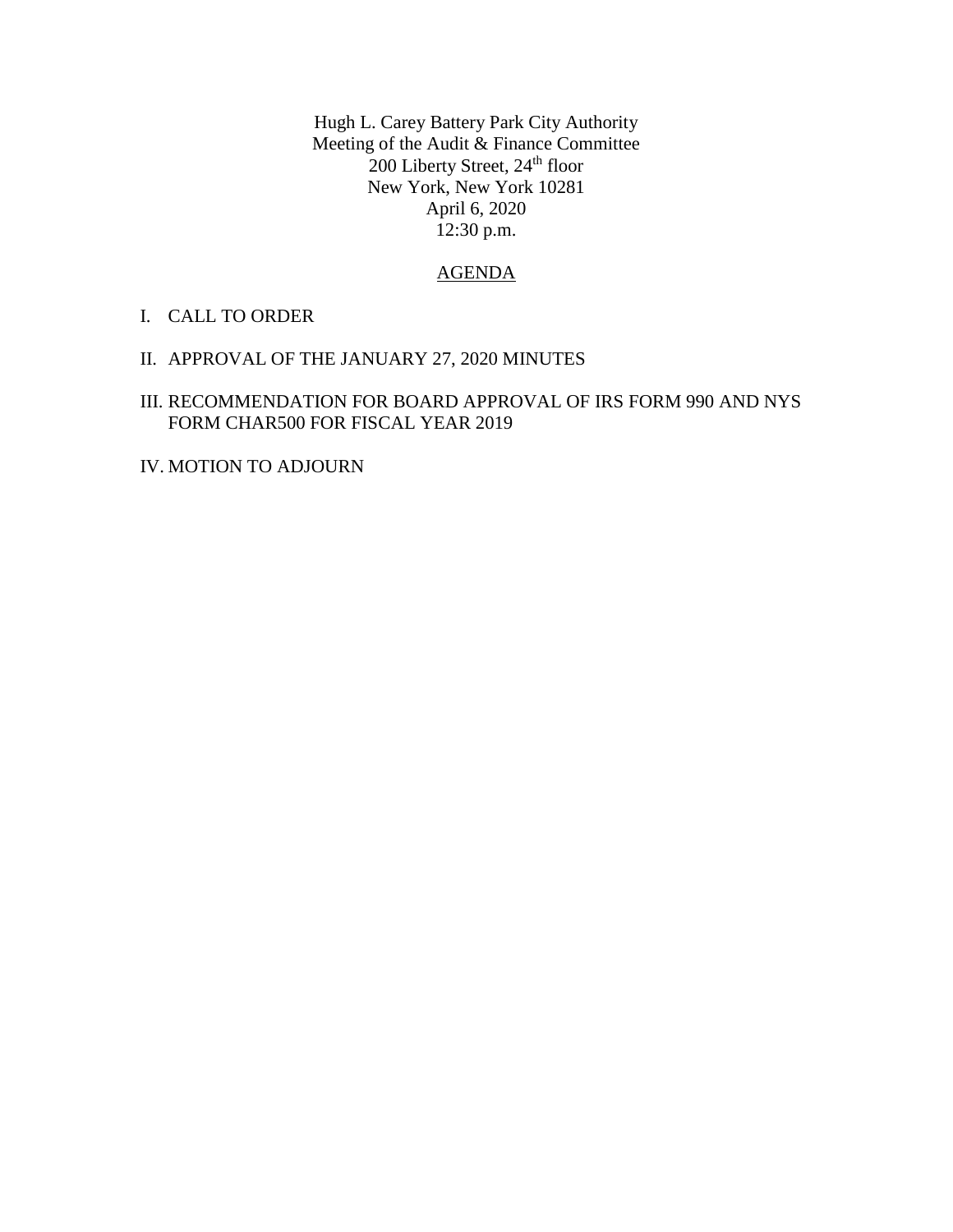|                                                      |                                                   | <b>Return of Organization Exempt From Income Tax</b>                                                                                                |                                                           | OMB No. 1545-0047                                                                                           |
|------------------------------------------------------|---------------------------------------------------|-----------------------------------------------------------------------------------------------------------------------------------------------------|-----------------------------------------------------------|-------------------------------------------------------------------------------------------------------------|
| Form YY                                              |                                                   | Under section 501(c), 527, or 4947(a)(1) of the Internal Revenue Code (except private foundations)                                                  |                                                           |                                                                                                             |
|                                                      | Department of the Treasury                        | Do not enter social security numbers on this form as it may be made public.                                                                         |                                                           | <b>Open to Public</b>                                                                                       |
|                                                      | Internal Revenue Service                          | Go to www.irs.gov/Form990 for instructions and the latest information.                                                                              |                                                           | Inspection                                                                                                  |
|                                                      |                                                   | 2018<br>NOV 1,<br>A For the 2018 calendar year, or tax year beginning<br>and ending                                                                 | OCT 31, 2019                                              |                                                                                                             |
| <b>B</b> Check if<br>applicable:                     |                                                   | C Name of organization                                                                                                                              | D Employer identification number                          |                                                                                                             |
| Address                                              |                                                   | BATTERY PARK CITY PARKS                                                                                                                             |                                                           |                                                                                                             |
| change                                               |                                                   | CONSERVANCY CORPORATION                                                                                                                             |                                                           |                                                                                                             |
| Name<br>change                                       |                                                   | Doing business as                                                                                                                                   | 13-3449909                                                |                                                                                                             |
| Initial<br>return<br> Final                          |                                                   | Number and street (or P.O. box if mail is not delivered to street address)<br>Room/suite                                                            | E Telephone number                                        |                                                                                                             |
| return/<br>termin-                                   |                                                   | 75 BATTERY PLACE                                                                                                                                    | (212)                                                     | $267 - 9700$                                                                                                |
| ated                                                 | Amended                                           | City or town, state or province, country, and ZIP or foreign postal code                                                                            | G Gross receipts \$                                       | 1,125,000.                                                                                                  |
| return<br> Applica-                                  |                                                   | 10280<br>NEW YORK, NY                                                                                                                               | H(a) Is this a group return                               |                                                                                                             |
| tion<br>pending                                      |                                                   | F Name and address of principal officer: BENJAMIN JONES                                                                                             | for subordinates?                                         | $\sqrt{}$ Yes $\sqrt{}$ X $\sqrt{}$ No                                                                      |
|                                                      |                                                   | SAME AS C ABOVE                                                                                                                                     | $H(b)$ Are all subordinates included? $\Box$ Yes          |                                                                                                             |
|                                                      | Tax-exempt status: $\boxed{\mathbf{X}}$ 501(c)(3) | 4947(a)(1) or<br>$501(c)$ (<br>$\sqrt{\bullet}$ (insert no.)                                                                                        | 527<br>If "No," attach a list. (see instructions)         |                                                                                                             |
|                                                      |                                                   | J Website: WWW.BPCPARKS.ORG                                                                                                                         | $H(c)$ Group exemption number $\blacktriangleright$       |                                                                                                             |
|                                                      | K Form of organization: X Corporation             | Other $\blacktriangleright$<br>Association<br>Trust                                                                                                 | L Year of formation: $1987$ M State of legal domicile: NY |                                                                                                             |
| Part I                                               | <b>Summary</b>                                    |                                                                                                                                                     |                                                           |                                                                                                             |
| 1.                                                   |                                                   | Briefly describe the organization's mission or most significant activities: BATTERY PARK CITY PARKS                                                 |                                                           |                                                                                                             |
| Governance                                           |                                                   | CONSERVANCY CORPORATION'S (BPCPC) MISSION IS TO MANAGE, MAINTAIN,                                                                                   |                                                           |                                                                                                             |
| 2                                                    |                                                   | Check this box $\blacktriangleright$ $\blacksquare$ if the organization discontinued its operations or disposed of more than 25% of its net assets. |                                                           |                                                                                                             |
| 3                                                    |                                                   | Number of voting members of the governing body (Part VI, line 1a)                                                                                   | 3                                                         |                                                                                                             |
| 4                                                    |                                                   | Number of independent voting members of the governing body (Part VI, line 1b)                                                                       | 4                                                         |                                                                                                             |
| 5                                                    |                                                   |                                                                                                                                                     | 5                                                         |                                                                                                             |
| 6                                                    |                                                   |                                                                                                                                                     | 6                                                         | 142                                                                                                         |
| <b>Activities &amp;</b>                              |                                                   |                                                                                                                                                     | 7a                                                        |                                                                                                             |
|                                                      |                                                   |                                                                                                                                                     | 7b                                                        |                                                                                                             |
|                                                      |                                                   |                                                                                                                                                     | Prior Year                                                |                                                                                                             |
| 8                                                    |                                                   |                                                                                                                                                     |                                                           | <b>Current Year</b>                                                                                         |
| 9                                                    |                                                   |                                                                                                                                                     | 0.                                                        |                                                                                                             |
|                                                      |                                                   | Contributions and grants (Part VIII, line 1h)                                                                                                       | 1,150,000.                                                |                                                                                                             |
|                                                      |                                                   | Program service revenue (Part VIII, line 2g)                                                                                                        | 0.                                                        |                                                                                                             |
| 10                                                   |                                                   |                                                                                                                                                     | 0.                                                        |                                                                                                             |
| 11                                                   |                                                   |                                                                                                                                                     |                                                           |                                                                                                             |
| 12                                                   |                                                   | Total revenue - add lines 8 through 11 (must equal Part VIII, column (A), line 12)                                                                  | 1,150,000.                                                |                                                                                                             |
| 13                                                   |                                                   | Grants and similar amounts paid (Part IX, column (A), lines 1-3)                                                                                    | $0$ .                                                     |                                                                                                             |
| 14                                                   |                                                   | Benefits paid to or for members (Part IX, column (A), line 4)                                                                                       | 0.                                                        |                                                                                                             |
| 15                                                   |                                                   | Salaries, other compensation, employee benefits (Part IX, column (A), lines 5-10)                                                                   | 0.                                                        |                                                                                                             |
|                                                      |                                                   |                                                                                                                                                     | 0.                                                        |                                                                                                             |
|                                                      |                                                   | $0$ .<br><b>b</b> Total fundraising expenses (Part IX, column (D), line 25)                                                                         |                                                           |                                                                                                             |
| 17                                                   |                                                   |                                                                                                                                                     | 1,194,865.                                                |                                                                                                             |
| 18                                                   |                                                   | Total expenses. Add lines 13-17 (must equal Part IX, column (A), line 25)                                                                           | 1,194,865.                                                |                                                                                                             |
| 19                                                   |                                                   |                                                                                                                                                     | $-44,865.$                                                |                                                                                                             |
|                                                      |                                                   |                                                                                                                                                     | <b>Beginning of Current Year</b>                          | <b>End of Year</b>                                                                                          |
| 20                                                   | Total assets (Part X, line 16)                    |                                                                                                                                                     | 70, 303.                                                  |                                                                                                             |
| Revenue<br>ŵ<br>Expense<br>Net Assets or<br>21<br>22 |                                                   | Total liabilities (Part X, line 26)                                                                                                                 | 22,343.<br>47,960.                                        | 1, 125, 000.<br>1, 125, 000.<br>1,175,644.<br>1, 175, 644.<br>$-50,644.$<br>66,893.<br>69,577.<br>$-2,684.$ |

true, correct, and complete. Declaration of preparer (other than officer) is based on all information of which preparer has any knowledge.

| Sign     | Signature of officer                                                                                         |                      |                                             | Date                       |  |  |  |  |
|----------|--------------------------------------------------------------------------------------------------------------|----------------------|---------------------------------------------|----------------------------|--|--|--|--|
| Here     | BENJAMIN JONES,                                                                                              | PRESIDENT & CEO      |                                             |                            |  |  |  |  |
|          | Type or print name and title                                                                                 |                      |                                             |                            |  |  |  |  |
|          | Print/Type preparer's name                                                                                   | Preparer's signature | Date                                        | <b>PTIN</b><br>Check       |  |  |  |  |
| Paid     | MAGDALENA M.<br>CZERNIAWSKI                                                                                  |                      | MAGDALENA M. CZERNIA 03/18/20 self-employed | P00535099                  |  |  |  |  |
| Preparer | MARKS PANETH LLP<br>Firm's name                                                                              |                      |                                             | 11-3518842<br>Firm's $EIN$ |  |  |  |  |
| Use Only | 685 THIRD AVENUE<br>Firm's address $\blacktriangleright$                                                     |                      |                                             |                            |  |  |  |  |
|          | Phone no. $212 - 503 - 8800$                                                                                 |                      |                                             |                            |  |  |  |  |
|          | May the IRS discuss this return with the preparer shown above? (see instructions)                            |                      |                                             | x<br><b>No</b><br>Yes      |  |  |  |  |
|          | Form 990 (2018)<br>LHA For Paperwork Reduction Act Notice, see the separate instructions.<br>832001 12-31-18 |                      |                                             |                            |  |  |  |  |

SEE SCHEDULE O FOR ORGANIZATION MISSION STATEMENT CONTINUATION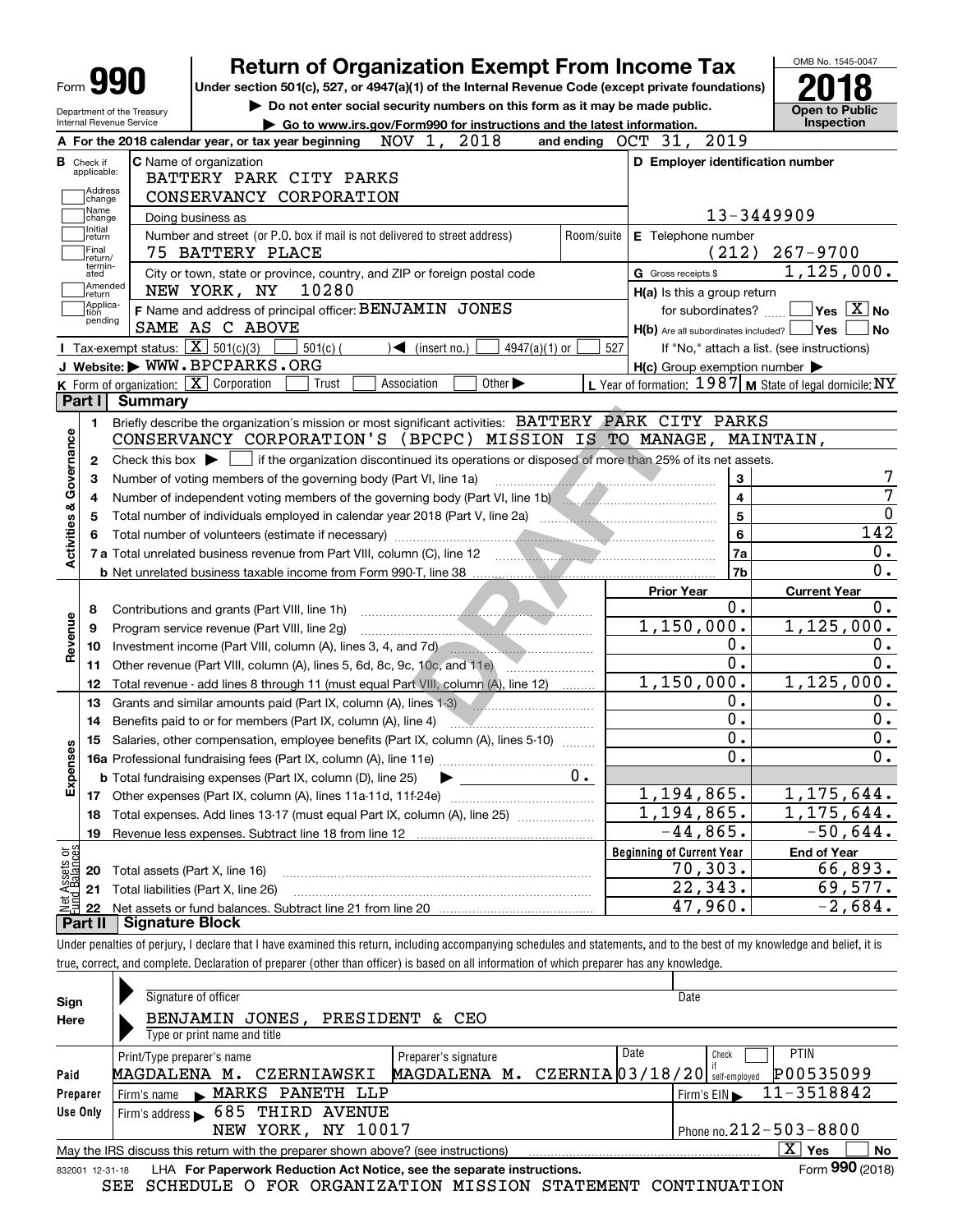|              | BATTERY PARK CITY PARKS                                                                                                                      |                                        |
|--------------|----------------------------------------------------------------------------------------------------------------------------------------------|----------------------------------------|
|              | CONSERVANCY CORPORATION<br>Form 990 (2018)                                                                                                   | 13-3449909<br>Page 2                   |
|              | <b>Statement of Program Service Accomplishments</b><br>Part III                                                                              |                                        |
|              |                                                                                                                                              | $\overline{\mathbf{X}}$                |
| 1            | Briefly describe the organization's mission:                                                                                                 |                                        |
|              | THE BATTERY PARK CITY PARKS CONSERVANCY'S MISSION IS TO MANAGE,                                                                              |                                        |
|              | MAINTAIN, OPERATE, REPAIR, PRESERVE AND PROGRAM ACTIVITIES TO A WORLD                                                                        |                                        |
|              | CLASS STANDARD FOR THE RESIDENTIAL PARKS, OPEN SPACE, AND OTHER PUBLIC                                                                       |                                        |
|              | STRUCTURES LOCATED ON THE 92 ACRE BATTERY PARK CITY SITE ON THE LOWER                                                                        |                                        |
| $\mathbf{2}$ | Did the organization undertake any significant program services during the year which were not listed on the                                 |                                        |
|              | prior Form 990 or 990-EZ?                                                                                                                    | $Yes \quad X$ No                       |
|              | If "Yes," describe these new services on Schedule O.                                                                                         |                                        |
| 3            | Did the organization cease conducting, or make significant changes in how it conducts, any program services?                                 | $\sqrt{}$ Yes $\sqrt{}$ X $\sqrt{}$ No |
|              | If "Yes," describe these changes on Schedule O.                                                                                              |                                        |
| 4            | Describe the organization's program service accomplishments for each of its three largest program services, as measured by expenses.         |                                        |
|              | Section 501(c)(3) and 501(c)(4) organizations are required to report the amount of grants and allocations to others, the total expenses, and |                                        |
|              | revenue, if any, for each program service reported.<br>$1,010,207$ and including grants of \$                                                | 994, 434.                              |
| 4а           | (Code: ) (Expenses \$<br>) (Revenue \$<br>MAINTENANCE: MAINTAIN AND REPAIR PARK FEATURES AND STRUCTURES WITHIN                               |                                        |
|              | BATTERY PARK CITY.                                                                                                                           |                                        |
|              |                                                                                                                                              |                                        |
|              |                                                                                                                                              |                                        |
|              |                                                                                                                                              |                                        |
|              |                                                                                                                                              |                                        |
|              |                                                                                                                                              |                                        |
|              |                                                                                                                                              |                                        |
|              |                                                                                                                                              |                                        |
|              |                                                                                                                                              |                                        |
|              |                                                                                                                                              |                                        |
|              |                                                                                                                                              |                                        |
| 4b           | $132,638$ $\cdot$ including grants of \$<br>(Expenses \$<br>) (Revenue \$<br>(Code:                                                          | 130, 566.                              |
|              | HORTICULTURE: MAINTAIN LANDSCAPING AND HORTICULTURAL FEATURES                                                                                |                                        |
|              | THROUGHOUT THE PARKS WITHIN BATTERY PARK CITY.                                                                                               |                                        |
|              |                                                                                                                                              |                                        |
|              |                                                                                                                                              |                                        |
|              |                                                                                                                                              |                                        |
|              |                                                                                                                                              |                                        |
|              |                                                                                                                                              |                                        |
|              |                                                                                                                                              |                                        |
|              |                                                                                                                                              |                                        |
|              |                                                                                                                                              |                                        |
|              |                                                                                                                                              |                                        |
|              |                                                                                                                                              |                                        |
| 4с           | (Revenue \$<br>(Code: ) (Expenses \$ ) and the set of \$ including grants of \$                                                              |                                        |
|              |                                                                                                                                              |                                        |
|              |                                                                                                                                              |                                        |
|              |                                                                                                                                              |                                        |
|              |                                                                                                                                              |                                        |
|              |                                                                                                                                              |                                        |
|              |                                                                                                                                              |                                        |
|              |                                                                                                                                              |                                        |
|              |                                                                                                                                              |                                        |
|              |                                                                                                                                              |                                        |
|              |                                                                                                                                              |                                        |
|              |                                                                                                                                              |                                        |
| 4d           | Other program services (Describe in Schedule O.)                                                                                             |                                        |
|              | (Expenses \$<br>including grants of \$<br>(Revenue \$                                                                                        |                                        |
|              | 1,142,845.<br>4e Total program service expenses $\blacktriangleright$                                                                        |                                        |
|              |                                                                                                                                              | $\overline{on}$                        |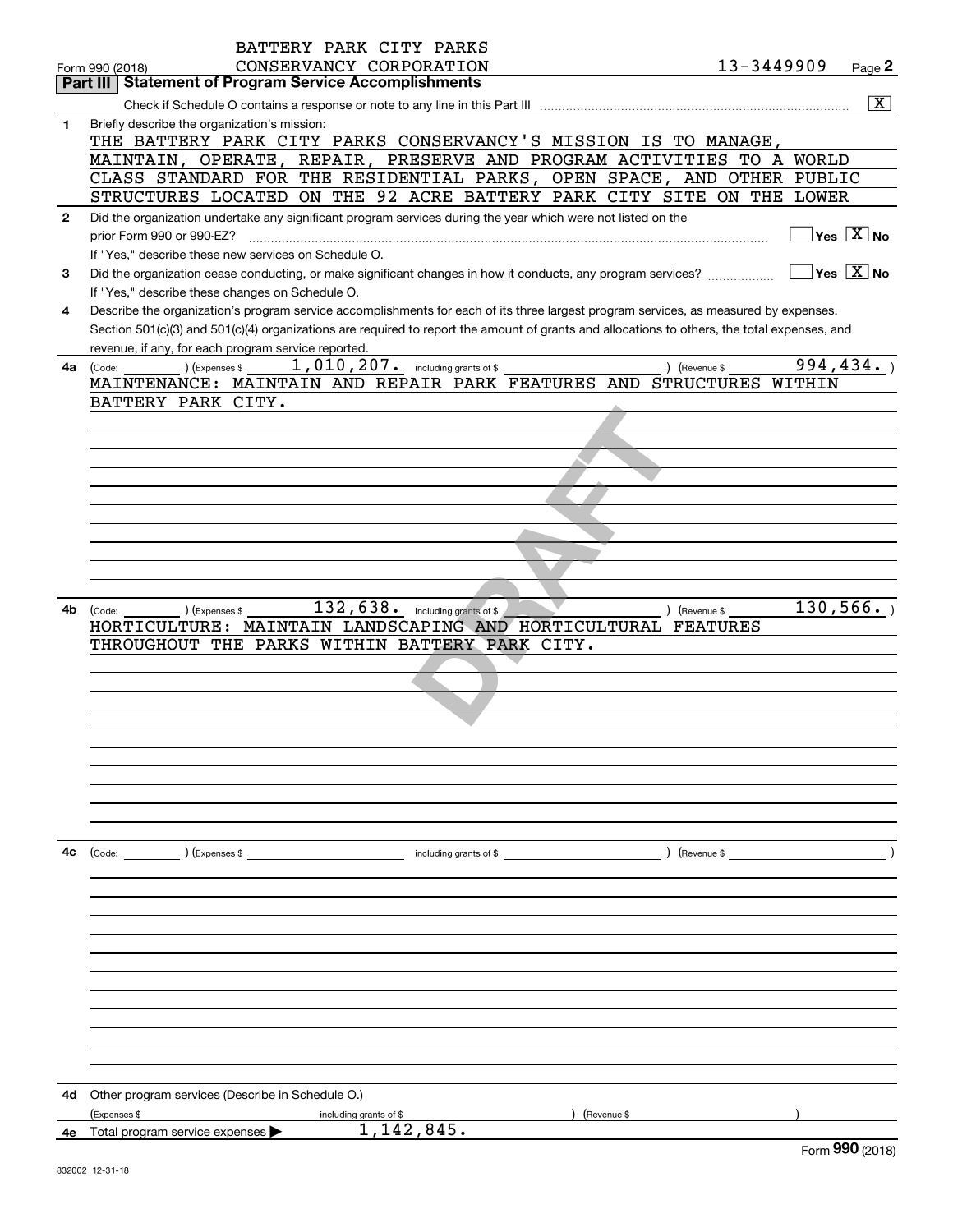| BATTERY PARK CITY PARKS |  |
|-------------------------|--|
|-------------------------|--|

|     |                                                                                                                                  |                 | Yes | No           |
|-----|----------------------------------------------------------------------------------------------------------------------------------|-----------------|-----|--------------|
| 1.  | Is the organization described in section $501(c)(3)$ or $4947(a)(1)$ (other than a private foundation)?                          |                 |     |              |
|     |                                                                                                                                  | 1               | Х   |              |
| 2   |                                                                                                                                  | $\mathbf{2}$    |     | $\mathbf{X}$ |
| 3   | Did the organization engage in direct or indirect political campaign activities on behalf of or in opposition to candidates for  |                 |     |              |
|     |                                                                                                                                  | 3               |     | x            |
| 4   | Section 501(c)(3) organizations. Did the organization engage in lobbying activities, or have a section 501(h) election in effect |                 |     |              |
|     |                                                                                                                                  | 4               |     | x            |
| 5   | Is the organization a section 501(c)(4), 501(c)(5), or 501(c)(6) organization that receives membership dues, assessments, or     |                 |     |              |
|     |                                                                                                                                  | 5               |     | x            |
| 6   | Did the organization maintain any donor advised funds or any similar funds or accounts for which donors have the right to        |                 |     |              |
|     | provide advice on the distribution or investment of amounts in such funds or accounts? If "Yes," complete Schedule D, Part I     | 6               |     | x            |
| 7   | Did the organization receive or hold a conservation easement, including easements to preserve open space,                        |                 |     |              |
|     |                                                                                                                                  | 7               |     | x            |
| 8   | Did the organization maintain collections of works of art, historical treasures, or other similar assets? If "Yes," complete     |                 |     |              |
|     |                                                                                                                                  | 8               |     | x            |
| 9   | Did the organization report an amount in Part X, line 21, for escrow or custodial account liability, serve as a custodian for    |                 |     |              |
|     | amounts not listed in Part X; or provide credit counseling, debt management, credit repair, or debt negotiation services?        |                 |     |              |
|     |                                                                                                                                  |                 |     | x            |
|     |                                                                                                                                  | 9               |     |              |
| 10  | Did the organization, directly or through a related organization, hold assets in temporarily restricted endowments, permanent    | 10              |     | х            |
|     |                                                                                                                                  |                 |     |              |
| 11  | If the organization's answer to any of the following questions is "Yes," then complete Schedule D, Parts VI, VII, VIII, IX, or X |                 |     |              |
|     | as applicable.                                                                                                                   |                 |     |              |
| а   | Did the organization report an amount for land, buildings, and equipment in Part X, line 10? If "Yes," complete Schedule D,      |                 |     |              |
|     |                                                                                                                                  | 11a             | Х   |              |
| b   | Did the organization report an amount for investments - other securities in Part X, line 12 that is 5% or more of its total      |                 |     |              |
|     |                                                                                                                                  | 11 <sub>b</sub> |     | x            |
| с   | Did the organization report an amount for investments - program related in Part X, line 13 that is 5% or more of its total       |                 |     |              |
|     | assets reported in Part X, line 16? If "Yes," complete Schedule D, Part VIII [[[[[[[[[[[[[[[[[[[[[[[[[[[[[[[[                    | 11c             |     | x            |
|     | d Did the organization report an amount for other assets in Part X, line 15 that is 5% or more of its total assets reported in   |                 |     |              |
|     |                                                                                                                                  | 11d             |     | x            |
| е   |                                                                                                                                  | <b>11e</b>      |     | X            |
| f   | Did the organization's separate or consolidated financial statements for the tax year include a footnote that addresses          |                 |     |              |
|     | the organization's liability for uncertain tax positions under FIN 48 (ASC 740)? If "Yes," complete Schedule D, Part X           | 11f             |     | x            |
| 12a | Did the organization obtain separate, independent audited financial statements for the tax year? If "Yes," complete              |                 |     |              |
|     | Schedule D, Parts XI and XII                                                                                                     | 12a             |     | x            |
|     | Was the organization included in consolidated, independent audited financial statements for the tax year?                        |                 |     |              |
|     | If "Yes," and if the organization answered "No" to line 12a, then completing Schedule D, Parts XI and XII is optional            | 12b             | х   |              |
| 13  | Is the organization a school described in section $170(b)(1)(A)(ii)?$ If "Yes," complete Schedule E                              | 13              |     | X            |
| 14a | Did the organization maintain an office, employees, or agents outside of the United States?                                      | 14a             |     | x            |
| b   | Did the organization have aggregate revenues or expenses of more than \$10,000 from grantmaking, fundraising, business,          |                 |     |              |
|     | investment, and program service activities outside the United States, or aggregate foreign investments valued at \$100,000       |                 |     |              |
|     |                                                                                                                                  | 14b             |     | x            |
| 15  | Did the organization report on Part IX, column (A), line 3, more than \$5,000 of grants or other assistance to or for any        |                 |     |              |
|     |                                                                                                                                  | 15              |     | x            |
| 16  | Did the organization report on Part IX, column (A), line 3, more than \$5,000 of aggregate grants or other assistance to         |                 |     |              |
|     |                                                                                                                                  | 16              |     | x            |
| 17  | Did the organization report a total of more than \$15,000 of expenses for professional fundraising services on Part IX,          |                 |     |              |
|     |                                                                                                                                  | 17              |     | x            |
| 18  | Did the organization report more than \$15,000 total of fundraising event gross income and contributions on Part VIII, lines     |                 |     |              |
|     |                                                                                                                                  | 18              |     | x            |
| 19  | Did the organization report more than \$15,000 of gross income from gaming activities on Part VIII, line 9a? If "Yes."           |                 |     |              |
|     |                                                                                                                                  | 19              |     | x            |
| 20a |                                                                                                                                  | 20a             |     | X            |
| b   | If "Yes" to line 20a, did the organization attach a copy of its audited financial statements to this return?                     | 20b             |     |              |
| 21  | Did the organization report more than \$5,000 of grants or other assistance to any domestic organization or                      |                 |     |              |
|     |                                                                                                                                  | 21              |     | x            |
|     |                                                                                                                                  |                 |     |              |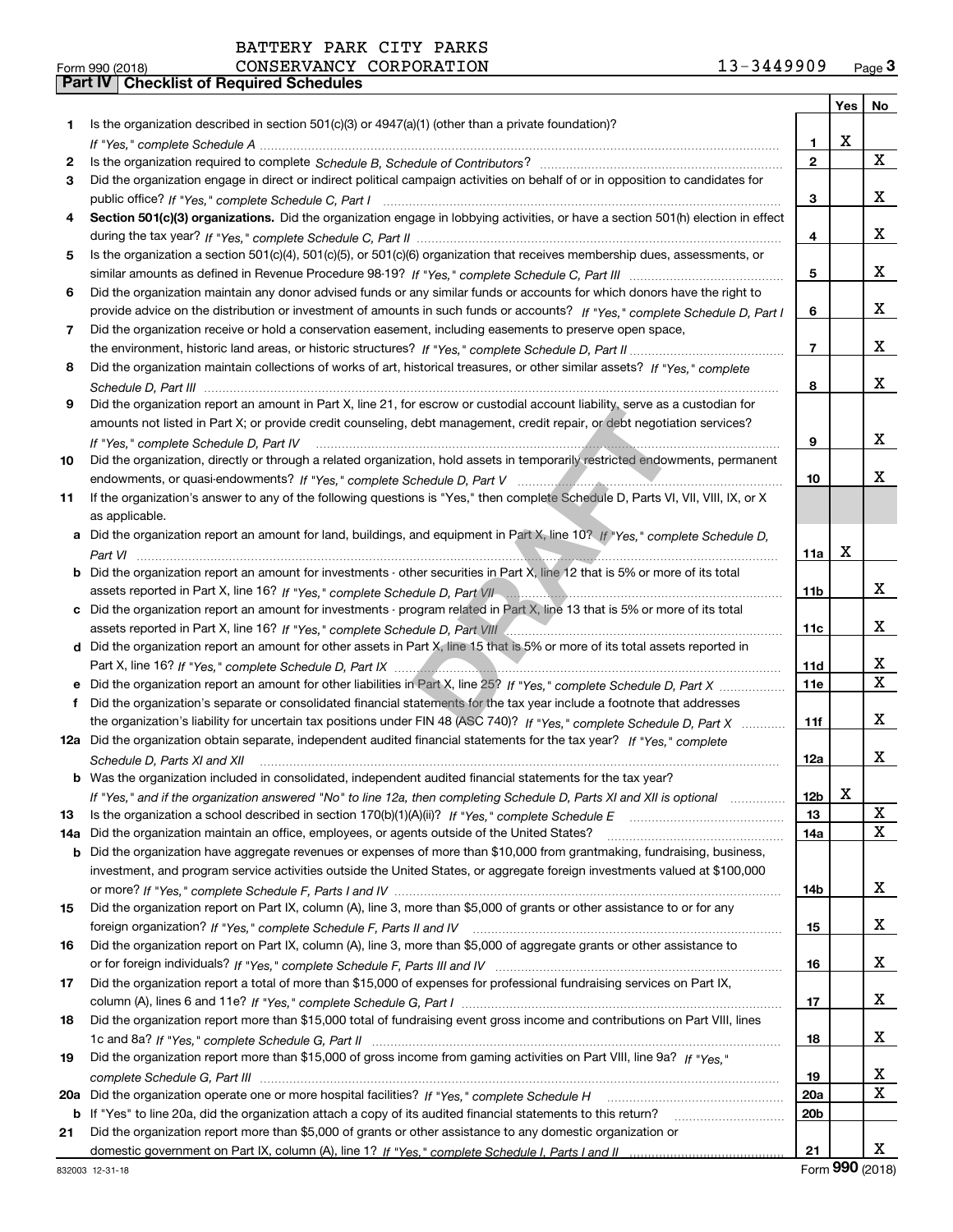|  | BATTERY PARK CITY PARKS |  |  |  |
|--|-------------------------|--|--|--|
|--|-------------------------|--|--|--|

|    | 13-3449909<br>CONSERVANCY CORPORATION<br>Form 990 (2018)                                                                            |     |     | Page 4 |
|----|-------------------------------------------------------------------------------------------------------------------------------------|-----|-----|--------|
|    | Part IV   Checklist of Required Schedules (continued)                                                                               |     |     |        |
|    |                                                                                                                                     |     | Yes | No     |
| 22 | Did the organization report more than \$5,000 of grants or other assistance to or for domestic individuals on                       |     |     |        |
|    |                                                                                                                                     | 22  |     | x.     |
| 23 | Did the organization answer "Yes" to Part VII, Section A, line 3, 4, or 5 about compensation of the organization's current          |     |     |        |
|    | and former officers, directors, trustees, key employees, and highest compensated employees? If "Yes," complete                      |     |     |        |
|    |                                                                                                                                     | 23  | x   |        |
|    | 24a Did the organization have a tax-exempt bond issue with an outstanding principal amount of more than \$100,000 as of the         |     |     |        |
|    | last day of the year, that was issued after December 31, 2002? If "Yes," answer lines 24b through 24d and complete                  |     |     |        |
|    |                                                                                                                                     | 24a |     | x      |
|    | <b>b</b> Did the organization invest any proceeds of tax-exempt bonds beyond a temporary period exception?                          | 24b |     |        |
|    | c Did the organization maintain an escrow account other than a refunding escrow at any time during the year to defease              |     |     |        |
|    |                                                                                                                                     | 24c |     |        |
|    |                                                                                                                                     | 24d |     |        |
|    | 25a Section 501(c)(3), 501(c)(4), and 501(c)(29) organizations. Did the organization engage in an excess benefit                    |     |     |        |
|    |                                                                                                                                     | 25a |     | х      |
|    | <b>b</b> Is the organization aware that it engaged in an excess benefit transaction with a disqualified person in a prior year, and |     |     |        |
|    | that the transaction has not been reported on any of the organization's prior Forms 990 or 990-EZ? If "Yes." complete               |     |     |        |
|    | Schedule L. Part I                                                                                                                  | 25b |     | х      |
| 26 | Did the organization report any amount on Part X, line 5, 6, or 22 for receivables from or payables to any current or               |     |     |        |

|               | 25a Section 501(c)(3), 501(c)(4), and 501(c)(29) organizations. Did the organization engage in an excess benefit                   |                 |   |              |
|---------------|------------------------------------------------------------------------------------------------------------------------------------|-----------------|---|--------------|
|               |                                                                                                                                    | 25a             |   | x            |
|               | b Is the organization aware that it engaged in an excess benefit transaction with a disqualified person in a prior year, and       |                 |   |              |
|               | that the transaction has not been reported on any of the organization's prior Forms 990 or 990-EZ? If "Yes." complete              |                 |   |              |
|               | Schedule L. Part I                                                                                                                 | 25 <sub>b</sub> |   | x            |
| 26            | Did the organization report any amount on Part X, line 5, 6, or 22 for receivables from or payables to any current or              |                 |   |              |
|               | former officers, directors, trustees, key employees, highest compensated employees, or disqualified persons? If "Yes."             |                 |   |              |
|               | complete Schedule L. Part II                                                                                                       | 26              |   | x            |
| 27            | Did the organization provide a grant or other assistance to an officer, director, trustee, key employee, substantial               |                 |   |              |
|               | contributor or employee thereof, a grant selection committee member, or to a 35% controlled entity or family member                |                 |   |              |
|               |                                                                                                                                    | 27              |   | x.           |
| 28            | Was the organization a party to a business transaction with one of the following parties (see Schedule L, Part IV                  |                 |   |              |
|               | instructions for applicable filing thresholds, conditions, and exceptions):                                                        |                 |   |              |
| а             | A current or former officer, director, trustee, or key employee? If "Yes," complete Schedule L, Part IV                            | 28a             |   | X.           |
| b             | A family member of a current or former officer, director, trustee, or key employee? If "Yes," complete Schedule L, Part IV         | 28 <sub>b</sub> |   | $\mathbf x$  |
| c             | An entity of which a current or former officer, director, trustee, or key employee (or a family member thereof) was an officer,    |                 |   |              |
|               |                                                                                                                                    | 28c             |   | x            |
| 29            |                                                                                                                                    | 29              |   | X            |
| 30            | Did the organization receive contributions of art, historical treasures, or other similar assets, or qualified conservation        |                 |   |              |
|               |                                                                                                                                    | 30              |   | x            |
| 31            | Did the organization liquidate, terminate, or dissolve and cease operations?                                                       |                 |   |              |
|               |                                                                                                                                    | 31              |   | x            |
| 32            | Did the organization sell, exchange, dispose of, or transfer more than 25% of its net assets? If "Yes," complete                   |                 |   |              |
|               | Schedule N. Part II www.communication.com/www.communication.com/www.communication.com/www.communication.com/ww                     | 32              |   | x            |
| 33            | Did the organization own 100% of an entity disregarded as separate from the organization under Regulations                         |                 |   |              |
|               |                                                                                                                                    | 33              |   | X.           |
| 34            | Was the organization related to any tax-exempt or taxable entity? If "Yes," complete Schedule R, Part II, III, or IV, and          |                 |   |              |
|               |                                                                                                                                    | 34              | X |              |
|               | 35a Did the organization have a controlled entity within the meaning of section 512(b)(13)?                                        | 35a             |   | $\mathbf{x}$ |
|               | <b>b</b> If "Yes" to line 35a, did the organization receive any payment from or engage in any transaction with a controlled entity |                 |   |              |
|               |                                                                                                                                    | 35 <sub>b</sub> |   |              |
| 36            | Section 501(c)(3) organizations. Did the organization make any transfers to an exempt non-charitable related organization?         |                 |   |              |
|               |                                                                                                                                    | 36              |   | x            |
| 37            | Did the organization conduct more than 5% of its activities through an entity that is not a related organization                   |                 |   |              |
|               | and that is treated as a partnership for federal income tax purposes? If "Yes," complete Schedule R, Part VI                       | 37              |   | x            |
| 38            | Did the organization complete Schedule O and provide explanations in Schedule O for Part VI, lines 11b and 19?                     |                 |   |              |
|               | Note. All Form 990 filers are required to complete Schedule O                                                                      | 38              | X |              |
| <b>Part V</b> | <b>Statements Regarding Other IRS Filings and Tax Compliance</b>                                                                   |                 |   |              |
|               | Check if Schedule O contains a response or note to any line in this Part V                                                         |                 |   |              |

|                                                                                                                      |    |  |  | Yes l |  |
|----------------------------------------------------------------------------------------------------------------------|----|--|--|-------|--|
| 1a Enter the number reported in Box 3 of Form 1096. Enter -0- if not applicable                                      | 1a |  |  |       |  |
| <b>b</b> Enter the number of Forms W-2G included in line 1a. Enter -0- if not applicable                             | 1b |  |  |       |  |
| c Did the organization comply with backup withholding rules for reportable payments to vendors and reportable gaming |    |  |  |       |  |
| (gambling) winnings to prize winners?                                                                                |    |  |  |       |  |
|                                                                                                                      |    |  |  |       |  |

**23**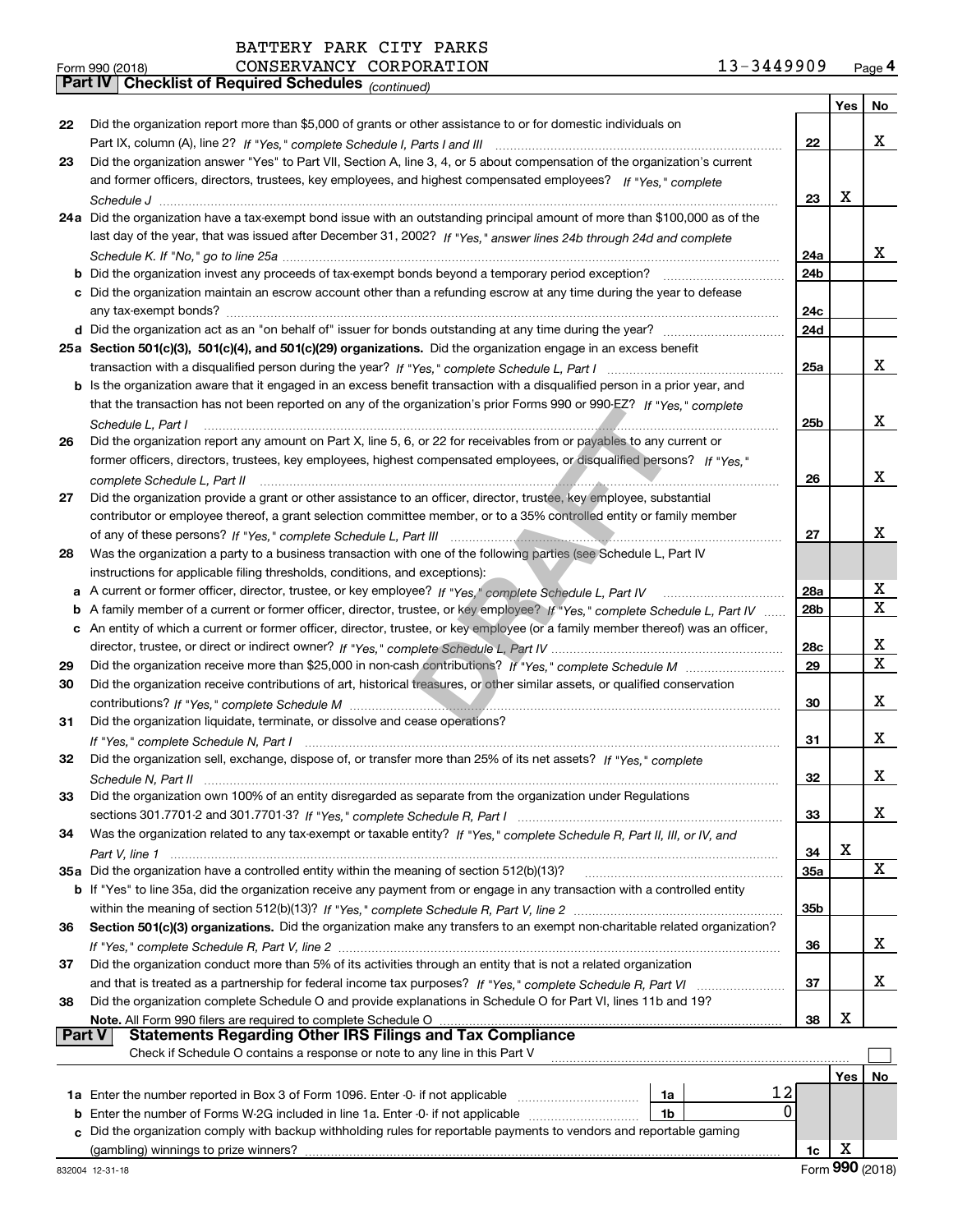| BATTERY PARK CITY PARKS |  |  |
|-------------------------|--|--|
|                         |  |  |

| rai l V | Statements Regarding Other IRS Fillings and Tax Compilance $_{(continued)}$                                                                     |                |     |             |
|---------|-------------------------------------------------------------------------------------------------------------------------------------------------|----------------|-----|-------------|
|         |                                                                                                                                                 |                | Yes | No          |
|         | 2a Enter the number of employees reported on Form W-3, Transmittal of Wage and Tax Statements,                                                  |                |     |             |
|         | 0<br>2a<br>filed for the calendar year ending with or within the year covered by this return <i>mummumumum</i>                                  |                |     |             |
|         |                                                                                                                                                 | 2 <sub>b</sub> |     |             |
|         |                                                                                                                                                 |                |     | х           |
|         | 3a Did the organization have unrelated business gross income of \$1,000 or more during the year?                                                | 3a             |     |             |
|         |                                                                                                                                                 | 3 <sub>b</sub> |     |             |
|         | 4a At any time during the calendar year, did the organization have an interest in, or a signature or other authority over, a                    |                |     | x           |
|         | <b>b</b> If "Yes," enter the name of the foreign country: $\blacktriangleright$                                                                 | 4a             |     |             |
|         | See instructions for filing requirements for FinCEN Form 114, Report of Foreign Bank and Financial Accounts (FBAR).                             |                |     |             |
|         |                                                                                                                                                 | 5a             |     | x           |
|         |                                                                                                                                                 | 5 <sub>b</sub> |     | $\mathbf X$ |
|         |                                                                                                                                                 | 5c             |     |             |
|         | 6a Does the organization have annual gross receipts that are normally greater than \$100,000, and did the organization solicit                  |                |     |             |
|         | any contributions that were not tax deductible as charitable contributions?                                                                     | 6a             |     | х           |
|         | <b>b</b> If "Yes," did the organization include with every solicitation an express statement that such contributions or gifts                   |                |     |             |
|         | were not tax deductible?                                                                                                                        | 6b             |     |             |
| 7       | Organizations that may receive deductible contributions under section 170(c).                                                                   |                |     |             |
| а       | Did the organization receive a payment in excess of \$75 made partly as a contribution and partly for goods and services provided to the payor? | 7a             |     | х           |
|         | <b>b</b> If "Yes," did the organization notify the donor of the value of the goods or services provided?                                        | 7b             |     |             |
|         | c Did the organization sell, exchange, or otherwise dispose of tangible personal property for which it was required                             |                |     |             |
|         | to file Form 8282?                                                                                                                              | 7c             |     | х           |
|         | <b>d</b> If "Yes," indicate the number of Forms 8282 filed during the year<br>7d                                                                |                |     |             |
|         | e Did the organization receive any funds, directly or indirectly, to pay premiums on a personal benefit contract?                               | 7e             |     | х           |
|         | Did the organization, during the year, pay premiums, directly or indirectly, on a personal benefit contract?                                    | 7f             |     | Χ           |
| g       | If the organization received a contribution of qualified intellectual property, did the organization file Form 8899 as required?                | 7g             |     |             |
|         | h If the organization received a contribution of cars, boats, airplanes, or other vehicles, did the organization file a Form 1098-C?            | 7h             |     |             |
| 8       | Sponsoring organizations maintaining donor advised funds. Did a donor advised fund maintained by the                                            |                |     |             |
|         | sponsoring organization have excess business holdings at any time during the year?                                                              | 8              |     |             |
| 9       | Sponsoring organizations maintaining donor advised funds.                                                                                       |                |     |             |
| а       | Did the sponsoring organization make any taxable distributions under section 4966?                                                              | 9а             |     |             |
|         | <b>b</b> Did the sponsoring organization make a distribution to a donor, donor advisor, or related person?                                      | 9 <sub>b</sub> |     |             |
| 10      | Section 501(c)(7) organizations. Enter:                                                                                                         |                |     |             |
|         | 10a<br>b Gross receipts, included on Form 990, Part VIII, line 12, for public use of club facilities<br>10 <sub>b</sub>                         |                |     |             |
| 11.     | Section 501(c)(12) organizations. Enter:                                                                                                        |                |     |             |
|         | 11a                                                                                                                                             |                |     |             |
|         | <b>b</b> Gross income from other sources (Do not net amounts due or paid to other sources against                                               |                |     |             |
|         | 11b                                                                                                                                             |                |     |             |
|         | 12a Section 4947(a)(1) non-exempt charitable trusts. Is the organization filing Form 990 in lieu of Form 1041?                                  | 12a            |     |             |
|         | 12b<br><b>b</b> If "Yes," enter the amount of tax-exempt interest received or accrued during the year                                           |                |     |             |
| 13      | Section 501(c)(29) qualified nonprofit health insurance issuers.                                                                                |                |     |             |
|         | a Is the organization licensed to issue qualified health plans in more than one state?                                                          | 13a            |     |             |
|         | Note. See the instructions for additional information the organization must report on Schedule O.                                               |                |     |             |
|         | <b>b</b> Enter the amount of reserves the organization is required to maintain by the states in which the                                       |                |     |             |
|         | 13b                                                                                                                                             |                |     |             |
|         | 13с                                                                                                                                             |                |     |             |
| 14a     | Did the organization receive any payments for indoor tanning services during the tax year?                                                      | 14a            |     | х           |
|         |                                                                                                                                                 | 14b            |     |             |
| 15      | Is the organization subject to the section 4960 tax on payment(s) of more than \$1,000,000 in remuneration or                                   |                |     |             |
|         |                                                                                                                                                 | 15             |     | x           |
|         | If "Yes," see instructions and file Form 4720, Schedule N.                                                                                      |                |     | х           |
| 16      | Is the organization an educational institution subject to the section 4968 excise tax on net investment income?                                 | 16             |     |             |
|         | If "Yes," complete Form 4720, Schedule O.                                                                                                       |                |     |             |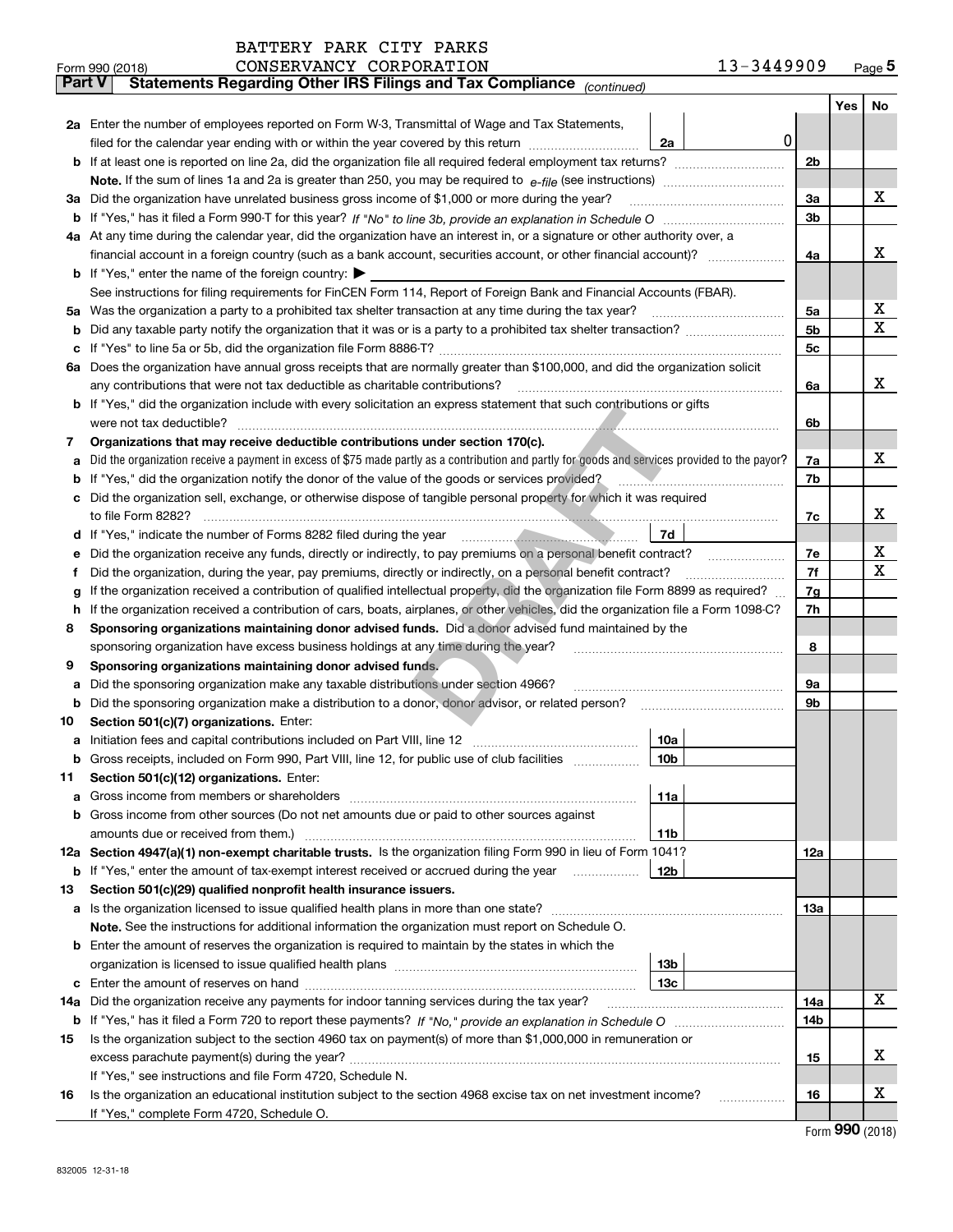Check if Schedule O contains a response or note to any line in this Part VI

|    |                                                                                                                                                                                                                                |                 | Yes | No |
|----|--------------------------------------------------------------------------------------------------------------------------------------------------------------------------------------------------------------------------------|-----------------|-----|----|
|    | <b>1a</b> Enter the number of voting members of the governing body at the end of the tax year<br>1a                                                                                                                            |                 |     |    |
|    | If there are material differences in voting rights among members of the governing body, or if the governing                                                                                                                    |                 |     |    |
|    | body delegated broad authority to an executive committee or similar committee, explain in Schedule O.                                                                                                                          |                 |     |    |
| b  | Enter the number of voting members included in line 1a, above, who are independent<br>1b                                                                                                                                       | 7               |     |    |
| 2  | Did any officer, director, trustee, or key employee have a family relationship or a business relationship with any other                                                                                                       |                 |     |    |
|    | officer, director, trustee, or key employee?                                                                                                                                                                                   | 2               |     | х  |
| 3  | Did the organization delegate control over management duties customarily performed by or under the direct supervision                                                                                                          |                 |     |    |
|    |                                                                                                                                                                                                                                | 3               |     | х  |
| 4  | Did the organization make any significant changes to its governing documents since the prior Form 990 was filed?                                                                                                               | 4               |     | X  |
| 5  | Did the organization become aware during the year of a significant diversion of the organization's assets?                                                                                                                     | 5               |     | х  |
| 6  | Did the organization have members or stockholders?                                                                                                                                                                             | 6               | х   |    |
| 7a | Did the organization have members, stockholders, or other persons who had the power to elect or appoint one or                                                                                                                 |                 |     |    |
|    | more members of the governing body?                                                                                                                                                                                            | 7a              | х   |    |
|    | b Are any governance decisions of the organization reserved to (or subject to approval by) members, stockholders, or                                                                                                           |                 |     |    |
|    | persons other than the governing body?                                                                                                                                                                                         | 7b              |     | x  |
| 8  | Did the organization contemporaneously document the meetings held or written actions undertaken during the year by the following:                                                                                              |                 |     |    |
| a  | The governing body?                                                                                                                                                                                                            | 8а              | х   |    |
| b  | Each committee with authority to act on behalf of the governing body?                                                                                                                                                          | 8b              | x   |    |
| 9  | Is there any officer, director, trustee, or key employee listed in Part VII, Section A, who cannot be reached at the                                                                                                           |                 |     |    |
|    |                                                                                                                                                                                                                                | 9               |     | x  |
|    | <b>Section B. Policies</b> (This Section B requests information about policies not required by the Internal Revenue Code.)                                                                                                     |                 |     |    |
|    |                                                                                                                                                                                                                                |                 | Yes | No |
|    |                                                                                                                                                                                                                                | 10a             |     | x  |
|    | <b>b</b> If "Yes," did the organization have written policies and procedures governing the activities of such chapters, affiliates,                                                                                            |                 |     |    |
|    | and branches to ensure their operations are consistent with the organization's exempt purposes?                                                                                                                                | 10 <sub>b</sub> |     |    |
|    | 11a Has the organization provided a complete copy of this Form 990 to all members of its governing body before filing the form?                                                                                                | 11a             | X   |    |
| b  | Describe in Schedule O the process, if any, used by the organization to review this Form 990.                                                                                                                                  |                 | х   |    |
|    | 12a Did the organization have a written conflict of interest policy? If "No," go to line 13                                                                                                                                    | 12a             | х   |    |
|    |                                                                                                                                                                                                                                | 12 <sub>b</sub> |     |    |
|    | c Did the organization regularly and consistently monitor and enforce compliance with the policy? If "Yes." describe                                                                                                           | 12c             | х   |    |
| 13 | in Schedule O how this was done manufactured and contact the state of the state of the state of the state of t<br>Did the organization have a written whistleblower policy?                                                    | 13              | х   |    |
| 14 | Did the organization have a written document retention and destruction policy?                                                                                                                                                 | 14              | х   |    |
| 15 | Did the process for determining compensation of the following persons include a review and approval by independent                                                                                                             |                 |     |    |
|    | persons, comparability data, and contemporaneous substantiation of the deliberation and decision?                                                                                                                              |                 |     |    |
|    | a The organization's CEO, Executive Director, or top management official manufactured content content of the organization's CEO, Executive Director, or top management official manufactured content of the state of the state | 15a             |     | х  |
| b  | Other officers or key employees of the organization                                                                                                                                                                            | 15 <sub>b</sub> |     | X  |
|    | If "Yes" to line 15a or 15b, describe the process in Schedule O (see instructions).                                                                                                                                            |                 |     |    |
|    | <b>16a</b> Did the organization invest in, contribute assets to, or participate in a joint venture or similar arrangement with a                                                                                               |                 |     |    |
|    | taxable entity during the year?                                                                                                                                                                                                | 16a             |     | x  |
|    | <b>b</b> If "Yes," did the organization follow a written policy or procedure requiring the organization to evaluate its participation                                                                                          |                 |     |    |
|    | in joint venture arrangements under applicable federal tax law, and take steps to safeguard the organization's                                                                                                                 |                 |     |    |
|    |                                                                                                                                                                                                                                | 16b             |     |    |
|    | <b>Section C. Disclosure</b>                                                                                                                                                                                                   |                 |     |    |
| 17 | List the states with which a copy of this Form 990 is required to be filed $\blacktriangleright$ NY                                                                                                                            |                 |     |    |
| 18 | Section 6104 requires an organization to make its Forms 1023 (1024 or 1024 A if applicable), 990, and 990-T (Section 501(c)(3)s only) available                                                                                |                 |     |    |
|    | for public inspection. Indicate how you made these available. Check all that apply.                                                                                                                                            |                 |     |    |
|    | $X$ Upon request<br>Another's website<br>Own website<br>Other (explain in Schedule O)                                                                                                                                          |                 |     |    |
| 19 | Describe in Schedule O whether (and if so, how) the organization made its governing documents, conflict of interest policy, and financial                                                                                      |                 |     |    |
|    | statements available to the public during the tax year.                                                                                                                                                                        |                 |     |    |
| 20 | State the name, address, and telephone number of the person who possesses the organization's books and records                                                                                                                 |                 |     |    |
|    | PAMELA FREDERICK $-$ (212) 417-2000                                                                                                                                                                                            |                 |     |    |
|    | 75 BATTERY PLACE, NEW YORK, NY<br>10280                                                                                                                                                                                        |                 |     |    |

 $\boxed{\text{X}}$ 

| orm 990 (2018) | CONSERVANCY CORPORATION                                                                                                            | 13-3449909 | Page $6$ |
|----------------|------------------------------------------------------------------------------------------------------------------------------------|------------|----------|
|                | <b>Part VI</b> Governance, Management, and Disclosure For each "Yes" response to lines 2 through 7b below, and for a "No" response |            |          |

**Section A. Governing Body and Management**

*to line 8a, 8b, or 10b below, describe the circumstances, processes, or changes in Schedule O. See instructions.*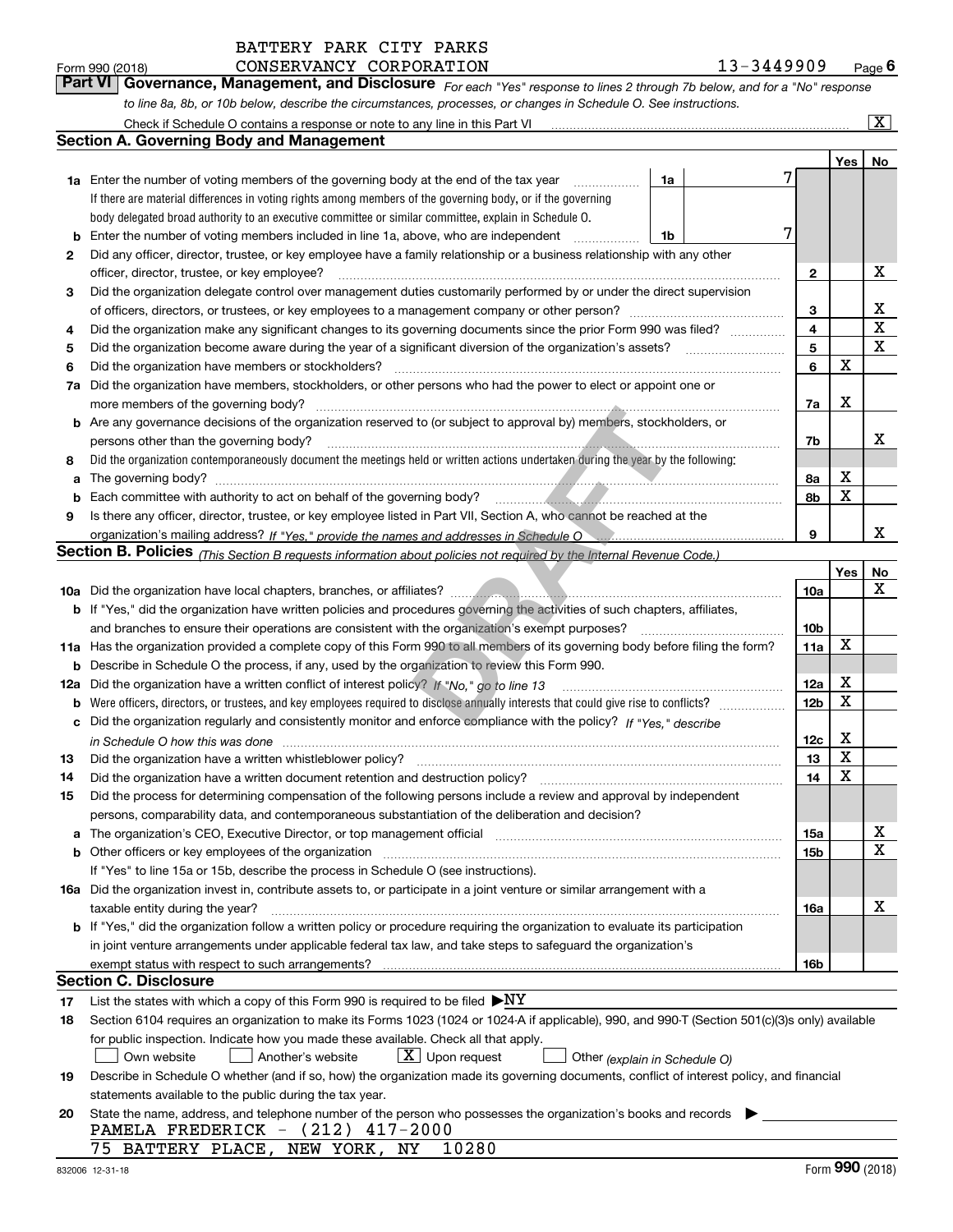$\mathcal{L}^{\text{max}}$ 

**7Part VII Compensation of Officers, Directors, Trustees, Key Employees, Highest Compensated Employees, and Independent Contractors**

Check if Schedule O contains a response or note to any line in this Part VII

**(A)**

**Section A. Officers, Directors, Trustees, Key Employees, and Highest Compensated Employees**

**1a**  Complete this table for all persons required to be listed. Report compensation for the calendar year ending with or within the organization's tax year.

**•** List all of the organization's current officers, directors, trustees (whether individuals or organizations), regardless of amount of compensation.

● List all of the organization's **current** key employees, if any. See instructions for definition of "key employee." Enter  $-0$ - in columns  $(D)$ ,  $(E)$ , and  $(F)$  if no compensation was paid.

**•** List the organization's five current highest compensated employees (other than an officer, director, trustee, or key employee) who received reportable compensation (Box 5 of Form W-2 and/or Box 7 of Form 1099-MISC) of more than \$100,000 from the organization and any related organizations.

 $\bullet$  List all of the organization's **former** officers, key employees, and highest compensated employees who received more than \$100,000 of reportable compensation from the organization and any related organizations.

**•** List all of the organization's former directors or trustees that received, in the capacity as a former director or trustee of the organization, more than \$10,000 of reportable compensation from the organization and any related organizations.

List persons in the following order: individual trustees or directors; institutional trustees; officers; key employees; highest compensated employees; and former such persons.

Check this box if neither the organization nor any related organization compensated any current officer, director, or trustee.  $\mathcal{L}^{\text{max}}$ 

| (A)                            | (B)                    | (C)                           |                                                                  |                       |              |                                 |        | (D)             | (E)                              | (F)                      |  |  |
|--------------------------------|------------------------|-------------------------------|------------------------------------------------------------------|-----------------------|--------------|---------------------------------|--------|-----------------|----------------------------------|--------------------------|--|--|
| Name and Title                 | Average                |                               |                                                                  | Position              |              | (do not check more than one     |        | Reportable      | Reportable                       | Estimated                |  |  |
|                                | hours per              |                               | box, unless person is both an<br>officer and a director/trustee) |                       |              |                                 |        | compensation    | compensation                     | amount of                |  |  |
|                                | week                   |                               |                                                                  |                       |              |                                 |        | from<br>the     | from related                     | other                    |  |  |
|                                | (list any<br>hours for |                               |                                                                  |                       |              |                                 |        | organization    | organizations<br>(W-2/1099-MISC) | compensation<br>from the |  |  |
|                                | related                |                               |                                                                  |                       |              |                                 |        | (W-2/1099-MISC) |                                  | organization             |  |  |
|                                | organizations          |                               |                                                                  |                       |              |                                 |        |                 |                                  | and related              |  |  |
|                                | below                  | ndividual trustee or director | Institutional trustee                                            |                       | Key employee | Highest compensated<br>employee |        |                 |                                  | organizations            |  |  |
|                                | line)                  |                               |                                                                  | Officer               |              |                                 | Former |                 |                                  |                          |  |  |
| ANTHONY KENDALL<br>(1)         | 1.00                   |                               |                                                                  |                       |              |                                 |        |                 |                                  |                          |  |  |
| <b>DIRECTOR</b>                | 3.00                   | X                             |                                                                  |                       |              |                                 |        | 0.              | 0.                               | 0.                       |  |  |
| (2)<br>CATHERINE MCVAY HUGHES  | 1.00                   |                               |                                                                  |                       |              |                                 |        |                 |                                  |                          |  |  |
| <b>DIRECTOR</b>                | 3.00                   | X                             |                                                                  |                       |              |                                 |        | $\mathbf 0$ .   | 0.                               | $\mathbf 0$ .            |  |  |
| DONALD A. CAPOCCIA, JR.<br>(3) | 1.00                   |                               |                                                                  |                       |              |                                 |        |                 |                                  |                          |  |  |
| <b>DIRECTOR</b>                | 3.00                   | X                             |                                                                  |                       |              |                                 |        | $\mathbf 0$ .   | 0.                               | $\pmb{0}$ .              |  |  |
| (4)<br>GEORGE J. TSUNIS        | 1.00                   |                               |                                                                  |                       |              |                                 |        |                 |                                  |                          |  |  |
| CHAIRMAN                       | 3.00                   | X                             |                                                                  | $\overline{\text{X}}$ |              |                                 |        | 0.              | 0.                               | $\pmb{0}$ .              |  |  |
| (5) LESTER PETRACCA            | 1.00                   |                               |                                                                  |                       |              |                                 |        |                 |                                  |                          |  |  |
| <b>DIRECTOR</b>                | 3.00                   | X                             |                                                                  |                       |              |                                 |        | 0.              | 0.                               | $\pmb{0}$ .              |  |  |
| (6) LOUIS J. BEVILACQUA        | 1.00                   |                               |                                                                  |                       |              |                                 |        |                 |                                  |                          |  |  |
| <b>DIRECTOR</b>                | 3.00                   | $\mathbf X$                   |                                                                  |                       |              |                                 |        | $\mathbf 0$ .   | 0.                               | 0.                       |  |  |
| MARTHA J. GALLO<br>(7)         | 1.00                   |                               |                                                                  |                       |              |                                 |        |                 |                                  |                          |  |  |
| VICE CHAIR                     | 3.00                   | $\mathbf X$                   |                                                                  | $\mathbf X$           |              |                                 |        | 0.              | $0$ .                            | $\mathbf 0$ .            |  |  |
| ABIGAIL GOLDENBERG<br>(8)      | 6.00                   |                               |                                                                  |                       |              |                                 |        |                 |                                  |                          |  |  |
| VP & SECRETARY                 | 31.50                  |                               |                                                                  | X                     |              |                                 |        | 0.              | 188,652.                         | 27,631.                  |  |  |
| (9) BENJAMIN JONES             | 10.00                  |                               |                                                                  |                       |              |                                 |        |                 |                                  |                          |  |  |
| PRESIDENT & CEO                | 27.50                  |                               |                                                                  | $\mathbf X$           |              |                                 |        | 0.              | 222,130.                         | 27,672.                  |  |  |
| (10) PAMELA FREDERICK          | 10.00                  |                               |                                                                  |                       |              |                                 |        |                 |                                  |                          |  |  |
| TREASURER                      | 27.50                  |                               |                                                                  | X                     |              |                                 |        | 0.              | 210,077.                         | 32,989.                  |  |  |
|                                |                        |                               |                                                                  |                       |              |                                 |        |                 |                                  |                          |  |  |
|                                |                        |                               |                                                                  |                       |              |                                 |        |                 |                                  |                          |  |  |
|                                |                        |                               |                                                                  |                       |              |                                 |        |                 |                                  |                          |  |  |
|                                |                        |                               |                                                                  |                       |              |                                 |        |                 |                                  |                          |  |  |
|                                |                        |                               |                                                                  |                       |              |                                 |        |                 |                                  |                          |  |  |
|                                |                        |                               |                                                                  |                       |              |                                 |        |                 |                                  |                          |  |  |
|                                |                        |                               |                                                                  |                       |              |                                 |        |                 |                                  |                          |  |  |
|                                |                        |                               |                                                                  |                       |              |                                 |        |                 |                                  |                          |  |  |
|                                |                        |                               |                                                                  |                       |              |                                 |        |                 |                                  |                          |  |  |
|                                |                        |                               |                                                                  |                       |              |                                 |        |                 |                                  |                          |  |  |
|                                |                        |                               |                                                                  |                       |              |                                 |        |                 |                                  |                          |  |  |
|                                |                        |                               |                                                                  |                       |              |                                 |        |                 |                                  |                          |  |  |
|                                |                        |                               |                                                                  |                       |              |                                 |        |                 |                                  |                          |  |  |
|                                |                        |                               |                                                                  |                       |              |                                 |        |                 |                                  |                          |  |  |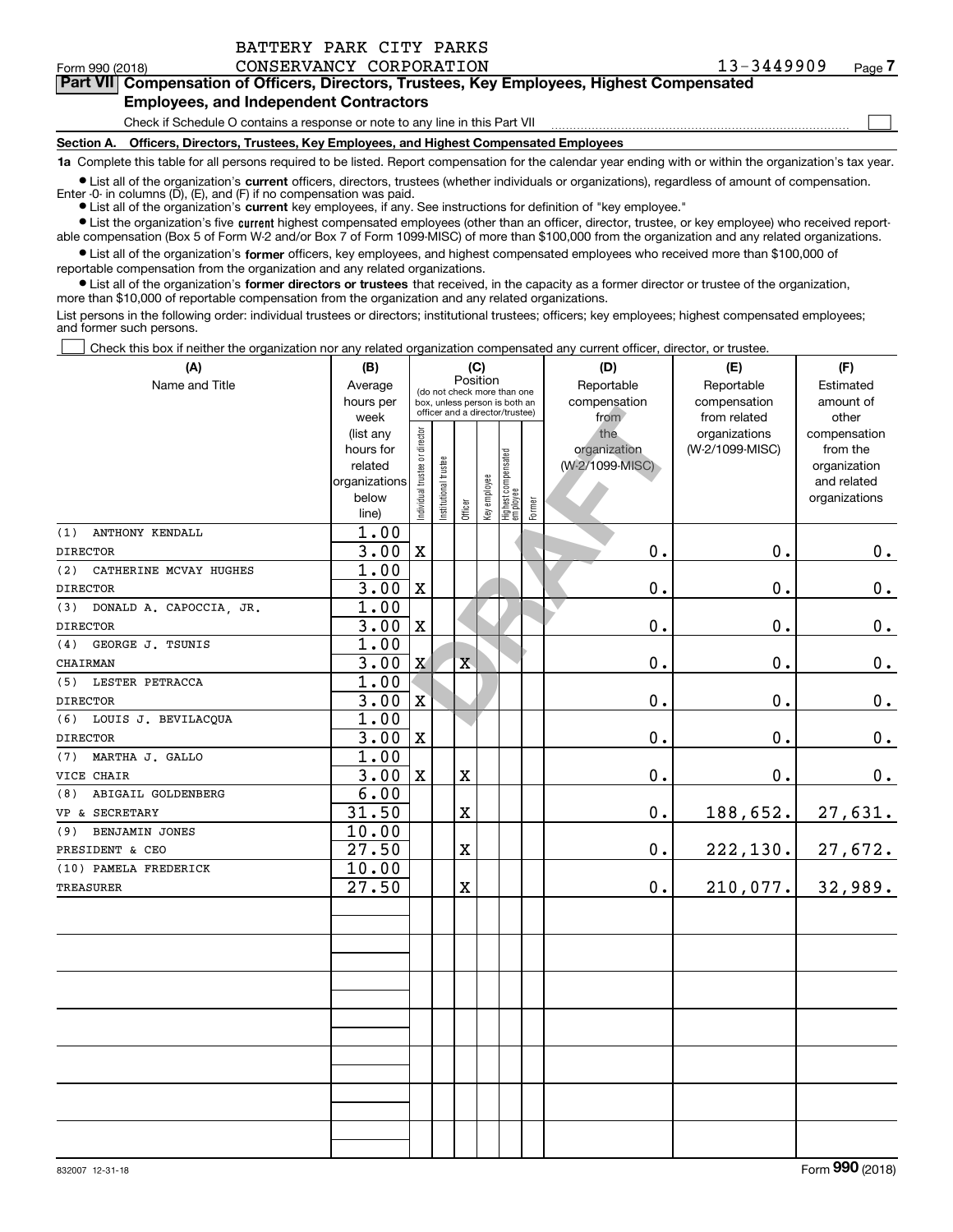|   | CONSERVANCY CORPORATION<br>Form 990 (2018)                                                                                                                                                                                                                              |                                                                              |                                                                                                                                                         |                        |         |                                   |                                 |        |                                                | 13-3449909                                       |    |     |                                                                                   | Page 8  |
|---|-------------------------------------------------------------------------------------------------------------------------------------------------------------------------------------------------------------------------------------------------------------------------|------------------------------------------------------------------------------|---------------------------------------------------------------------------------------------------------------------------------------------------------|------------------------|---------|-----------------------------------|---------------------------------|--------|------------------------------------------------|--------------------------------------------------|----|-----|-----------------------------------------------------------------------------------|---------|
|   | <b>Part VII</b><br>Section A. Officers, Directors, Trustees, Key Employees, and Highest Compensated Employees (continued)                                                                                                                                               |                                                                              |                                                                                                                                                         |                        |         |                                   |                                 |        |                                                |                                                  |    |     |                                                                                   |         |
|   | (A)<br>Name and title                                                                                                                                                                                                                                                   | (B)<br>Average<br>hours per                                                  | (C)<br>(D)<br>Position<br>Reportable<br>(do not check more than one<br>compensation<br>box, unless person is both an<br>officer and a director/trustee) |                        |         | (E)<br>Reportable<br>compensation |                                 |        | (F)<br>Estimated<br>amount of                  |                                                  |    |     |                                                                                   |         |
|   |                                                                                                                                                                                                                                                                         | week<br>(list any<br>hours for<br>related<br>organizations<br>below<br>line) | Individual trustee or director                                                                                                                          | In stitutional trustee | Officer | key employee                      | Highest compensated<br>employee | Former | from<br>the<br>organization<br>(W-2/1099-MISC) | from related<br>organizations<br>(W-2/1099-MISC) |    |     | other<br>compensation<br>from the<br>organization<br>and related<br>organizations |         |
|   |                                                                                                                                                                                                                                                                         |                                                                              |                                                                                                                                                         |                        |         |                                   |                                 |        |                                                |                                                  |    |     |                                                                                   |         |
|   |                                                                                                                                                                                                                                                                         |                                                                              |                                                                                                                                                         |                        |         |                                   |                                 |        |                                                |                                                  |    |     |                                                                                   |         |
|   |                                                                                                                                                                                                                                                                         |                                                                              |                                                                                                                                                         |                        |         |                                   |                                 |        |                                                |                                                  |    |     |                                                                                   |         |
|   |                                                                                                                                                                                                                                                                         |                                                                              |                                                                                                                                                         |                        |         |                                   |                                 |        |                                                |                                                  |    |     |                                                                                   |         |
|   |                                                                                                                                                                                                                                                                         |                                                                              |                                                                                                                                                         |                        |         |                                   |                                 |        |                                                |                                                  |    |     |                                                                                   |         |
|   |                                                                                                                                                                                                                                                                         |                                                                              |                                                                                                                                                         |                        |         |                                   |                                 |        |                                                |                                                  |    |     |                                                                                   |         |
|   |                                                                                                                                                                                                                                                                         |                                                                              |                                                                                                                                                         |                        |         |                                   |                                 |        |                                                |                                                  |    |     |                                                                                   |         |
|   | 1b Sub-total<br>c Total from continuation sheets to Part VII, Section A <b>Conservation</b>                                                                                                                                                                             |                                                                              |                                                                                                                                                         |                        |         |                                   |                                 |        | 0.<br>$\mathbf 0$ .                            | 620,859.                                         | 0. |     | 88,292.                                                                           | 0.      |
| d | Total (add lines 1b and 1c)                                                                                                                                                                                                                                             |                                                                              |                                                                                                                                                         |                        |         |                                   |                                 |        | $\mathbf 0$ .                                  | 620,859.                                         |    |     | 88, 292.                                                                          |         |
| 2 | Total number of individuals (including but not limited to those listed above) who received more than \$100,000 of reportable<br>compensation from the organization                                                                                                      |                                                                              |                                                                                                                                                         |                        |         |                                   |                                 |        |                                                |                                                  |    |     | Yes                                                                               | 0<br>No |
| 3 | Did the organization list any former officer, director, or trustee, key employee, or highest compensated employee on<br>line 1a? If "Yes," complete Schedule J for such individual manufactured contained and the 1a? If "Yes," complete Schedule J for such individual |                                                                              |                                                                                                                                                         |                        |         |                                   |                                 |        |                                                |                                                  |    | З   |                                                                                   | х       |
| 4 | For any individual listed on line 1a, is the sum of reportable compensation and other compensation from the organization                                                                                                                                                |                                                                              |                                                                                                                                                         |                        |         |                                   |                                 |        |                                                |                                                  |    | 4   | х                                                                                 |         |
| 5 | Did any person listed on line 1a receive or accrue compensation from any unrelated organization or individual for services<br><b>Section B. Independent Contractors</b>                                                                                                 |                                                                              |                                                                                                                                                         |                        |         |                                   |                                 |        |                                                |                                                  |    | 5   |                                                                                   | x       |
| 1 | Complete this table for your five highest compensated independent contractors that received more than \$100,000 of compensation from<br>the organization. Report compensation for the calendar year ending with or within the organization's tax year.                  |                                                                              |                                                                                                                                                         |                        |         |                                   |                                 |        |                                                |                                                  |    |     |                                                                                   |         |
|   | (A)<br>Name and business address                                                                                                                                                                                                                                        |                                                                              |                                                                                                                                                         | <b>NONE</b>            |         |                                   |                                 |        | (B)<br>Description of services                 |                                                  |    | (C) | Compensation                                                                      |         |
|   |                                                                                                                                                                                                                                                                         |                                                                              |                                                                                                                                                         |                        |         |                                   |                                 |        |                                                |                                                  |    |     |                                                                                   |         |
|   |                                                                                                                                                                                                                                                                         |                                                                              |                                                                                                                                                         |                        |         |                                   |                                 |        |                                                |                                                  |    |     |                                                                                   |         |
|   |                                                                                                                                                                                                                                                                         |                                                                              |                                                                                                                                                         |                        |         |                                   |                                 |        |                                                |                                                  |    |     |                                                                                   |         |
|   |                                                                                                                                                                                                                                                                         |                                                                              |                                                                                                                                                         |                        |         |                                   |                                 |        |                                                |                                                  |    |     |                                                                                   |         |
| 2 | Total number of independent contractors (including but not limited to those listed above) who received more than<br>\$100,000 of compensation from the organization                                                                                                     |                                                                              |                                                                                                                                                         |                        |         | 0                                 |                                 |        |                                                |                                                  |    |     |                                                                                   |         |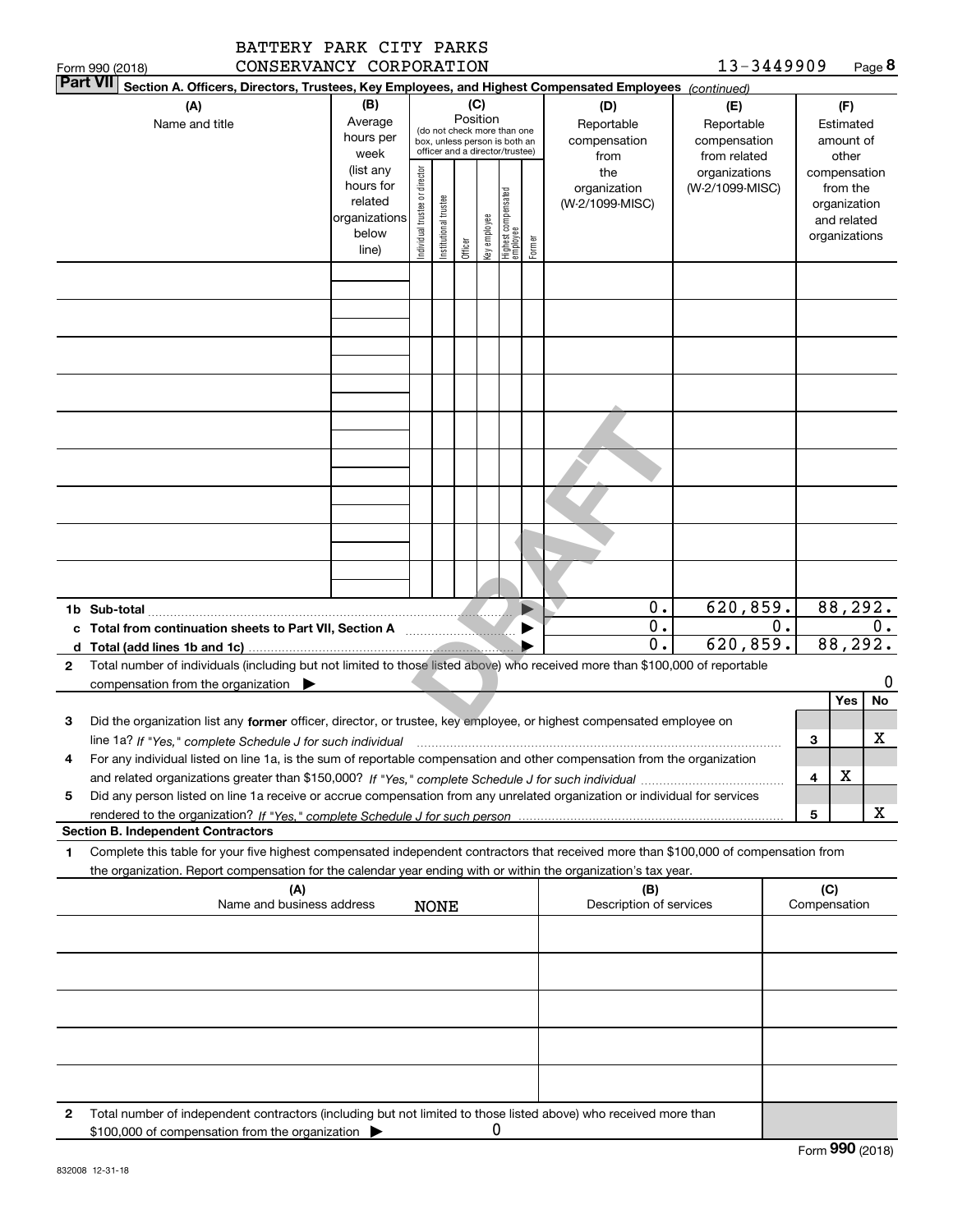|                                                           | <b>Part VIII</b> | <b>Statement of Revenue</b>                                                                                                                                                          |                      |                                    |                                                              |                                                    |                                                                      |
|-----------------------------------------------------------|------------------|--------------------------------------------------------------------------------------------------------------------------------------------------------------------------------------|----------------------|------------------------------------|--------------------------------------------------------------|----------------------------------------------------|----------------------------------------------------------------------|
|                                                           |                  | Check if Schedule O contains a response or note to any line in this Part VIII                                                                                                        |                      |                                    |                                                              |                                                    |                                                                      |
|                                                           |                  |                                                                                                                                                                                      |                      | Total revenue                      | $\overline{(B)}$<br>Related or<br>exempt function<br>revenue | $\overline{C}$<br>Unrelated<br>business<br>revenue | (D)<br>Revenue excluded<br>from tax under<br>sections<br>$512 - 514$ |
|                                                           |                  | 1 a Federated campaigns<br>  1a                                                                                                                                                      |                      |                                    |                                                              |                                                    |                                                                      |
| Contributions, Gifts, Grants<br>and Other Similar Amounts |                  | 1b<br><b>b</b> Membership dues                                                                                                                                                       |                      |                                    |                                                              |                                                    |                                                                      |
|                                                           |                  | 1c<br>c Fundraising events                                                                                                                                                           |                      |                                    |                                                              |                                                    |                                                                      |
|                                                           |                  | 1 <sub>d</sub><br>d Related organizations                                                                                                                                            |                      |                                    |                                                              |                                                    |                                                                      |
|                                                           |                  | e Government grants (contributions)<br>1e                                                                                                                                            |                      |                                    |                                                              |                                                    |                                                                      |
|                                                           |                  | All other contributions, gifts, grants, and                                                                                                                                          |                      |                                    |                                                              |                                                    |                                                                      |
|                                                           |                  | similar amounts not included above<br>  1f                                                                                                                                           |                      |                                    |                                                              |                                                    |                                                                      |
|                                                           |                  | Noncash contributions included in lines 1a-1f: \$                                                                                                                                    |                      |                                    |                                                              |                                                    |                                                                      |
|                                                           |                  |                                                                                                                                                                                      |                      |                                    |                                                              |                                                    |                                                                      |
|                                                           |                  | 2 a PARKS MAINTENANCE                                                                                                                                                                | <b>Business Code</b> | $230000$ $1,125,000.$ $1,125,000.$ |                                                              |                                                    |                                                                      |
| Program Service<br>Revenue                                |                  |                                                                                                                                                                                      |                      |                                    |                                                              |                                                    |                                                                      |
|                                                           | b                | <u> 1989 - Johann Stein, mars an deus an deus Amerikaanse komme</u>                                                                                                                  |                      |                                    |                                                              |                                                    |                                                                      |
|                                                           | c                | <u> 1989 - Johann Barbara, martxa alemaniar arg</u>                                                                                                                                  |                      |                                    |                                                              |                                                    |                                                                      |
|                                                           | d                | <u> 1989 - Johann Barbara, martxa alemaniar arg</u>                                                                                                                                  |                      |                                    |                                                              |                                                    |                                                                      |
|                                                           | е<br>f           |                                                                                                                                                                                      |                      |                                    |                                                              |                                                    |                                                                      |
|                                                           |                  |                                                                                                                                                                                      |                      | $\blacktriangleright$ 1,125,000.   |                                                              |                                                    |                                                                      |
|                                                           | 3                | Investment income (including dividends, interest, and                                                                                                                                |                      |                                    |                                                              |                                                    |                                                                      |
|                                                           |                  |                                                                                                                                                                                      |                      |                                    |                                                              |                                                    |                                                                      |
|                                                           | 4                | Income from investment of tax-exempt bond proceeds                                                                                                                                   |                      |                                    |                                                              |                                                    |                                                                      |
|                                                           | 5                |                                                                                                                                                                                      |                      |                                    |                                                              |                                                    |                                                                      |
|                                                           |                  | (i) Real                                                                                                                                                                             | (ii) Personal        |                                    |                                                              |                                                    |                                                                      |
|                                                           |                  | 6 a Gross rents                                                                                                                                                                      |                      |                                    |                                                              |                                                    |                                                                      |
|                                                           | b                | Less: rental expenses                                                                                                                                                                |                      |                                    |                                                              |                                                    |                                                                      |
|                                                           |                  | Rental income or (loss)                                                                                                                                                              |                      |                                    |                                                              |                                                    |                                                                      |
|                                                           |                  |                                                                                                                                                                                      |                      |                                    |                                                              |                                                    |                                                                      |
|                                                           |                  | 7 a Gross amount from sales of<br>(i) Securities                                                                                                                                     | (ii) Other           |                                    |                                                              |                                                    |                                                                      |
|                                                           |                  | assets other than inventory                                                                                                                                                          |                      |                                    |                                                              |                                                    |                                                                      |
|                                                           |                  | <b>b</b> Less: cost or other basis                                                                                                                                                   |                      |                                    |                                                              |                                                    |                                                                      |
|                                                           |                  | and sales expenses  [                                                                                                                                                                |                      |                                    |                                                              |                                                    |                                                                      |
|                                                           |                  |                                                                                                                                                                                      |                      |                                    |                                                              |                                                    |                                                                      |
|                                                           |                  |                                                                                                                                                                                      |                      |                                    |                                                              |                                                    |                                                                      |
| <b>Other Revenue</b>                                      |                  | 8 a Gross income from fundraising events (not<br>including \$<br>and the contract of the contract of the contract of the contract of the contract of the contract of the contract of |                      |                                    |                                                              |                                                    |                                                                      |
|                                                           |                  | contributions reported on line 1c). See                                                                                                                                              |                      |                                    |                                                              |                                                    |                                                                      |
|                                                           |                  |                                                                                                                                                                                      |                      |                                    |                                                              |                                                    |                                                                      |
|                                                           |                  | $\mathbf b$<br><b>b</b> Less: direct expenses <i>manually contained</i>                                                                                                              |                      |                                    |                                                              |                                                    |                                                                      |
|                                                           |                  | c Net income or (loss) from fundraising events                                                                                                                                       | ____________ ▶       |                                    |                                                              |                                                    |                                                                      |
|                                                           |                  | 9 a Gross income from gaming activities. See                                                                                                                                         |                      |                                    |                                                              |                                                    |                                                                      |
|                                                           |                  |                                                                                                                                                                                      |                      |                                    |                                                              |                                                    |                                                                      |
|                                                           |                  | $\mathbf b$                                                                                                                                                                          |                      |                                    |                                                              |                                                    |                                                                      |
|                                                           |                  |                                                                                                                                                                                      |                      |                                    |                                                              |                                                    |                                                                      |
|                                                           |                  | 10 a Gross sales of inventory, less returns                                                                                                                                          |                      |                                    |                                                              |                                                    |                                                                      |
|                                                           |                  | and allowances $\ldots$ , $\ldots$ , $\ldots$ , $\ldots$ , $\ldots$ , $\ldots$ , $\ldots$                                                                                            |                      |                                    |                                                              |                                                    |                                                                      |
|                                                           |                  | $\mathbf b$                                                                                                                                                                          |                      |                                    |                                                              |                                                    |                                                                      |
|                                                           |                  | Miscellaneous Revenue                                                                                                                                                                | <b>Business Code</b> |                                    |                                                              |                                                    |                                                                      |
|                                                           | 11a              |                                                                                                                                                                                      |                      |                                    |                                                              |                                                    |                                                                      |
|                                                           | b                | <u> 1989 - Andrea Stadt Britain, amerikansk politiker (</u><br>the control of the control of the control of the control of the control of the control of                             |                      |                                    |                                                              |                                                    |                                                                      |
|                                                           | с                | the control of the control of the control of the control of the control of the                                                                                                       |                      |                                    |                                                              |                                                    |                                                                      |
|                                                           | d                |                                                                                                                                                                                      |                      |                                    |                                                              |                                                    |                                                                      |
|                                                           |                  |                                                                                                                                                                                      |                      |                                    |                                                              |                                                    |                                                                      |
|                                                           | 12               | Total revenue. See instructions $\ldots$ $\blacktriangleright$ $\boxed{1,125,000.}$ $\boxed{1,125,000.}$                                                                             |                      |                                    |                                                              | 0.                                                 | 0.                                                                   |

Form 990 (2018) CONSERVANCY CORPORATION 13-3449909 Page

BATTERY PARK CITY PARKS

**9**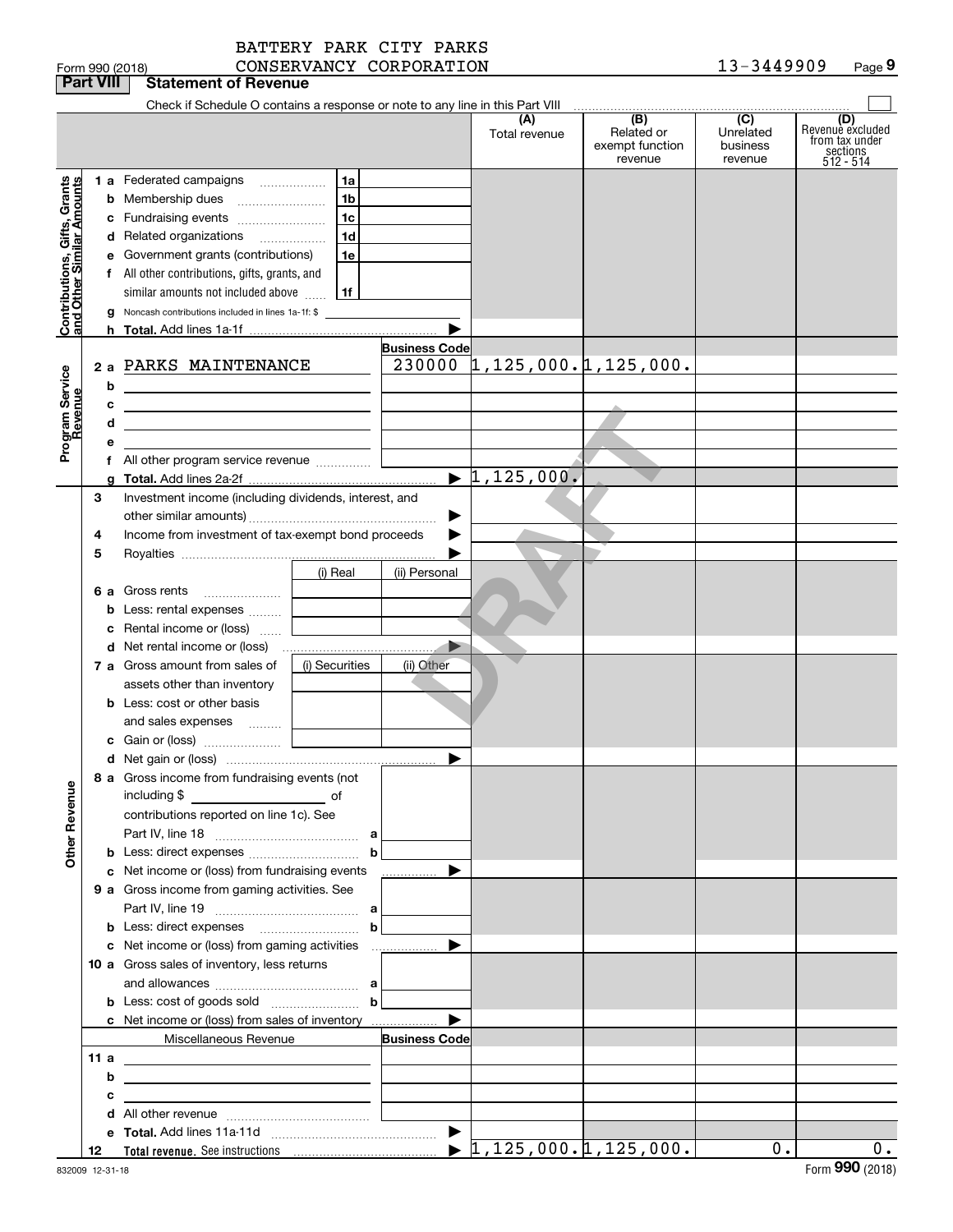|    | Section 501(c)(3) and 501(c)(4) organizations must complete all columns. All other organizations must complete column (A).<br>Check if Schedule O contains a response or note to any line in this Part IX |                       |                        |                                    |                         |
|----|-----------------------------------------------------------------------------------------------------------------------------------------------------------------------------------------------------------|-----------------------|------------------------|------------------------------------|-------------------------|
|    | Do not include amounts reported on lines 6b,                                                                                                                                                              | (A)<br>Total expenses | (B)<br>Program service | (C)                                | (D)                     |
|    | 7b, 8b, 9b, and 10b of Part VIII.                                                                                                                                                                         |                       | expenses               | Management and<br>general expenses | Fundraising<br>expenses |
| 1  | Grants and other assistance to domestic organizations                                                                                                                                                     |                       |                        |                                    |                         |
|    | and domestic governments. See Part IV, line 21                                                                                                                                                            |                       |                        |                                    |                         |
| 2  | Grants and other assistance to domestic                                                                                                                                                                   |                       |                        |                                    |                         |
|    | individuals. See Part IV, line 22                                                                                                                                                                         |                       |                        |                                    |                         |
| 3  | Grants and other assistance to foreign                                                                                                                                                                    |                       |                        |                                    |                         |
|    | organizations, foreign governments, and foreign                                                                                                                                                           |                       |                        |                                    |                         |
|    | individuals. See Part IV, lines 15 and 16                                                                                                                                                                 |                       |                        |                                    |                         |
| 4  | Benefits paid to or for members                                                                                                                                                                           |                       |                        |                                    |                         |
| 5  | Compensation of current officers, directors,                                                                                                                                                              |                       |                        |                                    |                         |
|    | trustees, and key employees                                                                                                                                                                               |                       |                        |                                    |                         |
| 6  | Compensation not included above, to disqualified                                                                                                                                                          |                       |                        |                                    |                         |
|    | persons (as defined under section 4958(f)(1)) and                                                                                                                                                         |                       |                        |                                    |                         |
|    | persons described in section 4958(c)(3)(B)                                                                                                                                                                |                       |                        |                                    |                         |
| 7  |                                                                                                                                                                                                           |                       |                        |                                    |                         |
| 8  | Pension plan accruals and contributions (include                                                                                                                                                          |                       |                        |                                    |                         |
|    | section 401(k) and 403(b) employer contributions)                                                                                                                                                         |                       |                        |                                    |                         |
| 9  |                                                                                                                                                                                                           |                       |                        |                                    |                         |
| 10 |                                                                                                                                                                                                           |                       |                        |                                    |                         |
| 11 | Fees for services (non-employees):                                                                                                                                                                        |                       |                        |                                    |                         |
| а  |                                                                                                                                                                                                           |                       |                        |                                    |                         |
| b  |                                                                                                                                                                                                           |                       |                        |                                    |                         |
|    |                                                                                                                                                                                                           |                       |                        |                                    |                         |
| d  |                                                                                                                                                                                                           |                       |                        |                                    |                         |
|    | Professional fundraising services. See Part IV, line 17                                                                                                                                                   |                       |                        |                                    |                         |
| f  | Investment management fees                                                                                                                                                                                |                       |                        |                                    |                         |
| g  | Other. (If line 11g amount exceeds 10% of line 25,<br>column (A) amount, list line 11g expenses on Sch O.)                                                                                                |                       |                        |                                    |                         |
| 12 |                                                                                                                                                                                                           |                       |                        |                                    |                         |
| 13 |                                                                                                                                                                                                           |                       |                        |                                    |                         |
| 14 |                                                                                                                                                                                                           |                       |                        |                                    |                         |
| 15 |                                                                                                                                                                                                           |                       |                        |                                    |                         |
| 16 |                                                                                                                                                                                                           | 553,451.              | 553,451.               |                                    |                         |
| 17 |                                                                                                                                                                                                           | 2,126.                | 2,126.                 |                                    |                         |
| 18 | Payments of travel or entertainment expenses                                                                                                                                                              |                       |                        |                                    |                         |
|    | for any federal, state, or local public officials                                                                                                                                                         |                       |                        |                                    |                         |
| 19 | Conferences, conventions, and meetings                                                                                                                                                                    |                       |                        |                                    |                         |
| 20 | Interest                                                                                                                                                                                                  |                       |                        |                                    |                         |
| 21 |                                                                                                                                                                                                           |                       |                        |                                    |                         |
| 22 | Depreciation, depletion, and amortization                                                                                                                                                                 | 32,799.               |                        | 32,799.                            |                         |
| 23 | Insurance                                                                                                                                                                                                 |                       |                        |                                    |                         |
| 24 | Other expenses. Itemize expenses not covered<br>above. (List miscellaneous expenses in line 24e. If line                                                                                                  |                       |                        |                                    |                         |
|    | 24e amount exceeds 10% of line 25, column (A)                                                                                                                                                             |                       |                        |                                    |                         |
|    | amount, list line 24e expenses on Schedule O.)                                                                                                                                                            |                       |                        |                                    |                         |
| a  | MAINT. REPAIR/SUPPLIES                                                                                                                                                                                    | 429,417.              | 429,417.               |                                    |                         |
| b  | HORTICULTURE SUPPLIES                                                                                                                                                                                     | 116,744.              | 116,744.<br>41,107.    |                                    |                         |
| c  | UNIFORMS                                                                                                                                                                                                  | 41,107.               |                        |                                    |                         |
| d  | e All other expenses                                                                                                                                                                                      |                       |                        |                                    |                         |
| 25 | Total functional expenses. Add lines 1 through 24e                                                                                                                                                        | 1, 175, 644.          | 1, 142, 845.           | 32,799.                            | 0.                      |
| 26 | <b>Joint costs.</b> Complete this line only if the organization                                                                                                                                           |                       |                        |                                    |                         |
|    | reported in column (B) joint costs from a combined                                                                                                                                                        |                       |                        |                                    |                         |
|    | educational campaign and fundraising solicitation.                                                                                                                                                        |                       |                        |                                    |                         |
|    | Check here $\blacktriangleright$<br>if following SOP 98-2 (ASC 958-720)                                                                                                                                   |                       |                        |                                    |                         |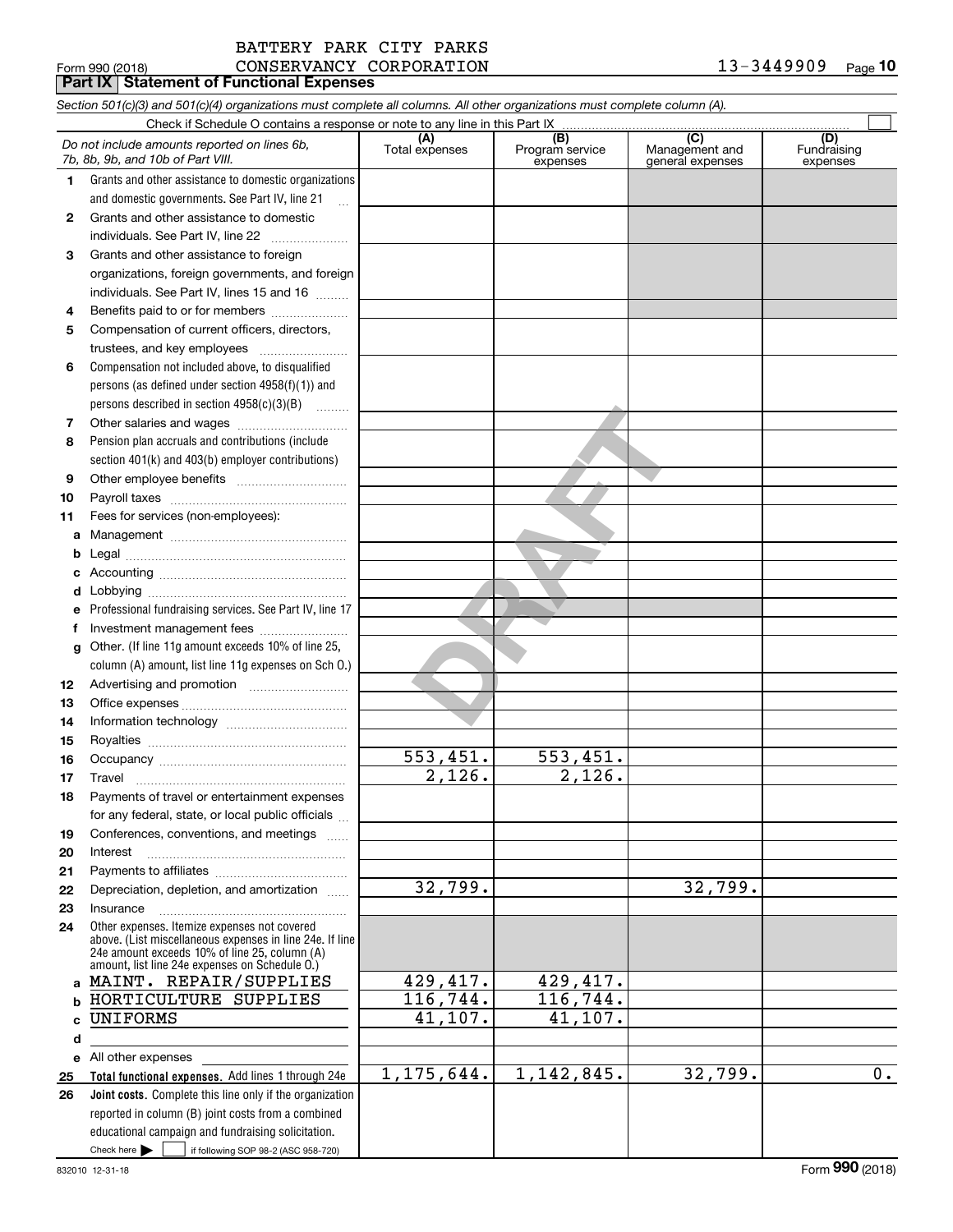### $_{\rm Form}$   $_{990}$  (2018)  $_{\rm CO}$   $_{\rm CO}$   $_{\rm CR}$   $_{\rm PC}$   $_{\rm CO}$   $_{\rm CO}$   $_{\rm CO}$   $_{\rm CO}$   $_{\rm CO}$   $_{\rm CO}$   $_{\rm CO}$   $_{\rm CO}$   $_{\rm CO}$   $_{\rm CO}$   $_{\rm CO}$   $_{\rm CO}$   $_{\rm CO}$   $_{\rm CO}$   $_{\rm CO}$   $_{\rm CO}$   $_{\rm CO}$   $_{\rm CO}$   $_{\rm CO}$   $_{\rm CO}$   $_{\rm CO}$ BATTERY PARK CITY PARKS

**11**

|                             |          | Check if Schedule O contains a response or note to any line in this Part X                      |                          |                 |                    |
|-----------------------------|----------|-------------------------------------------------------------------------------------------------|--------------------------|-----------------|--------------------|
|                             |          |                                                                                                 | (A)<br>Beginning of year |                 | (B)<br>End of year |
|                             | 1        |                                                                                                 | 650.                     | $\mathbf{1}$    | 29,501.            |
|                             | 2        |                                                                                                 |                          | $\mathbf{2}$    |                    |
|                             | з        |                                                                                                 |                          | 3               |                    |
|                             | 4        |                                                                                                 |                          | 4               |                    |
|                             | 5        | Loans and other receivables from current and former officers, directors,                        |                          |                 |                    |
|                             |          | trustees, key employees, and highest compensated employees. Complete                            |                          |                 |                    |
|                             |          | Part II of Schedule L                                                                           |                          | 5               |                    |
|                             | 6        | Loans and other receivables from other disqualified persons (as defined under                   |                          |                 |                    |
|                             |          | section $4958(f)(1)$ , persons described in section $4958(c)(3)(B)$ , and contributing          |                          |                 |                    |
|                             |          | employers and sponsoring organizations of section 501(c)(9) voluntary                           |                          |                 |                    |
|                             |          | employees' beneficiary organizations (see instr). Complete Part II of Sch L                     |                          | 6               |                    |
| Assets                      | 7        |                                                                                                 |                          | 7               |                    |
|                             | 8        |                                                                                                 |                          | 8               |                    |
|                             | 9        | Prepaid expenses and deferred charges                                                           |                          | 9               |                    |
|                             |          | <b>10a</b> Land, buildings, and equipment: cost or other                                        |                          |                 |                    |
|                             |          | basis. Complete Part VI of Schedule D  10a   1, 759, 627.                                       |                          |                 |                    |
|                             | b        | 1,722,235.<br>10 <sub>b</sub><br>Less: accumulated depreciation<br>. 1                          | 69,653.                  | 10 <sub>c</sub> | 37, 392.           |
|                             | 11       |                                                                                                 |                          | 11              |                    |
|                             | 12       |                                                                                                 |                          | 12              |                    |
|                             | 13       |                                                                                                 |                          | 13              |                    |
|                             | 14       |                                                                                                 |                          | 14              |                    |
|                             | 15       |                                                                                                 |                          | 15              |                    |
|                             | 16       |                                                                                                 | 70,303.                  | 16              | 66,893.            |
|                             | 17       |                                                                                                 | 22, 343.                 | 17              | 69,577.            |
|                             | 18       |                                                                                                 |                          | 18              |                    |
|                             | 19       |                                                                                                 |                          | 19              |                    |
|                             | 20       |                                                                                                 |                          | 20              |                    |
|                             | 21       | Escrow or custodial account liability. Complete Part IV of Schedule D<br>.                      |                          | 21              |                    |
|                             | 22       | Loans and other payables to current and former officers, directors, trustees,                   |                          |                 |                    |
| iabilities                  |          | key employees, highest compensated employees, and disqualified persons.                         |                          |                 |                    |
|                             |          |                                                                                                 |                          | 22<br>23        |                    |
|                             | 23<br>24 | Secured mortgages and notes payable to unrelated third parties                                  |                          | 24              |                    |
|                             | 25       | Other liabilities (including federal income tax, payables to related third                      |                          |                 |                    |
|                             |          | parties, and other liabilities not included on lines 17-24). Complete Part X of                 |                          |                 |                    |
|                             |          | Schedule D                                                                                      |                          | 25              |                    |
|                             | 26       | Total liabilities. Add lines 17 through 25                                                      | 22,343.                  | 26              | 69, 577.           |
|                             |          | Organizations that follow SFAS 117 (ASC 958), check here ><br>and                               |                          |                 |                    |
|                             |          | complete lines 27 through 29, and lines 33 and 34.                                              |                          |                 |                    |
|                             | 27       | Unrestricted net assets                                                                         |                          | 27              |                    |
|                             | 28       | Temporarily restricted net assets                                                               |                          | 28              |                    |
|                             | 29       | Permanently restricted net assets                                                               |                          | 29              |                    |
|                             |          | Organizations that do not follow SFAS 117 (ASC 958), check here $\blacktriangleright \boxed{X}$ |                          |                 |                    |
|                             |          | and complete lines 30 through 34.                                                               |                          |                 |                    |
| Net Assets or Fund Balances | 30       |                                                                                                 | 0.                       | 30              | 0.                 |
|                             | 31       |                                                                                                 | $\overline{0}$ .         | 31              | $0$ .              |
|                             | 32       | Retained earnings, endowment, accumulated income, or other funds<br>1.1.1.1.1.1.1.1.1.1         | 47,960.                  | 32              | $-2,684.$          |
|                             | 33       | Total net assets or fund balances                                                               | 47,960.                  | 33              | $-2,684.$          |
|                             | 34       | Total liabilities and net assets/fund balances                                                  | 70, 303.                 | 34              | 66,893.            |

Form (2018) **990**

# **Part X Balance Sheet**

|  | Form 990 (2018) |
|--|-----------------|
|  |                 |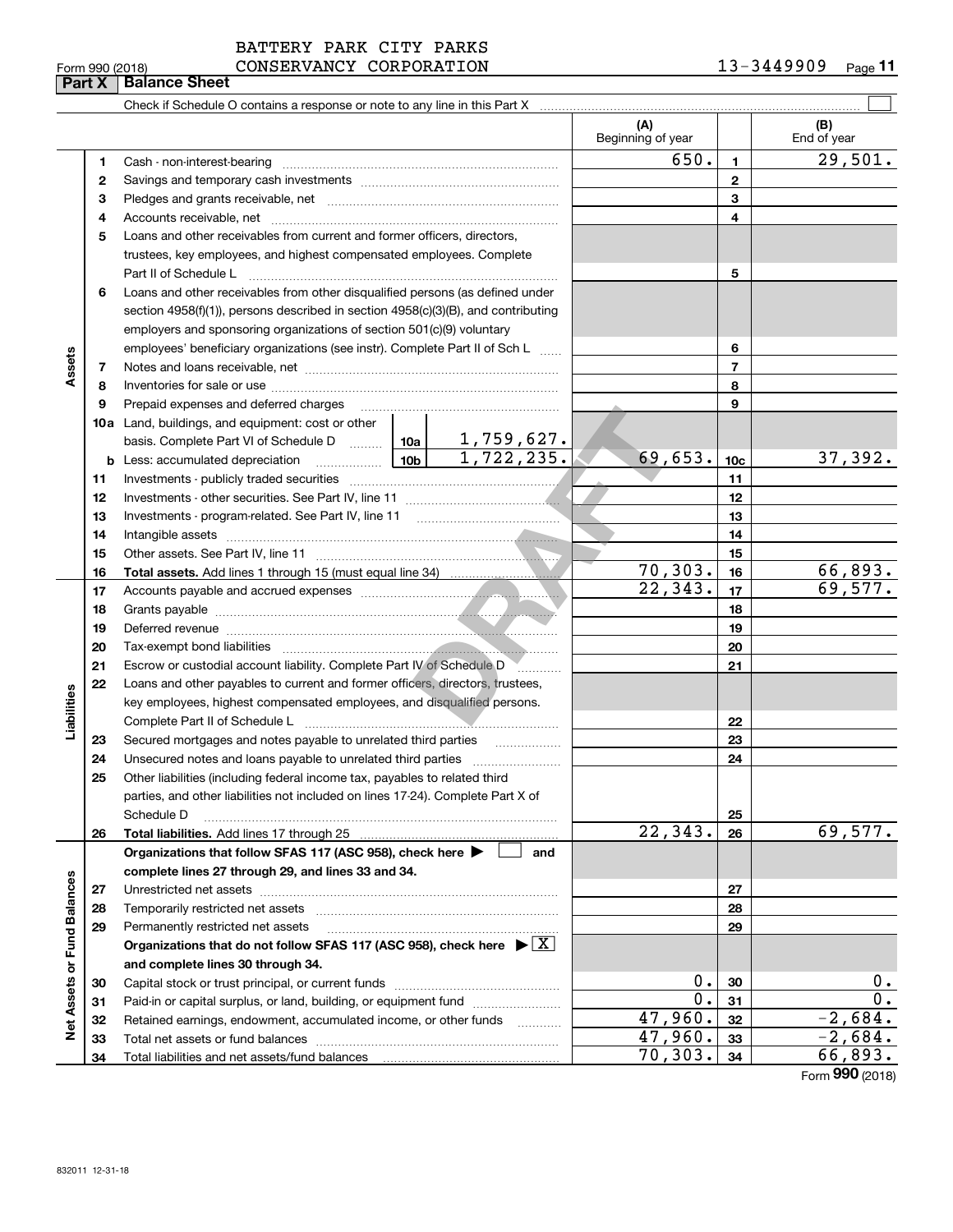|    | BATTERY PARK CITY PARKS                                                                                                                                 |                |                          |     |                  |
|----|---------------------------------------------------------------------------------------------------------------------------------------------------------|----------------|--------------------------|-----|------------------|
|    | CONSERVANCY CORPORATION<br>Form 990 (2018)                                                                                                              | 13-3449909     |                          |     | Page $12$        |
|    | <b>Reconciliation of Net Assets</b><br>Part XI                                                                                                          |                |                          |     |                  |
|    | Check if Schedule O contains a response or note to any line in this Part XI                                                                             |                |                          |     |                  |
|    |                                                                                                                                                         |                |                          |     |                  |
| 1  | Total revenue (must equal Part VIII, column (A), line 12)                                                                                               | 1.             | 1,125,000.               |     |                  |
| 2  | Total expenses (must equal Part IX, column (A), line 25)                                                                                                | $\mathbf{2}$   | $\overline{1,175,644}$ . |     |                  |
| з  | Revenue less expenses. Subtract line 2 from line 1                                                                                                      | 3              |                          |     | $-50,644.$       |
| 4  |                                                                                                                                                         | 4              |                          |     | 47,960.          |
| 5  | Net unrealized gains (losses) on investments                                                                                                            | 5              |                          |     |                  |
| 6  | Donated services and use of facilities                                                                                                                  | 6              |                          |     |                  |
| 7  | Investment expenses                                                                                                                                     | $\overline{7}$ |                          |     |                  |
| 8  | Prior period adjustments                                                                                                                                | 8              |                          |     |                  |
| 9  | Other changes in net assets or fund balances (explain in Schedule O)                                                                                    | 9              |                          |     | $\overline{0}$ . |
| 10 | Net assets or fund balances at end of year. Combine lines 3 through 9 (must equal Part X, line 33,                                                      |                |                          |     |                  |
|    | column (B))                                                                                                                                             | 10             |                          |     | $-2,684.$        |
|    | Part XII Financial Statements and Reporting                                                                                                             |                |                          |     |                  |
|    | Check if Schedule O contains a response or note to any line in this Part XII                                                                            |                |                          |     | $\vert X \vert$  |
|    |                                                                                                                                                         |                |                          | Yes | No               |
| 1  | $\overline{X}$ Accrual<br>Cash<br>Accounting method used to prepare the Form 990:<br>Other.                                                             |                |                          |     |                  |
|    | If the organization changed its method of accounting from a prior year or checked "Other," explain in Schedule O.                                       |                |                          |     |                  |
|    | 2a Were the organization's financial statements compiled or reviewed by an independent accountant?                                                      |                | 2a                       |     | X                |
|    | If "Yes," check a box below to indicate whether the financial statements for the year were compiled or reviewed on a                                    |                |                          |     |                  |
|    | separate basis, consolidated basis, or both:                                                                                                            |                |                          |     |                  |
|    | Separate basis<br>Consolidated basis<br>Both consolidated and separate basis                                                                            |                |                          | х   |                  |
|    | <b>b</b> Were the organization's financial statements audited by an independent accountant?                                                             |                | 2 <sub>b</sub>           |     |                  |
|    | If "Yes," check a box below to indicate whether the financial statements for the year were audited on a separate basis,<br>consolidated basis, or both: |                |                          |     |                  |
|    | $\mid$ $\rm X \mid$ Consolidated basis<br>Separate basis<br>Both consolidated and separate basis                                                        |                |                          |     |                  |
|    | c If "Yes" to line 2a or 2b, does the organization have a committee that assumes responsibility for oversight of the audit,                             |                |                          |     |                  |
|    | review, or compilation of its financial statements and selection of an independent accountant?                                                          |                | 2c                       | х   |                  |
|    | If the organization changed either its oversight process or selection process during the tax year, explain in Schedule O.                               |                |                          |     |                  |
|    | 3a As a result of a federal award, was the organization required to undergo an audit or audits as set forth in the Single Audit                         |                |                          |     |                  |
|    | Act and OMB Circular A-133?                                                                                                                             |                | За                       |     | x                |
|    | b If "Yes," did the organization undergo the required audit or audits? If the organization did not undergo the required audit                           |                |                          |     |                  |
|    | or audits, explain why in Schedule O and describe any steps taken to undergo such audits                                                                |                | 3b                       |     |                  |
|    |                                                                                                                                                         |                |                          |     | Form 990 (2018)  |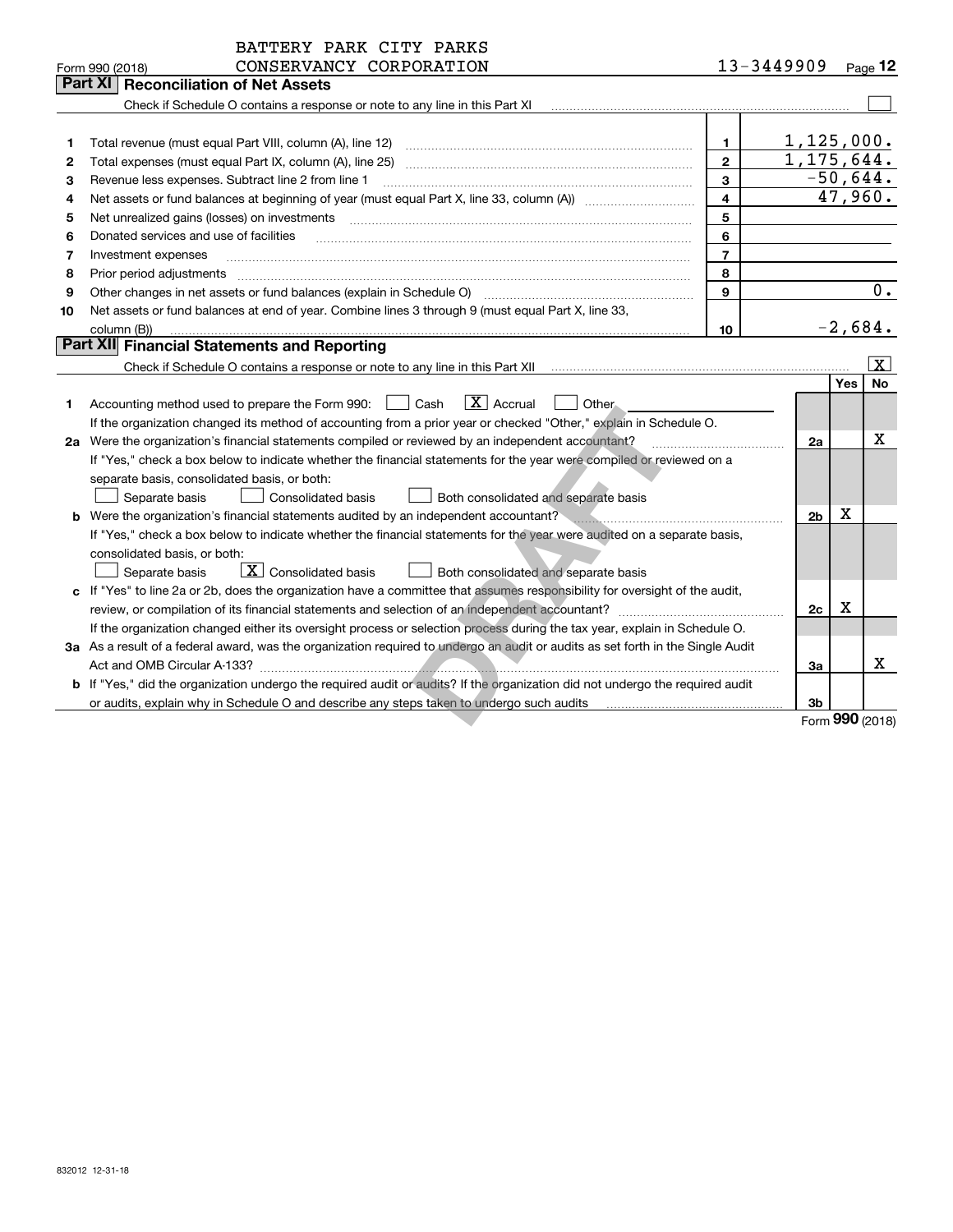|                                                                                                                                                        | <b>SCHEDULE A</b><br>(Form 990 or 990-EZ)<br>Department of the Treasury |  | <b>Public Charity Status and Public Support</b><br>Complete if the organization is a section 501(c)(3) organization or a section<br>4947(a)(1) nonexempt charitable trust.<br>Attach to Form 990 or Form 990-EZ.<br>Go to www.irs.gov/Form990 for instructions and the latest information. |                                                                                                                                                                                                                 |                             |                                 |                            |  |                                                     |  |  |
|--------------------------------------------------------------------------------------------------------------------------------------------------------|-------------------------------------------------------------------------|--|--------------------------------------------------------------------------------------------------------------------------------------------------------------------------------------------------------------------------------------------------------------------------------------------|-----------------------------------------------------------------------------------------------------------------------------------------------------------------------------------------------------------------|-----------------------------|---------------------------------|----------------------------|--|-----------------------------------------------------|--|--|
|                                                                                                                                                        | Internal Revenue Service                                                |  |                                                                                                                                                                                                                                                                                            |                                                                                                                                                                                                                 |                             |                                 |                            |  | Inspection                                          |  |  |
|                                                                                                                                                        | Name of the organization                                                |  | BATTERY PARK CITY PARKS<br>CONSERVANCY CORPORATION                                                                                                                                                                                                                                         |                                                                                                                                                                                                                 |                             |                                 |                            |  | <b>Employer identification number</b><br>13-3449909 |  |  |
| Part I                                                                                                                                                 |                                                                         |  |                                                                                                                                                                                                                                                                                            | Reason for Public Charity Status (All organizations must complete this part.) See instructions.                                                                                                                 |                             |                                 |                            |  |                                                     |  |  |
|                                                                                                                                                        |                                                                         |  |                                                                                                                                                                                                                                                                                            |                                                                                                                                                                                                                 |                             |                                 |                            |  |                                                     |  |  |
| 1                                                                                                                                                      |                                                                         |  |                                                                                                                                                                                                                                                                                            | The organization is not a private foundation because it is: (For lines 1 through 12, check only one box.)<br>A church, convention of churches, or association of churches described in section 170(b)(1)(A)(i). |                             |                                 |                            |  |                                                     |  |  |
| 2                                                                                                                                                      |                                                                         |  |                                                                                                                                                                                                                                                                                            | A school described in section 170(b)(1)(A)(ii). (Attach Schedule E (Form 990 or 990-EZ).)                                                                                                                       |                             |                                 |                            |  |                                                     |  |  |
| 3                                                                                                                                                      |                                                                         |  |                                                                                                                                                                                                                                                                                            | A hospital or a cooperative hospital service organization described in section 170(b)(1)(A)(iii).                                                                                                               |                             |                                 |                            |  |                                                     |  |  |
| 4                                                                                                                                                      |                                                                         |  |                                                                                                                                                                                                                                                                                            | A medical research organization operated in conjunction with a hospital described in section 170(b)(1)(A)(iii). Enter the hospital's name,                                                                      |                             |                                 |                            |  |                                                     |  |  |
|                                                                                                                                                        | city, and state:                                                        |  |                                                                                                                                                                                                                                                                                            |                                                                                                                                                                                                                 |                             |                                 |                            |  |                                                     |  |  |
| 5                                                                                                                                                      |                                                                         |  |                                                                                                                                                                                                                                                                                            | An organization operated for the benefit of a college or university owned or operated by a governmental unit described in                                                                                       |                             |                                 |                            |  |                                                     |  |  |
|                                                                                                                                                        |                                                                         |  |                                                                                                                                                                                                                                                                                            |                                                                                                                                                                                                                 |                             |                                 |                            |  |                                                     |  |  |
| section 170(b)(1)(A)(iv). (Complete Part II.)<br>6<br>A federal, state, or local government or governmental unit described in section 170(b)(1)(A)(v). |                                                                         |  |                                                                                                                                                                                                                                                                                            |                                                                                                                                                                                                                 |                             |                                 |                            |  |                                                     |  |  |
| $\lfloor x \rfloor$<br>7                                                                                                                               |                                                                         |  |                                                                                                                                                                                                                                                                                            | An organization that normally receives a substantial part of its support from a governmental unit or from the general public described in                                                                       |                             |                                 |                            |  |                                                     |  |  |
|                                                                                                                                                        |                                                                         |  | section 170(b)(1)(A)(vi). (Complete Part II.)                                                                                                                                                                                                                                              |                                                                                                                                                                                                                 |                             |                                 |                            |  |                                                     |  |  |
| 8                                                                                                                                                      |                                                                         |  |                                                                                                                                                                                                                                                                                            | A community trust described in section 170(b)(1)(A)(vi). (Complete Part II.)                                                                                                                                    |                             |                                 |                            |  |                                                     |  |  |
| 9                                                                                                                                                      |                                                                         |  |                                                                                                                                                                                                                                                                                            | An agricultural research organization described in section 170(b)(1)(A)(ix) operated in conjunction with a land-grant college                                                                                   |                             |                                 |                            |  |                                                     |  |  |
|                                                                                                                                                        |                                                                         |  |                                                                                                                                                                                                                                                                                            | or university or a non-land-grant college of agriculture (see instructions). Enter the name, city, and state of the college or                                                                                  |                             |                                 |                            |  |                                                     |  |  |
|                                                                                                                                                        | university:                                                             |  |                                                                                                                                                                                                                                                                                            |                                                                                                                                                                                                                 |                             |                                 |                            |  |                                                     |  |  |
| 10                                                                                                                                                     |                                                                         |  |                                                                                                                                                                                                                                                                                            | An organization that normally receives: (1) more than 33 1/3% of its support from contributions, membership fees, and gross receipts from                                                                       |                             |                                 |                            |  |                                                     |  |  |
|                                                                                                                                                        |                                                                         |  |                                                                                                                                                                                                                                                                                            | activities related to its exempt functions - subject to certain exceptions, and (2) no more than 33 1/3% of its support from gross investment                                                                   |                             |                                 |                            |  |                                                     |  |  |
|                                                                                                                                                        |                                                                         |  |                                                                                                                                                                                                                                                                                            | income and unrelated business taxable income (less section 511 tax) from businesses acquired by the organization after June 30, 1975.                                                                           |                             |                                 |                            |  |                                                     |  |  |
|                                                                                                                                                        |                                                                         |  | See section 509(a)(2). (Complete Part III.)                                                                                                                                                                                                                                                |                                                                                                                                                                                                                 |                             |                                 |                            |  |                                                     |  |  |
| 11                                                                                                                                                     |                                                                         |  |                                                                                                                                                                                                                                                                                            | An organization organized and operated exclusively to test for public safety. See section 509(a)(4).                                                                                                            |                             |                                 |                            |  |                                                     |  |  |
| 12                                                                                                                                                     |                                                                         |  |                                                                                                                                                                                                                                                                                            | An organization organized and operated exclusively for the benefit of, to perform the functions of, or to carry out the purposes of one or                                                                      |                             |                                 |                            |  |                                                     |  |  |
|                                                                                                                                                        |                                                                         |  |                                                                                                                                                                                                                                                                                            | more publicly supported organizations described in section 509(a)(1) or section 509(a)(2). See section 509(a)(3). Check the box in                                                                              |                             |                                 |                            |  |                                                     |  |  |
|                                                                                                                                                        |                                                                         |  |                                                                                                                                                                                                                                                                                            | lines 12a through 12d that describes the type of supporting organization and complete lines 12e, 12f, and 12g.                                                                                                  |                             |                                 |                            |  |                                                     |  |  |
| a                                                                                                                                                      |                                                                         |  |                                                                                                                                                                                                                                                                                            | Type I. A supporting organization operated, supervised, or controlled by its supported organization(s), typically by giving                                                                                     |                             |                                 |                            |  |                                                     |  |  |
|                                                                                                                                                        |                                                                         |  |                                                                                                                                                                                                                                                                                            | the supported organization(s) the power to regularly appoint or elect a majority of the directors or trustees of the supporting                                                                                 |                             |                                 |                            |  |                                                     |  |  |
|                                                                                                                                                        |                                                                         |  | organization. You must complete Part IV, Sections A and B.                                                                                                                                                                                                                                 |                                                                                                                                                                                                                 |                             |                                 |                            |  |                                                     |  |  |
| b                                                                                                                                                      |                                                                         |  |                                                                                                                                                                                                                                                                                            | Type II. A supporting organization supervised or controlled in connection with its supported organization(s), by having                                                                                         |                             |                                 |                            |  |                                                     |  |  |
|                                                                                                                                                        |                                                                         |  |                                                                                                                                                                                                                                                                                            | control or management of the supporting organization vested in the same persons that control or manage the supported                                                                                            |                             |                                 |                            |  |                                                     |  |  |
|                                                                                                                                                        |                                                                         |  | organization(s). You must complete Part IV, Sections A and C.                                                                                                                                                                                                                              | Type III functionally integrated. A supporting organization operated in connection with, and functionally integrated with,                                                                                      |                             |                                 |                            |  |                                                     |  |  |
|                                                                                                                                                        |                                                                         |  |                                                                                                                                                                                                                                                                                            | its supported organization(s) (see instructions). You must complete Part IV, Sections A, D, and E.                                                                                                              |                             |                                 |                            |  |                                                     |  |  |
| d                                                                                                                                                      |                                                                         |  |                                                                                                                                                                                                                                                                                            | Type III non-functionally integrated. A supporting organization operated in connection with its supported organization(s)                                                                                       |                             |                                 |                            |  |                                                     |  |  |
|                                                                                                                                                        |                                                                         |  |                                                                                                                                                                                                                                                                                            | that is not functionally integrated. The organization generally must satisfy a distribution requirement and an attentiveness                                                                                    |                             |                                 |                            |  |                                                     |  |  |
|                                                                                                                                                        |                                                                         |  |                                                                                                                                                                                                                                                                                            | requirement (see instructions). You must complete Part IV, Sections A and D, and Part V.                                                                                                                        |                             |                                 |                            |  |                                                     |  |  |
| е                                                                                                                                                      |                                                                         |  |                                                                                                                                                                                                                                                                                            | Check this box if the organization received a written determination from the IRS that it is a Type I, Type II, Type III                                                                                         |                             |                                 |                            |  |                                                     |  |  |
|                                                                                                                                                        |                                                                         |  |                                                                                                                                                                                                                                                                                            | functionally integrated, or Type III non-functionally integrated supporting organization.                                                                                                                       |                             |                                 |                            |  |                                                     |  |  |
|                                                                                                                                                        |                                                                         |  |                                                                                                                                                                                                                                                                                            |                                                                                                                                                                                                                 |                             |                                 |                            |  |                                                     |  |  |
|                                                                                                                                                        |                                                                         |  | Provide the following information about the supported organization(s).                                                                                                                                                                                                                     |                                                                                                                                                                                                                 |                             |                                 |                            |  |                                                     |  |  |
|                                                                                                                                                        | (i) Name of supported                                                   |  | (ii) EIN                                                                                                                                                                                                                                                                                   | (iii) Type of organization<br>(described on lines 1-10                                                                                                                                                          | in your governing document? | (iv) Is the organization listed | (v) Amount of monetary     |  | (vi) Amount of other                                |  |  |
|                                                                                                                                                        | organization                                                            |  |                                                                                                                                                                                                                                                                                            | above (see instructions))                                                                                                                                                                                       | Yes                         | No                              | support (see instructions) |  | support (see instructions)                          |  |  |
|                                                                                                                                                        |                                                                         |  |                                                                                                                                                                                                                                                                                            |                                                                                                                                                                                                                 |                             |                                 |                            |  |                                                     |  |  |
|                                                                                                                                                        |                                                                         |  |                                                                                                                                                                                                                                                                                            |                                                                                                                                                                                                                 |                             |                                 |                            |  |                                                     |  |  |
|                                                                                                                                                        |                                                                         |  |                                                                                                                                                                                                                                                                                            |                                                                                                                                                                                                                 |                             |                                 |                            |  |                                                     |  |  |
|                                                                                                                                                        |                                                                         |  |                                                                                                                                                                                                                                                                                            |                                                                                                                                                                                                                 |                             |                                 |                            |  |                                                     |  |  |
|                                                                                                                                                        |                                                                         |  |                                                                                                                                                                                                                                                                                            |                                                                                                                                                                                                                 |                             |                                 |                            |  |                                                     |  |  |
|                                                                                                                                                        |                                                                         |  |                                                                                                                                                                                                                                                                                            |                                                                                                                                                                                                                 |                             |                                 |                            |  |                                                     |  |  |
|                                                                                                                                                        |                                                                         |  |                                                                                                                                                                                                                                                                                            |                                                                                                                                                                                                                 |                             |                                 |                            |  |                                                     |  |  |
|                                                                                                                                                        |                                                                         |  |                                                                                                                                                                                                                                                                                            |                                                                                                                                                                                                                 |                             |                                 |                            |  |                                                     |  |  |
|                                                                                                                                                        |                                                                         |  |                                                                                                                                                                                                                                                                                            |                                                                                                                                                                                                                 |                             |                                 |                            |  |                                                     |  |  |
| Total                                                                                                                                                  |                                                                         |  |                                                                                                                                                                                                                                                                                            |                                                                                                                                                                                                                 |                             |                                 |                            |  |                                                     |  |  |
|                                                                                                                                                        |                                                                         |  |                                                                                                                                                                                                                                                                                            |                                                                                                                                                                                                                 |                             |                                 |                            |  |                                                     |  |  |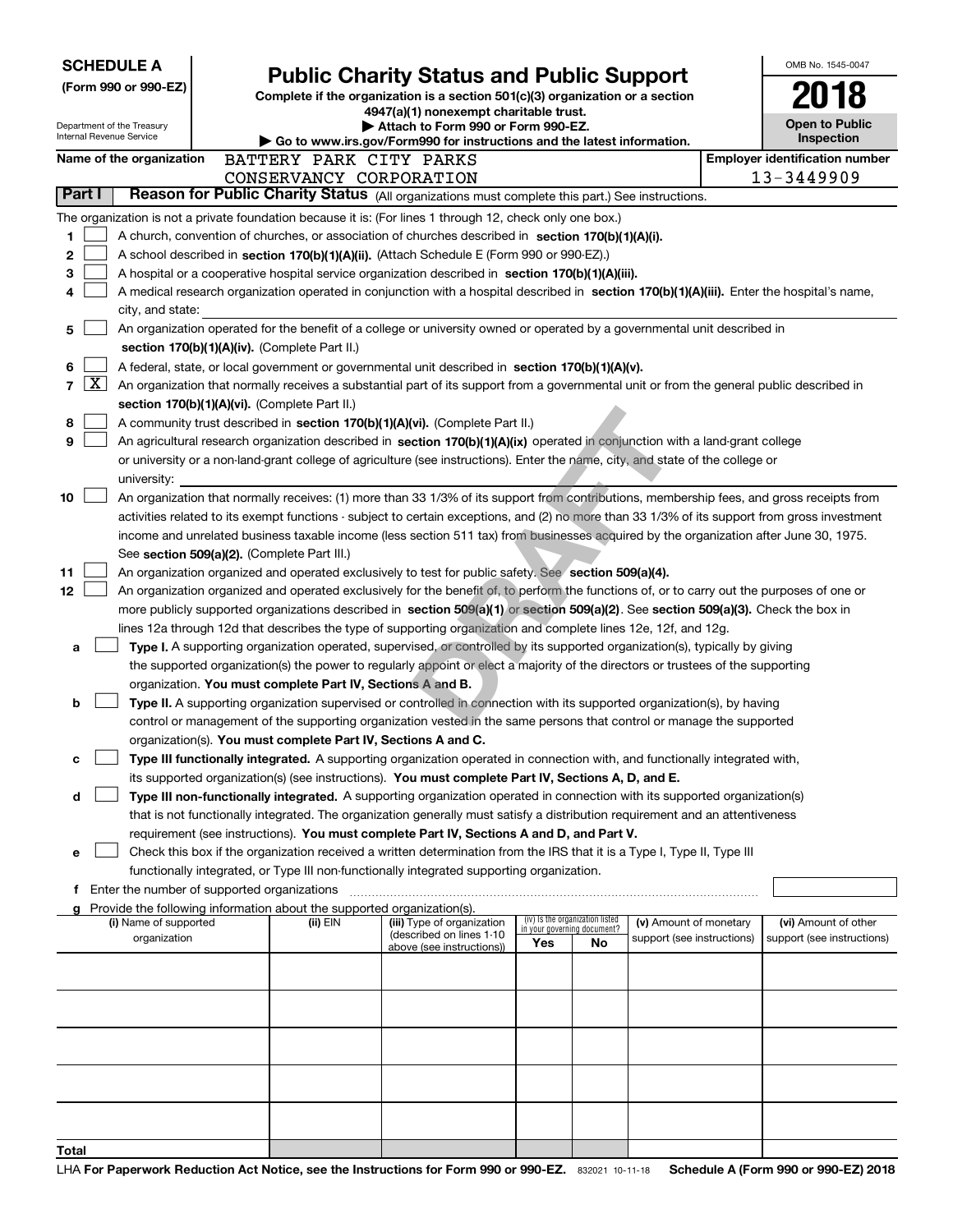### Schedule A (Form 990 or 990-EZ) 2018 Page CONSERVANCY CORPORATION 13-3449909 **Part II** | Support Schedule for Organizations Described in Sections 170(b)(1)(A)(iv) and 170(b)(1)(A)(vi)

(Complete only if you checked the box on line 5, 7, or 8 of Part I or if the organization failed to qualify under Part III. If the organization fails to qualify under the tests listed below, please complete Part III.)

|    | <b>Section A. Public Support</b>                                                                                                           |          |                   |            |            |          |                                          |  |  |  |
|----|--------------------------------------------------------------------------------------------------------------------------------------------|----------|-------------------|------------|------------|----------|------------------------------------------|--|--|--|
|    | Calendar year (or fiscal year beginning in)                                                                                                | (a) 2014 | (b) 2015          | $(c)$ 2016 | $(d)$ 2017 | (e) 2018 | (f) Total                                |  |  |  |
|    | 1 Gifts, grants, contributions, and                                                                                                        |          |                   |            |            |          |                                          |  |  |  |
|    | membership fees received. (Do not                                                                                                          |          |                   |            |            |          |                                          |  |  |  |
|    | include any "unusual grants.")                                                                                                             |          | 7449614.16041818. |            |            |          | 23491432.                                |  |  |  |
|    | 2 Tax revenues levied for the organ-                                                                                                       |          |                   |            |            |          |                                          |  |  |  |
|    | ization's benefit and either paid to                                                                                                       |          |                   |            |            |          |                                          |  |  |  |
|    | or expended on its behalf                                                                                                                  |          |                   |            |            |          |                                          |  |  |  |
|    | 3 The value of services or facilities                                                                                                      |          |                   |            |            |          |                                          |  |  |  |
|    | furnished by a governmental unit to                                                                                                        |          |                   |            |            |          |                                          |  |  |  |
|    | the organization without charge                                                                                                            |          |                   |            |            |          |                                          |  |  |  |
|    | <b>Total.</b> Add lines 1 through 3                                                                                                        |          | 7449614.16041818. |            |            |          | 23491432.                                |  |  |  |
| 5. | The portion of total contributions                                                                                                         |          |                   |            |            |          |                                          |  |  |  |
|    | by each person (other than a                                                                                                               |          |                   |            |            |          |                                          |  |  |  |
|    | governmental unit or publicly                                                                                                              |          |                   |            |            |          |                                          |  |  |  |
|    | supported organization) included                                                                                                           |          |                   |            |            |          |                                          |  |  |  |
|    | on line 1 that exceeds 2% of the                                                                                                           |          |                   |            |            |          |                                          |  |  |  |
|    | amount shown on line 11,                                                                                                                   |          |                   |            |            |          |                                          |  |  |  |
|    | column (f)                                                                                                                                 |          |                   |            |            |          |                                          |  |  |  |
|    | 6 Public support. Subtract line 5 from line 4.                                                                                             |          |                   |            |            |          | 23491432.                                |  |  |  |
|    | <b>Section B. Total Support</b>                                                                                                            |          |                   |            |            |          |                                          |  |  |  |
|    | Calendar year (or fiscal year beginning in)                                                                                                | (a) 2014 | $(b)$ 2015        | $(c)$ 2016 | $(d)$ 2017 | (e) 2018 | (f) Total                                |  |  |  |
|    | 7 Amounts from line 4                                                                                                                      |          | 7449614.16041818. |            |            |          | 23491432.                                |  |  |  |
|    | 8 Gross income from interest.                                                                                                              |          |                   |            |            |          |                                          |  |  |  |
|    | dividends, payments received on                                                                                                            |          |                   |            |            |          |                                          |  |  |  |
|    | securities loans, rents, royalties,                                                                                                        |          |                   |            |            |          |                                          |  |  |  |
|    | and income from similar sources                                                                                                            |          |                   | 51.        |            |          | 51.                                      |  |  |  |
| 9  | Net income from unrelated business                                                                                                         |          |                   |            |            |          |                                          |  |  |  |
|    | activities, whether or not the                                                                                                             |          |                   |            |            |          |                                          |  |  |  |
|    | business is regularly carried on                                                                                                           |          |                   |            |            |          |                                          |  |  |  |
|    | 10 Other income. Do not include gain                                                                                                       |          |                   |            |            |          |                                          |  |  |  |
|    | or loss from the sale of capital                                                                                                           |          |                   |            |            |          |                                          |  |  |  |
|    | assets (Explain in Part VI.)                                                                                                               |          |                   |            |            |          |                                          |  |  |  |
|    | <b>11 Total support.</b> Add lines 7 through 10                                                                                            |          |                   |            |            |          | 23491483.                                |  |  |  |
|    | 12 Gross receipts from related activities, etc. (see instructions)                                                                         |          |                   |            |            | 12       | 13,310,898.                              |  |  |  |
|    | 13 First five years. If the Form 990 is for the organization's first, second, third, fourth, or fifth tax year as a section 501(c)(3)      |          |                   |            |            |          |                                          |  |  |  |
|    | organization, check this box and stop here                                                                                                 |          |                   |            |            |          |                                          |  |  |  |
|    | Section C. Computation of Public Support Percentage                                                                                        |          |                   |            |            |          |                                          |  |  |  |
|    | 14 Public support percentage for 2018 (line 6, column (f) divided by line 11, column (f) <i>manumeronoming</i>                             |          |                   |            |            | 14       | 100.00<br>$\frac{9}{6}$                  |  |  |  |
|    |                                                                                                                                            |          |                   |            |            | 15       | 100.00<br>%                              |  |  |  |
|    | 16a 33 1/3% support test - 2018. If the organization did not check the box on line 13, and line 14 is 33 1/3% or more, check this box and  |          |                   |            |            |          |                                          |  |  |  |
|    | stop here. The organization qualifies as a publicly supported organization                                                                 |          |                   |            |            |          | $\blacktriangleright$ $\boxed{\text{X}}$ |  |  |  |
|    | b 33 1/3% support test - 2017. If the organization did not check a box on line 13 or 16a, and line 15 is 33 1/3% or more, check this box   |          |                   |            |            |          |                                          |  |  |  |
|    | and stop here. The organization qualifies as a publicly supported organization                                                             |          |                   |            |            |          |                                          |  |  |  |
|    | 17a 10% -facts-and-circumstances test - 2018. If the organization did not check a box on line 13, 16a, or 16b, and line 14 is 10% or more, |          |                   |            |            |          |                                          |  |  |  |
|    | and if the organization meets the "facts-and-circumstances" test, check this box and stop here. Explain in Part VI how the organization    |          |                   |            |            |          |                                          |  |  |  |
|    | meets the "facts-and-circumstances" test. The organization qualifies as a publicly supported organization                                  |          |                   |            |            |          |                                          |  |  |  |
|    | b 10% -facts-and-circumstances test - 2017. If the organization did not check a box on line 13, 16a, 16b, or 17a, and line 15 is 10% or    |          |                   |            |            |          |                                          |  |  |  |
|    | more, and if the organization meets the "facts-and-circumstances" test, check this box and stop here. Explain in Part VI how the           |          |                   |            |            |          |                                          |  |  |  |
|    | organization meets the "facts-and-circumstances" test. The organization qualifies as a publicly supported organization                     |          |                   |            |            |          |                                          |  |  |  |
|    | 18 Private foundation. If the organization did not check a box on line 13, 16a, 16b, 17a, or 17b, check this box and see instructions      |          |                   |            |            |          |                                          |  |  |  |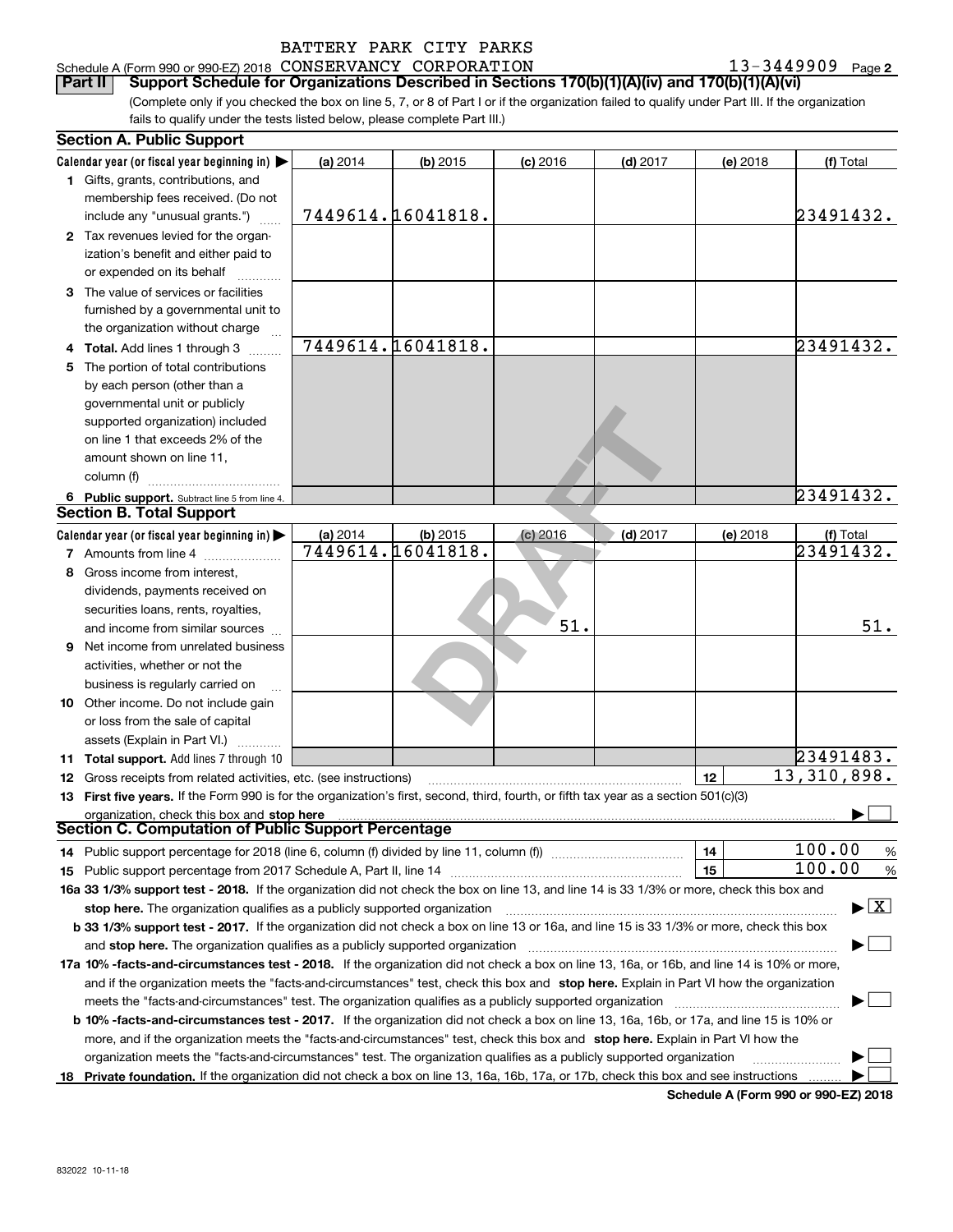| BATTERY PARK CITY PARKS |  |  |
|-------------------------|--|--|
|                         |  |  |

### **Part III Support Schedule for Organizations Described in Section 509(a)(2)**

(Complete only if you checked the box on line 10 of Part I or if the organization failed to qualify under Part II. If the organization fails to qualify under the tests listed below, please complete Part II.)

| <b>Section A. Public Support</b>                                                                                                                                                                                               |          |          |            |            |          |           |
|--------------------------------------------------------------------------------------------------------------------------------------------------------------------------------------------------------------------------------|----------|----------|------------|------------|----------|-----------|
| Calendar year (or fiscal year beginning in) $\blacktriangleright$                                                                                                                                                              | (a) 2014 | (b) 2015 | $(c)$ 2016 | $(d)$ 2017 | (e) 2018 | (f) Total |
| 1 Gifts, grants, contributions, and                                                                                                                                                                                            |          |          |            |            |          |           |
| membership fees received. (Do not                                                                                                                                                                                              |          |          |            |            |          |           |
| include any "unusual grants.")                                                                                                                                                                                                 |          |          |            |            |          |           |
| <b>2</b> Gross receipts from admissions,                                                                                                                                                                                       |          |          |            |            |          |           |
| merchandise sold or services per-                                                                                                                                                                                              |          |          |            |            |          |           |
| formed, or facilities furnished in                                                                                                                                                                                             |          |          |            |            |          |           |
| any activity that is related to the<br>organization's tax-exempt purpose                                                                                                                                                       |          |          |            |            |          |           |
| 3 Gross receipts from activities that                                                                                                                                                                                          |          |          |            |            |          |           |
| are not an unrelated trade or bus-                                                                                                                                                                                             |          |          |            |            |          |           |
| iness under section 513                                                                                                                                                                                                        |          |          |            |            |          |           |
|                                                                                                                                                                                                                                |          |          |            |            |          |           |
| 4 Tax revenues levied for the organ-                                                                                                                                                                                           |          |          |            |            |          |           |
| ization's benefit and either paid to                                                                                                                                                                                           |          |          |            |            |          |           |
| or expended on its behalf<br>.                                                                                                                                                                                                 |          |          |            |            |          |           |
| 5 The value of services or facilities                                                                                                                                                                                          |          |          |            |            |          |           |
| furnished by a governmental unit to                                                                                                                                                                                            |          |          |            |            |          |           |
| the organization without charge                                                                                                                                                                                                |          |          |            |            |          |           |
| <b>6 Total.</b> Add lines 1 through 5                                                                                                                                                                                          |          |          |            |            |          |           |
| 7a Amounts included on lines 1, 2, and                                                                                                                                                                                         |          |          |            |            |          |           |
| 3 received from disqualified persons                                                                                                                                                                                           |          |          |            |            |          |           |
| <b>b</b> Amounts included on lines 2 and 3 received                                                                                                                                                                            |          |          |            |            |          |           |
| from other than disqualified persons that<br>exceed the greater of \$5,000 or 1% of the                                                                                                                                        |          |          |            |            |          |           |
| amount on line 13 for the year                                                                                                                                                                                                 |          |          |            |            |          |           |
| c Add lines 7a and 7b                                                                                                                                                                                                          |          |          |            |            |          |           |
| 8 Public support. (Subtract line 7c from line 6.)                                                                                                                                                                              |          |          |            |            |          |           |
| <b>Section B. Total Support</b>                                                                                                                                                                                                |          |          |            |            |          |           |
| Calendar year (or fiscal year beginning in)                                                                                                                                                                                    | (a) 2014 | (b) 2015 | $(c)$ 2016 | $(d)$ 2017 | (e) 2018 | (f) Total |
| 9 Amounts from line 6                                                                                                                                                                                                          |          |          |            |            |          |           |
| <b>10a</b> Gross income from interest,                                                                                                                                                                                         |          |          |            |            |          |           |
| dividends, payments received on                                                                                                                                                                                                |          |          |            |            |          |           |
| securities loans, rents, royalties,<br>and income from similar sources                                                                                                                                                         |          |          |            |            |          |           |
| <b>b</b> Unrelated business taxable income                                                                                                                                                                                     |          |          |            |            |          |           |
| (less section 511 taxes) from businesses                                                                                                                                                                                       |          |          |            |            |          |           |
| acquired after June 30, 1975                                                                                                                                                                                                   |          |          |            |            |          |           |
|                                                                                                                                                                                                                                |          |          |            |            |          |           |
| c Add lines 10a and 10b<br>11 Net income from unrelated business                                                                                                                                                               |          |          |            |            |          |           |
| activities not included in line 10b,                                                                                                                                                                                           |          |          |            |            |          |           |
| whether or not the business is                                                                                                                                                                                                 |          |          |            |            |          |           |
| regularly carried on                                                                                                                                                                                                           |          |          |            |            |          |           |
| <b>12</b> Other income. Do not include gain<br>or loss from the sale of capital                                                                                                                                                |          |          |            |            |          |           |
| assets (Explain in Part VI.)                                                                                                                                                                                                   |          |          |            |            |          |           |
| 13 Total support. (Add lines 9, 10c, 11, and 12.)                                                                                                                                                                              |          |          |            |            |          |           |
| 14 First five years. If the Form 990 is for the organization's first, second, third, fourth, or fifth tax year as a section 501(c)(3) organization,                                                                            |          |          |            |            |          |           |
| check this box and stop here measurements and contain the state of the state of the state of the state of the state of the state of the state of the state of the state of the state of the state of the state of the state of |          |          |            |            |          |           |
| <b>Section C. Computation of Public Support Percentage</b>                                                                                                                                                                     |          |          |            |            |          |           |
| 15 Public support percentage for 2018 (line 8, column (f), divided by line 13, column (f))                                                                                                                                     |          |          |            |            | 15       | %         |
| 16 Public support percentage from 2017 Schedule A, Part III, line 15                                                                                                                                                           |          |          |            |            | 16       | %         |
| <b>Section D. Computation of Investment Income Percentage</b>                                                                                                                                                                  |          |          |            |            |          |           |
| 17 Investment income percentage for 2018 (line 10c, column (f), divided by line 13, column (f))                                                                                                                                |          |          |            |            | 17       | %         |
| <b>18</b> Investment income percentage from <b>2017</b> Schedule A, Part III, line 17                                                                                                                                          |          |          |            |            | 18       | %         |
| 19a 33 1/3% support tests - 2018. If the organization did not check the box on line 14, and line 15 is more than 33 1/3%, and line 17 is not                                                                                   |          |          |            |            |          |           |
| more than 33 1/3%, check this box and stop here. The organization qualifies as a publicly supported organization                                                                                                               |          |          |            |            |          | $\sim$    |
| b 33 1/3% support tests - 2017. If the organization did not check a box on line 14 or line 19a, and line 16 is more than 33 1/3%, and                                                                                          |          |          |            |            |          |           |
| line 18 is not more than 33 1/3%, check this box and stop here. The organization qualifies as a publicly supported organization                                                                                                |          |          |            |            |          |           |
|                                                                                                                                                                                                                                |          |          |            |            |          |           |
|                                                                                                                                                                                                                                |          |          |            |            |          |           |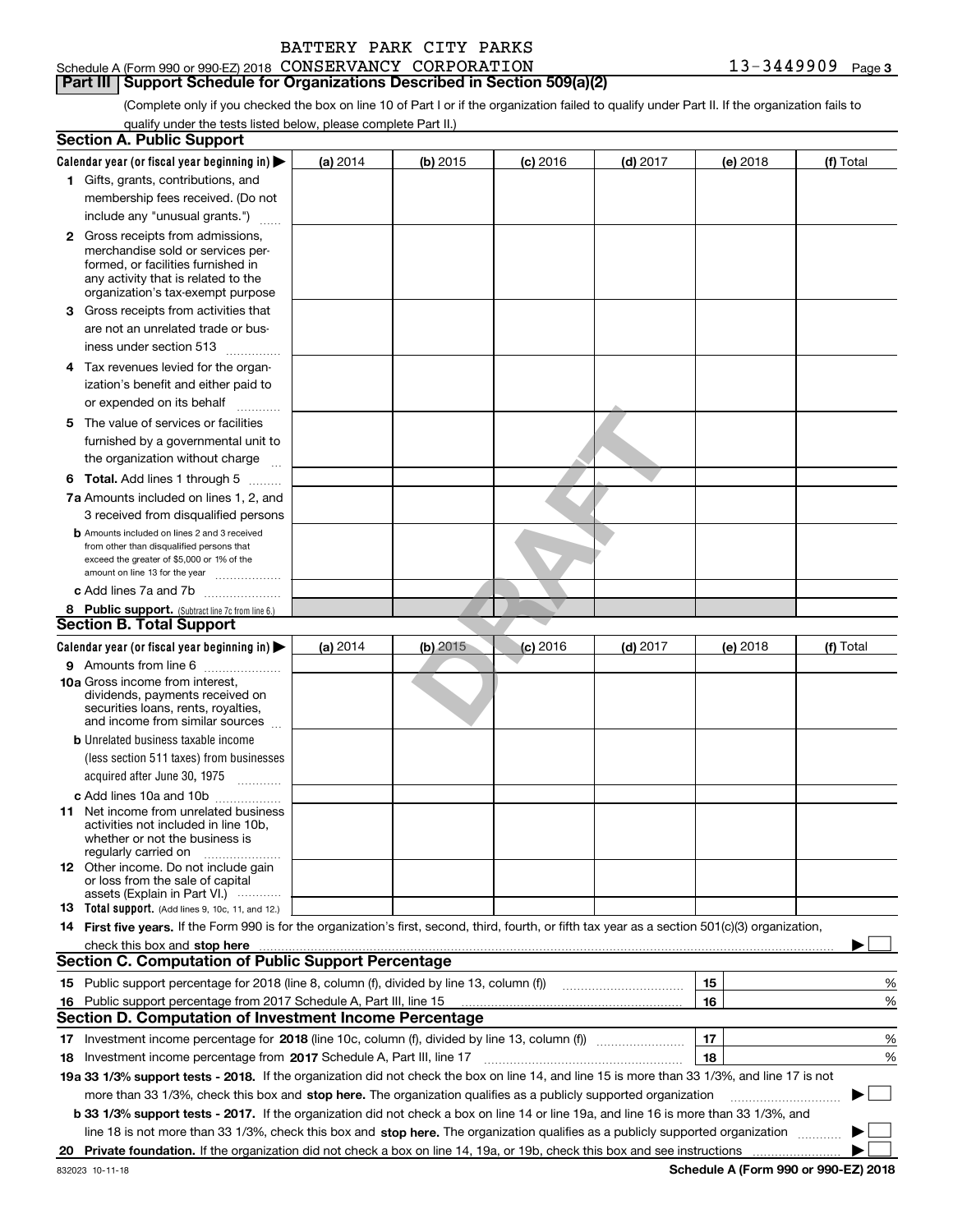**1**

**2**

**3a**

**3b**

**3c**

**4a**

**4b**

**4c**

**5a**

**5b5c**

**6**

**7**

**8**

**9a**

**9b**

**9c**

**10a**

**10b**

**YesNo**

### **Part IV Supporting Organizations**

(Complete only if you checked a box in line 12 on Part I. If you checked 12a of Part I, complete Sections A and B. If you checked 12b of Part I, complete Sections A and C. If you checked 12c of Part I, complete Sections A, D, and E. If you checked 12d of Part I, complete Sections A and D, and complete Part V.)

### **Section A. All Supporting Organizations**

- **1** Are all of the organization's supported organizations listed by name in the organization's governing documents? If "No," describe in **Part VI** how the supported organizations are designated. If designated by *class or purpose, describe the designation. If historic and continuing relationship, explain.*
- **2** Did the organization have any supported organization that does not have an IRS determination of status under section 509(a)(1) or (2)? If "Yes," explain in Part VI how the organization determined that the supported *organization was described in section 509(a)(1) or (2).*
- **3a** Did the organization have a supported organization described in section 501(c)(4), (5), or (6)? If "Yes," answer *(b) and (c) below.*
- **b** Did the organization confirm that each supported organization qualified under section 501(c)(4), (5), or (6) and satisfied the public support tests under section 509(a)(2)? If "Yes," describe in **Part VI** when and how the *organization made the determination.*
- **c**Did the organization ensure that all support to such organizations was used exclusively for section 170(c)(2)(B) purposes? If "Yes," explain in **Part VI** what controls the organization put in place to ensure such use.
- **4a***If* Was any supported organization not organized in the United States ("foreign supported organization")? *"Yes," and if you checked 12a or 12b in Part I, answer (b) and (c) below.*
- **b** Did the organization have ultimate control and discretion in deciding whether to make grants to the foreign supported organization? If "Yes," describe in **Part VI** how the organization had such control and discretion *despite being controlled or supervised by or in connection with its supported organizations.*
- **c** Did the organization support any foreign supported organization that does not have an IRS determination under sections 501(c)(3) and 509(a)(1) or (2)? If "Yes," explain in **Part VI** what controls the organization used *to ensure that all support to the foreign supported organization was used exclusively for section 170(c)(2)(B) purposes.*
- **5a***If "Yes,"* Did the organization add, substitute, or remove any supported organizations during the tax year? answer (b) and (c) below (if applicable). Also, provide detail in **Part VI,** including (i) the names and EIN *numbers of the supported organizations added, substituted, or removed; (ii) the reasons for each such action; (iii) the authority under the organization's organizing document authorizing such action; and (iv) how the action was accomplished (such as by amendment to the organizing document).* Izations was used exclusively for section 170<sub>(C)</sub>(*z*<br>ganization put in place to ensure such use.<br>ed States ("foreign supported organization")? If<br>and (*c*) below.<br>n deciding whether to make grants to the foreign<br>the orga
- **b** Type I or Type II only. Was any added or substituted supported organization part of a class already designated in the organization's organizing document?
- **cSubstitutions only.**  Was the substitution the result of an event beyond the organization's control?
- **6** Did the organization provide support (whether in the form of grants or the provision of services or facilities) to **Part VI.** *If "Yes," provide detail in* support or benefit one or more of the filing organization's supported organizations? anyone other than (i) its supported organizations, (ii) individuals that are part of the charitable class benefited by one or more of its supported organizations, or (iii) other supporting organizations that also
- **7**Did the organization provide a grant, loan, compensation, or other similar payment to a substantial contributor *If "Yes," complete Part I of Schedule L (Form 990 or 990-EZ).* regard to a substantial contributor? (as defined in section 4958(c)(3)(C)), a family member of a substantial contributor, or a 35% controlled entity with
- **8** Did the organization make a loan to a disqualified person (as defined in section 4958) not described in line 7? *If "Yes," complete Part I of Schedule L (Form 990 or 990-EZ).*
- **9a** Was the organization controlled directly or indirectly at any time during the tax year by one or more in section 509(a)(1) or (2))? If "Yes," *provide detail in* <code>Part VI.</code> disqualified persons as defined in section 4946 (other than foundation managers and organizations described
- **b** Did one or more disqualified persons (as defined in line 9a) hold a controlling interest in any entity in which the supporting organization had an interest? If "Yes," provide detail in P**art VI**.
- **c**Did a disqualified person (as defined in line 9a) have an ownership interest in, or derive any personal benefit from, assets in which the supporting organization also had an interest? If "Yes," provide detail in P**art VI.**
- **10a** Was the organization subject to the excess business holdings rules of section 4943 because of section supporting organizations)? If "Yes," answer 10b below. 4943(f) (regarding certain Type II supporting organizations, and all Type III non-functionally integrated
- **b** Did the organization have any excess business holdings in the tax year? (Use Schedule C, Form 4720, to *determine whether the organization had excess business holdings.)*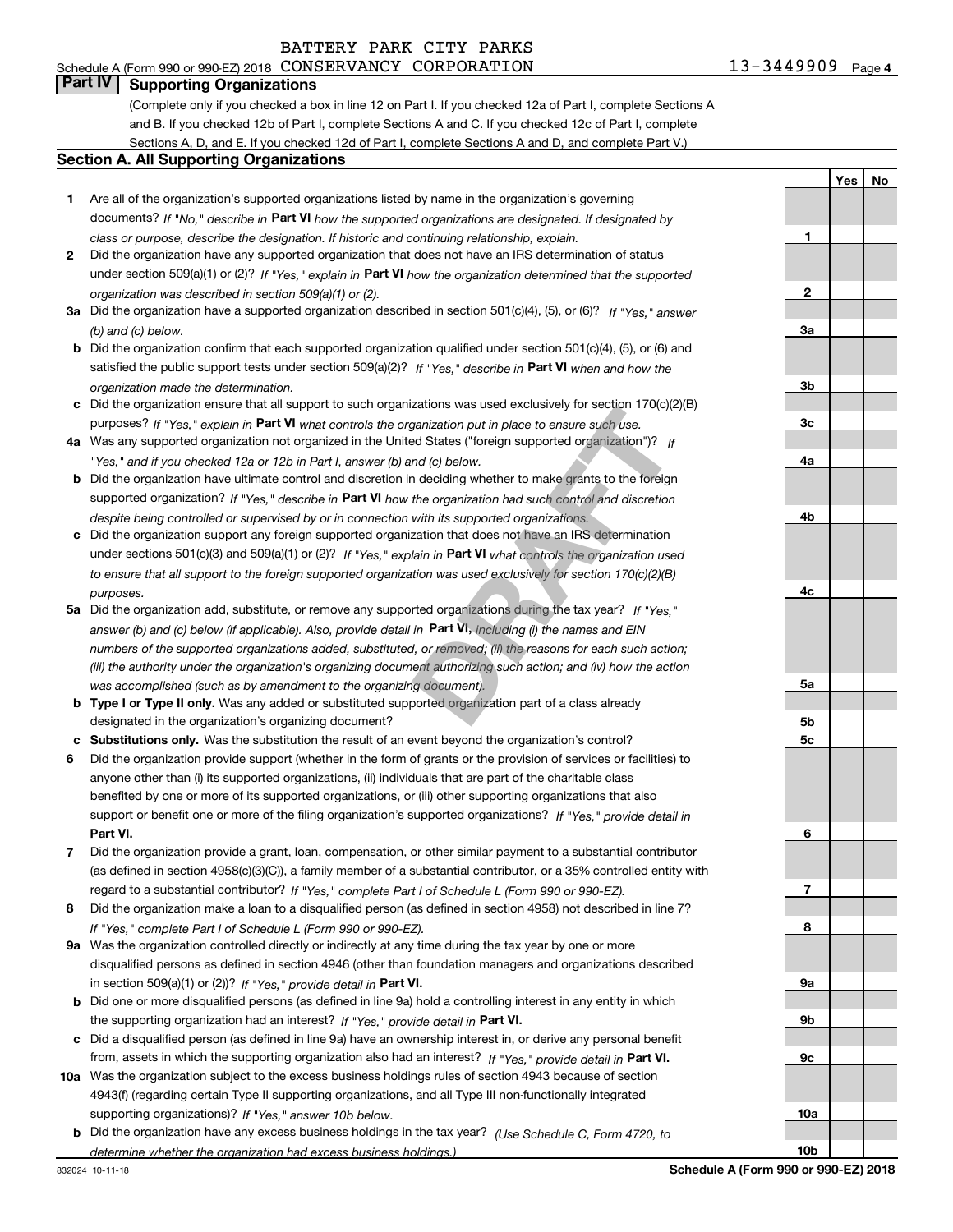**Part IV | Supporting Organizations** *(continued)* 

|   |                                                                                                                                                                                                               |                 | Yes | No |
|---|---------------------------------------------------------------------------------------------------------------------------------------------------------------------------------------------------------------|-----------------|-----|----|
|   | 11 Has the organization accepted a gift or contribution from any of the following persons?                                                                                                                    |                 |     |    |
|   | a A person who directly or indirectly controls, either alone or together with persons described in (b) and (c)                                                                                                |                 |     |    |
|   | below, the governing body of a supported organization?                                                                                                                                                        | 11a             |     |    |
|   | <b>b</b> A family member of a person described in (a) above?                                                                                                                                                  | 11 <sub>b</sub> |     |    |
|   | c A 35% controlled entity of a person described in (a) or (b) above? If "Yes" to a, b, or c, provide detail in Part VI.                                                                                       | 11c             |     |    |
|   | <b>Section B. Type I Supporting Organizations</b>                                                                                                                                                             |                 |     |    |
|   |                                                                                                                                                                                                               |                 | Yes | No |
| 1 | Did the directors, trustees, or membership of one or more supported organizations have the power to                                                                                                           |                 |     |    |
|   | regularly appoint or elect at least a majority of the organization's directors or trustees at all times during the                                                                                            |                 |     |    |
|   | tax year? If "No," describe in Part VI how the supported organization(s) effectively operated, supervised, or                                                                                                 |                 |     |    |
|   | controlled the organization's activities. If the organization had more than one supported organization,                                                                                                       |                 |     |    |
|   | describe how the powers to appoint and/or remove directors or trustees were allocated among the supported                                                                                                     |                 |     |    |
|   |                                                                                                                                                                                                               | 1               |     |    |
| 2 | organizations and what conditions or restrictions, if any, applied to such powers during the tax year.<br>Did the organization operate for the benefit of any supported organization other than the supported |                 |     |    |
|   |                                                                                                                                                                                                               |                 |     |    |
|   | organization(s) that operated, supervised, or controlled the supporting organization? If "Yes," explain in                                                                                                    |                 |     |    |
|   | Part VI how providing such benefit carried out the purposes of the supported organization(s) that operated,                                                                                                   |                 |     |    |
|   | supervised, or controlled the supporting organization.<br><b>Section C. Type II Supporting Organizations</b>                                                                                                  | 2               |     |    |
|   |                                                                                                                                                                                                               |                 |     |    |
|   |                                                                                                                                                                                                               |                 | Yes | No |
| 1 | Were a majority of the organization's directors or trustees during the tax year also a majority of the directors                                                                                              |                 |     |    |
|   | or trustees of each of the organization's supported organization(s)? If "No," describe in Part VI how control                                                                                                 |                 |     |    |
|   | or management of the supporting organization was vested in the same persons that controlled or managed                                                                                                        |                 |     |    |
|   | the supported organization(s).                                                                                                                                                                                | 1               |     |    |
|   | Section D. All Type III Supporting Organizations                                                                                                                                                              |                 |     |    |
|   |                                                                                                                                                                                                               |                 | Yes | No |
| 1 | Did the organization provide to each of its supported organizations, by the last day of the fifth month of the                                                                                                |                 |     |    |
|   | organization's tax year, (i) a written notice describing the type and amount of support provided during the prior tax                                                                                         |                 |     |    |
|   | year, (ii) a copy of the Form 990 that was most recently filed as of the date of notification, and (iii) copies of the                                                                                        |                 |     |    |
|   | organization's governing documents in effect on the date of notification, to the extent not previously provided?                                                                                              | 1               |     |    |
| 2 | Were any of the organization's officers, directors, or trustees either (i) appointed or elected by the supported                                                                                              |                 |     |    |
|   | organization(s) or (ii) serving on the governing body of a supported organization? If "No," explain in Part VI how                                                                                            |                 |     |    |
|   | the organization maintained a close and continuous working relationship with the supported organization(s).                                                                                                   | 2               |     |    |
| 3 | By reason of the relationship described in (2), did the organization's supported organizations have a                                                                                                         |                 |     |    |
|   | significant voice in the organization's investment policies and in directing the use of the organization's                                                                                                    |                 |     |    |
|   | income or assets at all times during the tax year? If "Yes," describe in Part VI the role the organization's                                                                                                  |                 |     |    |
|   |                                                                                                                                                                                                               | 3               |     |    |
|   | supported organizations played in this regard.<br>Section E. Type III Functionally Integrated Supporting Organizations                                                                                        |                 |     |    |
|   |                                                                                                                                                                                                               |                 |     |    |
| 1 | Check the box next to the method that the organization used to satisfy the Integral Part Test during the year (see instructions).                                                                             |                 |     |    |
| a | The organization satisfied the Activities Test. Complete line 2 below.                                                                                                                                        |                 |     |    |
| b | The organization is the parent of each of its supported organizations. Complete line 3 below.                                                                                                                 |                 |     |    |
| c | The organization supported a governmental entity. Describe in Part VI how you supported a government entity (see instructions),                                                                               |                 |     |    |
| 2 | Activities Test. Answer (a) and (b) below.                                                                                                                                                                    |                 | Yes | No |
| а | Did substantially all of the organization's activities during the tax year directly further the exempt purposes of                                                                                            |                 |     |    |
|   | the supported organization(s) to which the organization was responsive? If "Yes," then in Part VI identify                                                                                                    |                 |     |    |
|   | those supported organizations and explain how these activities directly furthered their exempt purposes,                                                                                                      |                 |     |    |
|   | how the organization was responsive to those supported organizations, and how the organization determined                                                                                                     |                 |     |    |
|   | that these activities constituted substantially all of its activities.                                                                                                                                        | 2a              |     |    |
|   | <b>b</b> Did the activities described in (a) constitute activities that, but for the organization's involvement, one or more                                                                                  |                 |     |    |
|   | of the organization's supported organization(s) would have been engaged in? If "Yes," explain in Part VI the                                                                                                  |                 |     |    |
|   | reasons for the organization's position that its supported organization(s) would have engaged in these                                                                                                        |                 |     |    |
|   | activities but for the organization's involvement.                                                                                                                                                            | 2b              |     |    |
| 3 | Parent of Supported Organizations. Answer (a) and (b) below.                                                                                                                                                  |                 |     |    |
|   | a Did the organization have the power to regularly appoint or elect a majority of the officers, directors, or                                                                                                 |                 |     |    |
|   | trustees of each of the supported organizations? Provide details in Part VI.                                                                                                                                  | За              |     |    |
|   | <b>b</b> Did the organization exercise a substantial degree of direction over the policies, programs, and activities of each                                                                                  |                 |     |    |
|   |                                                                                                                                                                                                               | Зb              |     |    |
|   | of its supported organizations? If "Yes." describe in Part VI the role played by the organization in this regard.                                                                                             |                 |     |    |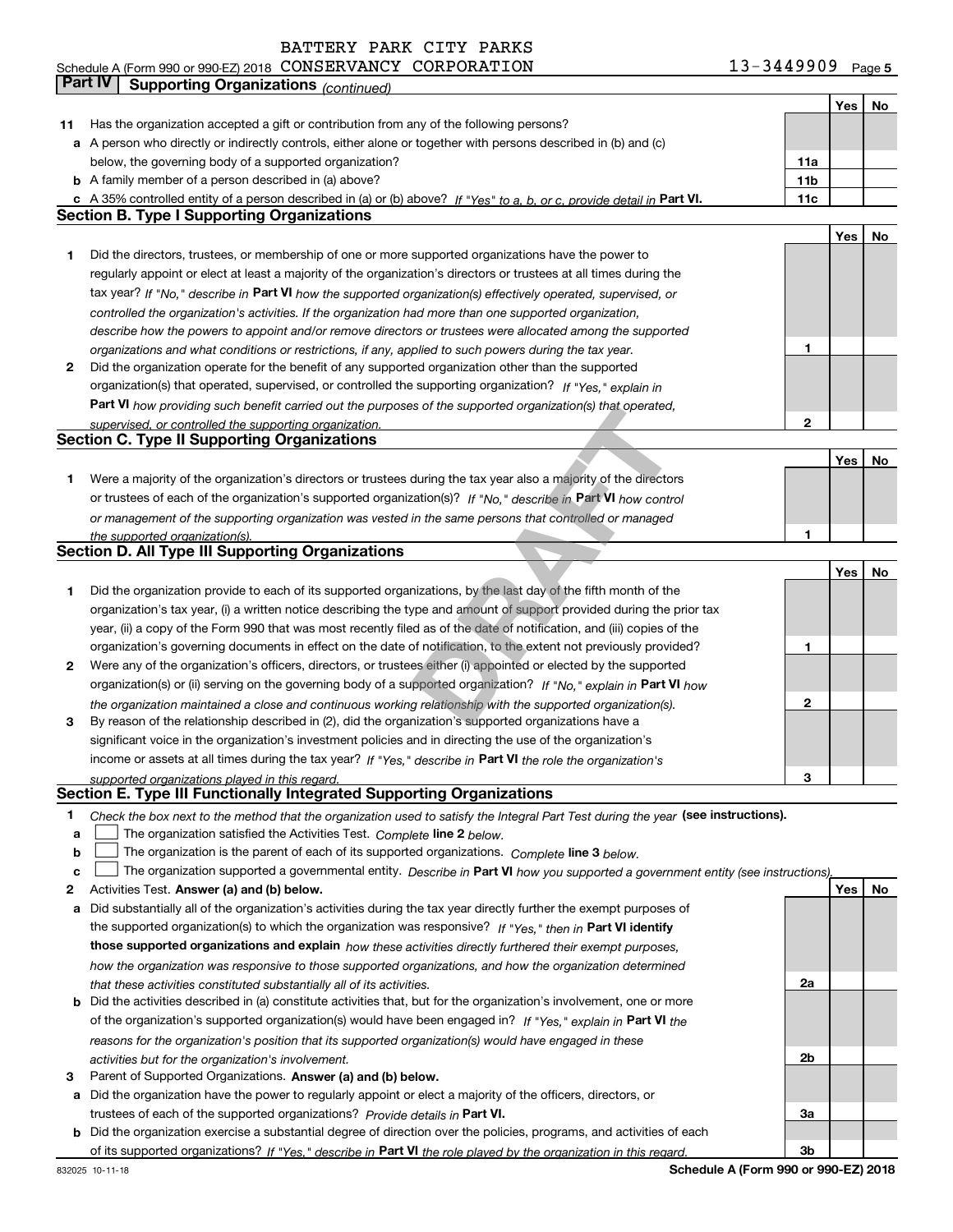|  | BATTERY PARK CITY PARKS |  |  |  |
|--|-------------------------|--|--|--|
|--|-------------------------|--|--|--|

#### **1SEP 10. See instructions.** All antegral Part Test as a qualifying trust on Nov. 20, 1970 (explain in Part VI.) See instructions. All **Section A - Adjusted Net Income 123** Other gross income (see instructions) **4**Add lines 1 through 3 **56** Portion of operating expenses paid or incurred for production or **78** Adjusted Net Income (subtract lines 5, 6, and 7 from line 4) **8 8 1234567Section B - Minimum Asset Amount 1**Aggregate fair market value of all non-exempt-use assets (see **2**Acquisition indebtedness applicable to non-exempt-use assets **3** Subtract line 2 from line 1d **4**Cash deemed held for exempt use. Enter 1-1/2% of line 3 (for greater amount, **5** Net value of non-exempt-use assets (subtract line 4 from line 3) **678a** Average monthly value of securities **b** Average monthly cash balances **c**Fair market value of other non-exempt-use assets **dTotal**  (add lines 1a, 1b, and 1c) **eDiscount** claimed for blockage or other **1a1b1c1d2345678**factors (explain in detail in **Part VI**): **Minimum Asset Amount**  (add line 7 to line 6) **Section C - Distributable Amount 12345612345Distributable Amount.** Subtract line 5 from line 4, unless subject to Schedule A (Form 990 or 990-EZ) 2018 Page CONSERVANCY CORPORATION 13-3449909 other Type III non-functionally integrated supporting organizations must complete Sections A through E. (B) Current Year (optional)(A) Prior Year Net short-term capital gain Recoveries of prior-year distributions Depreciation and depletion collection of gross income or for management, conservation, or maintenance of property held for production of income (see instructions) Other expenses (see instructions) (B) Current Year (optional)(A) Prior Year instructions for short tax year or assets held for part of year): see instructions) Multiply line 5 by .035 Recoveries of prior-year distributions Current Year Adjusted net income for prior year (from Section A, line 8, Column A) Enter 85% of line 1 Minimum asset amount for prior year (from Section B, line 8, Column A) Enter greater of line 2 or line 3 Income tax imposed in prior year **Part V Type III Non-Functionally Integrated 509(a)(3) Supporting Organizations**   $\mathcal{L}^{\text{max}}$ **Example:**<br> **DRAFT**<br> **DRAFT**<br> **DRAFT**<br> **DRAFT**<br> **DRAFT**<br> **DRAFT**<br> **DRAFT**<br> **DRAFT**<br> **DRAFT**<br> **DRAFT**<br> **DRAFT**<br> **DRAFT**<br> **DRAFT**<br> **DRAFT**<br> **DRAFT**<br> **DRAFT**<br> **DRAFT**<br> **DRAFT**<br> **DRAFT**<br> **DRAFT**<br> **DRAFT**<br> **DRAFT**<br> **DRAFT**<br> **DR**

emergency temporary reduction (see instructions)

**7**Check here if the current year is the organization's first as a non-functionally integrated Type III supporting organization (see instructions). $\mathcal{L}^{\text{max}}$ 

**6**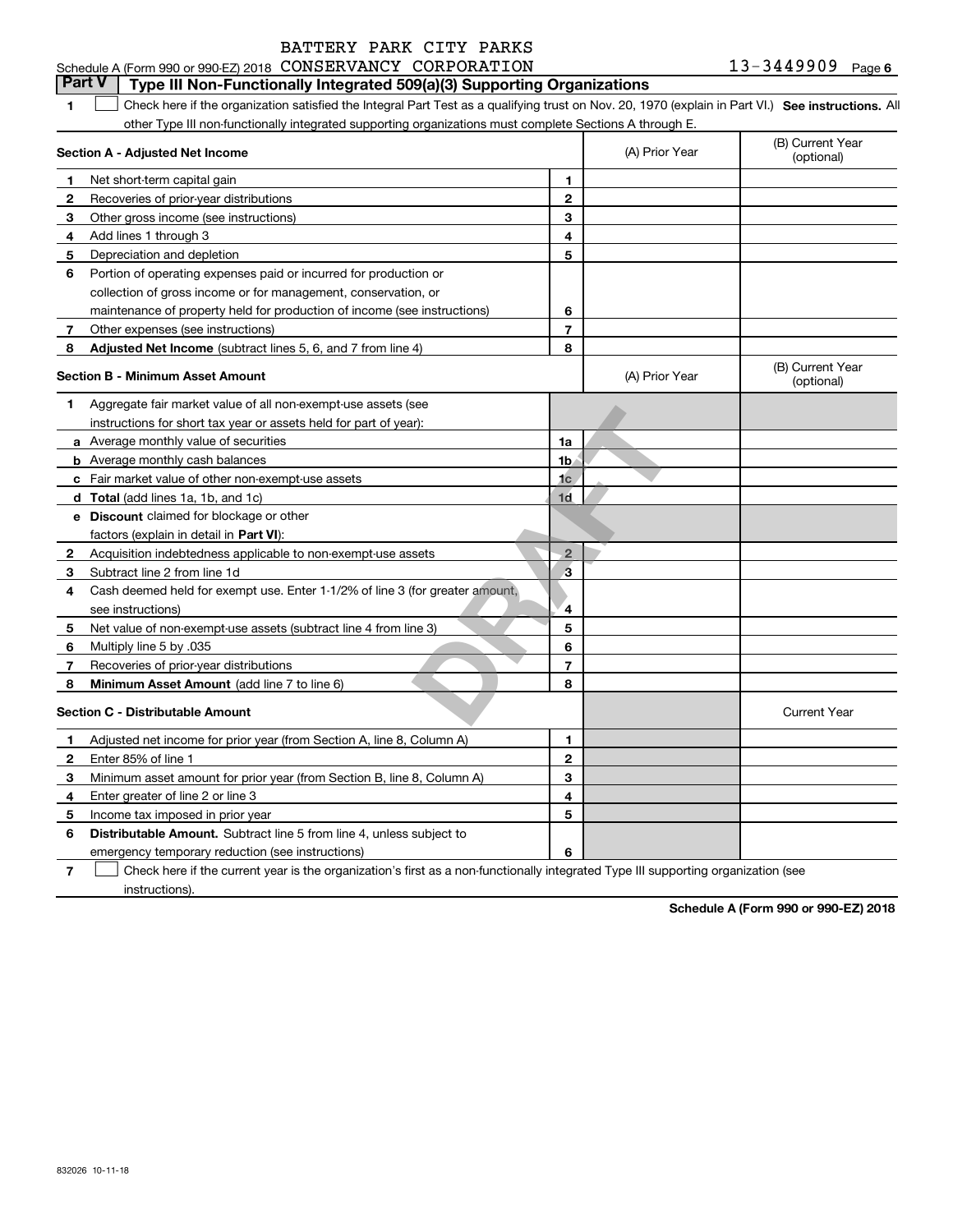|               | Schedule A (Form 990 or 990-EZ) 2018 CONSERVANCY CORPORATION                               |                             |                                       | 13-3449909                              | Page 7 |
|---------------|--------------------------------------------------------------------------------------------|-----------------------------|---------------------------------------|-----------------------------------------|--------|
| <b>Part V</b> | Type III Non-Functionally Integrated 509(a)(3) Supporting Organizations                    |                             | (continued)                           |                                         |        |
|               | <b>Section D - Distributions</b>                                                           |                             |                                       | <b>Current Year</b>                     |        |
| 1             | Amounts paid to supported organizations to accomplish exempt purposes                      |                             |                                       |                                         |        |
| 2             | Amounts paid to perform activity that directly furthers exempt purposes of supported       |                             |                                       |                                         |        |
|               | organizations, in excess of income from activity                                           |                             |                                       |                                         |        |
| 3             | Administrative expenses paid to accomplish exempt purposes of supported organizations      |                             |                                       |                                         |        |
| 4             | Amounts paid to acquire exempt-use assets                                                  |                             |                                       |                                         |        |
| 5             | Qualified set-aside amounts (prior IRS approval required)                                  |                             |                                       |                                         |        |
| 6             | Other distributions (describe in Part VI). See instructions.                               |                             |                                       |                                         |        |
| 7             | Total annual distributions. Add lines 1 through 6.                                         |                             |                                       |                                         |        |
| 8             | Distributions to attentive supported organizations to which the organization is responsive |                             |                                       |                                         |        |
|               | (provide details in Part VI). See instructions.                                            |                             |                                       |                                         |        |
| 9             | Distributable amount for 2018 from Section C, line 6                                       |                             |                                       |                                         |        |
| 10            | Line 8 amount divided by line 9 amount                                                     |                             |                                       |                                         |        |
|               |                                                                                            | (i)                         | (ii)                                  | (iii)                                   |        |
|               | <b>Section E - Distribution Allocations</b> (see instructions)                             | <b>Excess Distributions</b> | <b>Underdistributions</b><br>Pre-2018 | <b>Distributable</b><br>Amount for 2018 |        |
|               |                                                                                            |                             |                                       |                                         |        |
| 1             | Distributable amount for 2018 from Section C, line 6                                       |                             |                                       |                                         |        |
| 2             | Underdistributions, if any, for years prior to 2018 (reason-                               |                             |                                       |                                         |        |
|               | able cause required-explain in Part VI). See instructions.                                 |                             |                                       |                                         |        |
| 3             | Excess distributions carryover, if any, to 2018                                            |                             |                                       |                                         |        |
|               | <b>a</b> From 2013                                                                         |                             |                                       |                                         |        |
|               | $b$ From 2014                                                                              |                             |                                       |                                         |        |
|               | $c$ From 2015                                                                              |                             |                                       |                                         |        |
|               | d From 2016                                                                                |                             |                                       |                                         |        |
|               | e From 2017                                                                                |                             |                                       |                                         |        |
|               | f Total of lines 3a through e                                                              |                             |                                       |                                         |        |
|               | g Applied to underdistributions of prior years                                             |                             |                                       |                                         |        |
|               | <b>h</b> Applied to 2018 distributable amount                                              |                             |                                       |                                         |        |
|               | Carryover from 2013 not applied (see instructions)                                         |                             |                                       |                                         |        |
|               | Remainder. Subtract lines 3g, 3h, and 3i from 3f.                                          |                             |                                       |                                         |        |
| 4             | Distributions for 2018 from Section D.                                                     |                             |                                       |                                         |        |
|               | \$<br>line $7:$                                                                            |                             |                                       |                                         |        |
|               | <b>a</b> Applied to underdistributions of prior years                                      |                             |                                       |                                         |        |
|               | <b>b</b> Applied to 2018 distributable amount                                              |                             |                                       |                                         |        |
|               | <b>c</b> Remainder. Subtract lines 4a and 4b from 4.                                       |                             |                                       |                                         |        |
|               | Remaining underdistributions for years prior to 2018, if                                   |                             |                                       |                                         |        |
|               | any. Subtract lines 3g and 4a from line 2. For result greater                              |                             |                                       |                                         |        |
|               | than zero, explain in Part VI. See instructions.                                           |                             |                                       |                                         |        |
| 6             | Remaining underdistributions for 2018. Subtract lines 3h                                   |                             |                                       |                                         |        |
|               | and 4b from line 1. For result greater than zero, explain in                               |                             |                                       |                                         |        |
|               | Part VI. See instructions.                                                                 |                             |                                       |                                         |        |
| 7             | Excess distributions carryover to 2019. Add lines 3j                                       |                             |                                       |                                         |        |
|               | and 4c.                                                                                    |                             |                                       |                                         |        |
| 8             | Breakdown of line 7:                                                                       |                             |                                       |                                         |        |
|               | a Excess from 2014                                                                         |                             |                                       |                                         |        |
|               | <b>b</b> Excess from 2015                                                                  |                             |                                       |                                         |        |
|               | c Excess from 2016                                                                         |                             |                                       |                                         |        |
|               | d Excess from 2017                                                                         |                             |                                       |                                         |        |
|               | e Excess from 2018                                                                         |                             |                                       |                                         |        |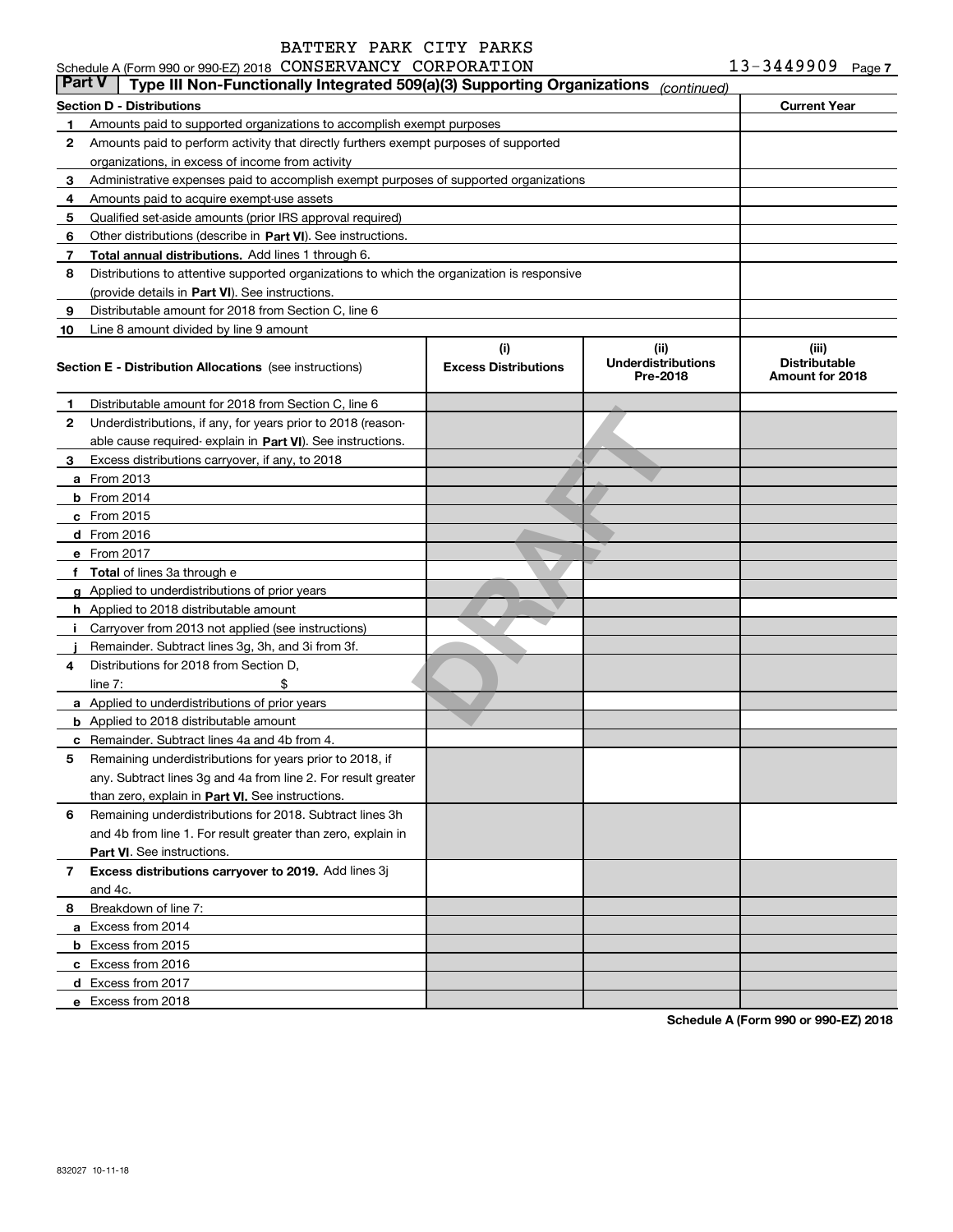|                |                                                              |  | BATTERY PARK CITY PARKS |                                                                                                                                                                                                                                                                                                                                                                                                                                                                                                                                                                      |                       |
|----------------|--------------------------------------------------------------|--|-------------------------|----------------------------------------------------------------------------------------------------------------------------------------------------------------------------------------------------------------------------------------------------------------------------------------------------------------------------------------------------------------------------------------------------------------------------------------------------------------------------------------------------------------------------------------------------------------------|-----------------------|
|                | Schedule A (Form 990 or 990-EZ) 2018 CONSERVANCY CORPORATION |  |                         |                                                                                                                                                                                                                                                                                                                                                                                                                                                                                                                                                                      | $13 - 3449909$ Page 8 |
| <b>Part VI</b> | (See instructions.)                                          |  |                         | Supplemental Information. Provide the explanations required by Part II, line 10; Part II, line 17a or 17b; Part III, line 12;<br>Part IV, Section A, lines 1, 2, 3b, 3c, 4b, 4c, 5a, 6, 9a, 9b, 9c, 11a, 11b, and 11c; Part IV, Section B, lines 1 and 2; Part IV, Section C,<br>line 1; Part IV, Section D, lines 2 and 3; Part IV, Section E, lines 1c, 2a, 2b, 3a, and 3b; Part V, line 1; Part V, Section B, line 1e; Part V,<br>Section D, lines 5, 6, and 8; and Part V, Section E, lines 2, 5, and 6. Also complete this part for any additional information. |                       |
|                |                                                              |  |                         |                                                                                                                                                                                                                                                                                                                                                                                                                                                                                                                                                                      |                       |
|                |                                                              |  |                         |                                                                                                                                                                                                                                                                                                                                                                                                                                                                                                                                                                      |                       |
|                |                                                              |  |                         |                                                                                                                                                                                                                                                                                                                                                                                                                                                                                                                                                                      |                       |
|                |                                                              |  |                         |                                                                                                                                                                                                                                                                                                                                                                                                                                                                                                                                                                      |                       |
|                |                                                              |  |                         |                                                                                                                                                                                                                                                                                                                                                                                                                                                                                                                                                                      |                       |
|                |                                                              |  |                         |                                                                                                                                                                                                                                                                                                                                                                                                                                                                                                                                                                      |                       |
|                |                                                              |  |                         |                                                                                                                                                                                                                                                                                                                                                                                                                                                                                                                                                                      |                       |
|                |                                                              |  |                         |                                                                                                                                                                                                                                                                                                                                                                                                                                                                                                                                                                      |                       |
|                |                                                              |  |                         |                                                                                                                                                                                                                                                                                                                                                                                                                                                                                                                                                                      |                       |
|                |                                                              |  |                         |                                                                                                                                                                                                                                                                                                                                                                                                                                                                                                                                                                      |                       |
|                |                                                              |  |                         |                                                                                                                                                                                                                                                                                                                                                                                                                                                                                                                                                                      |                       |
|                |                                                              |  |                         |                                                                                                                                                                                                                                                                                                                                                                                                                                                                                                                                                                      |                       |
|                |                                                              |  |                         |                                                                                                                                                                                                                                                                                                                                                                                                                                                                                                                                                                      |                       |
|                |                                                              |  |                         |                                                                                                                                                                                                                                                                                                                                                                                                                                                                                                                                                                      |                       |
|                |                                                              |  |                         |                                                                                                                                                                                                                                                                                                                                                                                                                                                                                                                                                                      |                       |
|                |                                                              |  |                         |                                                                                                                                                                                                                                                                                                                                                                                                                                                                                                                                                                      |                       |
|                |                                                              |  |                         |                                                                                                                                                                                                                                                                                                                                                                                                                                                                                                                                                                      |                       |
|                |                                                              |  |                         |                                                                                                                                                                                                                                                                                                                                                                                                                                                                                                                                                                      |                       |
|                |                                                              |  |                         |                                                                                                                                                                                                                                                                                                                                                                                                                                                                                                                                                                      |                       |
|                |                                                              |  |                         |                                                                                                                                                                                                                                                                                                                                                                                                                                                                                                                                                                      |                       |
|                |                                                              |  |                         |                                                                                                                                                                                                                                                                                                                                                                                                                                                                                                                                                                      |                       |
|                |                                                              |  |                         |                                                                                                                                                                                                                                                                                                                                                                                                                                                                                                                                                                      |                       |
|                |                                                              |  |                         |                                                                                                                                                                                                                                                                                                                                                                                                                                                                                                                                                                      |                       |
|                |                                                              |  |                         |                                                                                                                                                                                                                                                                                                                                                                                                                                                                                                                                                                      |                       |
|                |                                                              |  |                         |                                                                                                                                                                                                                                                                                                                                                                                                                                                                                                                                                                      |                       |
|                |                                                              |  |                         |                                                                                                                                                                                                                                                                                                                                                                                                                                                                                                                                                                      |                       |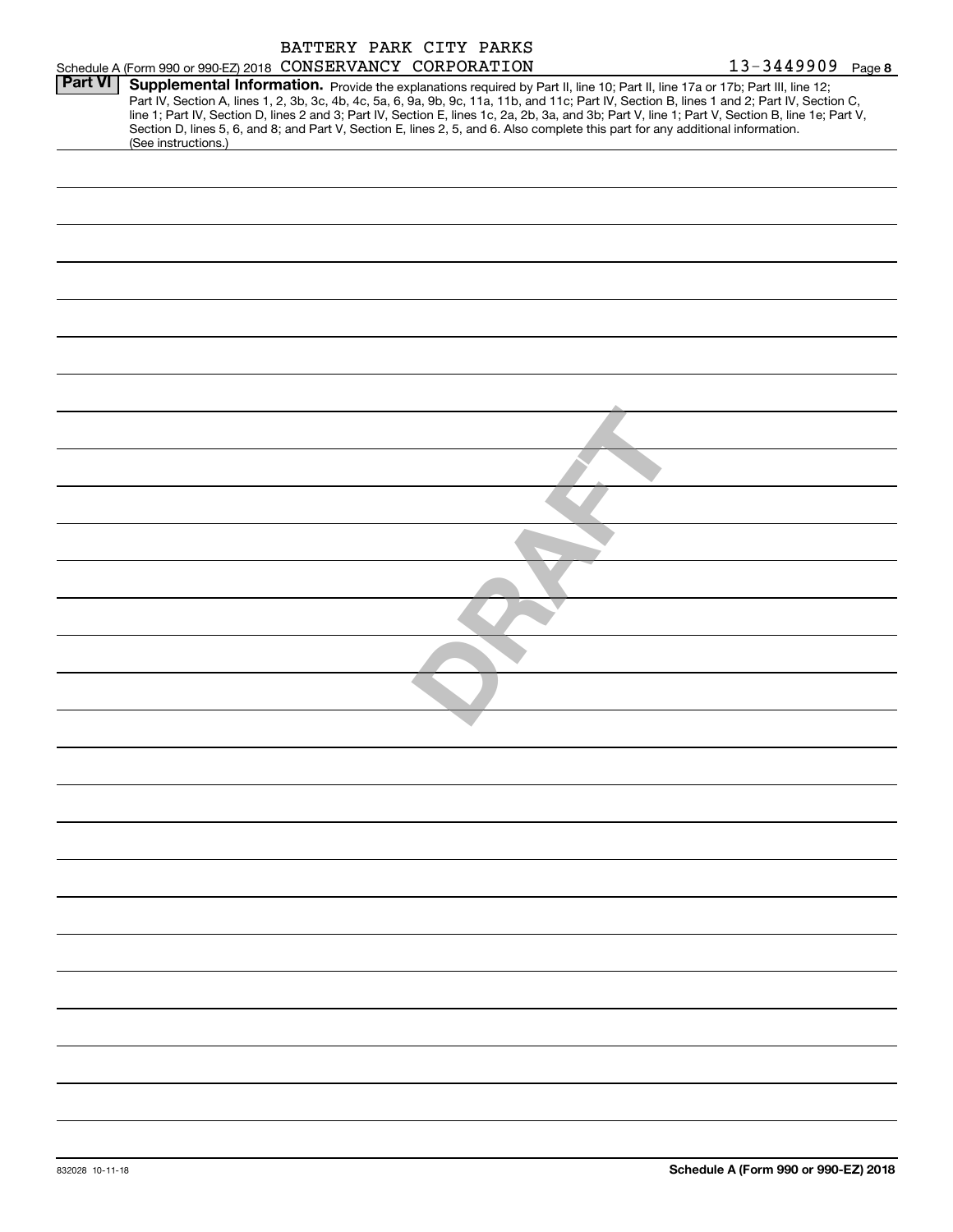|         | <b>Supplemental Financial Statements</b><br><b>SCHEDULE D</b><br>Complete if the organization answered "Yes" on Form 990,<br>(Form 990) |                                                                                                        |                                                                                                                                                                                                                                                                                           |                          | OMB No. 1545-0047                     |
|---------|-----------------------------------------------------------------------------------------------------------------------------------------|--------------------------------------------------------------------------------------------------------|-------------------------------------------------------------------------------------------------------------------------------------------------------------------------------------------------------------------------------------------------------------------------------------------|--------------------------|---------------------------------------|
|         |                                                                                                                                         |                                                                                                        | Part IV, line 6, 7, 8, 9, 10, 11a, 11b, 11c, 11d, 11e, 11f, 12a, or 12b.<br>Attach to Form 990.                                                                                                                                                                                           |                          | <b>Open to Public</b>                 |
|         | Department of the Treasury<br>Internal Revenue Service                                                                                  |                                                                                                        | Go to www.irs.gov/Form990 for instructions and the latest information.                                                                                                                                                                                                                    |                          | <b>Inspection</b>                     |
|         | Name of the organization                                                                                                                | BATTERY PARK CITY PARKS                                                                                |                                                                                                                                                                                                                                                                                           |                          | <b>Employer identification number</b> |
|         |                                                                                                                                         | CONSERVANCY CORPORATION                                                                                |                                                                                                                                                                                                                                                                                           |                          | 13-3449909                            |
| Part I  |                                                                                                                                         |                                                                                                        | Organizations Maintaining Donor Advised Funds or Other Similar Funds or Accounts. Complete if the                                                                                                                                                                                         |                          |                                       |
|         |                                                                                                                                         | organization answered "Yes" on Form 990, Part IV, line 6.                                              |                                                                                                                                                                                                                                                                                           |                          |                                       |
|         |                                                                                                                                         |                                                                                                        | (a) Donor advised funds                                                                                                                                                                                                                                                                   |                          | (b) Funds and other accounts          |
| 1       |                                                                                                                                         |                                                                                                        |                                                                                                                                                                                                                                                                                           |                          |                                       |
| 2       |                                                                                                                                         | Aggregate value of contributions to (during year)                                                      |                                                                                                                                                                                                                                                                                           |                          |                                       |
| з       |                                                                                                                                         |                                                                                                        |                                                                                                                                                                                                                                                                                           |                          |                                       |
| 4       |                                                                                                                                         |                                                                                                        |                                                                                                                                                                                                                                                                                           |                          |                                       |
| 5       |                                                                                                                                         |                                                                                                        | Did the organization inform all donors and donor advisors in writing that the assets held in donor advised funds                                                                                                                                                                          |                          |                                       |
|         |                                                                                                                                         |                                                                                                        |                                                                                                                                                                                                                                                                                           |                          | Yes<br><b>No</b>                      |
| 6       |                                                                                                                                         |                                                                                                        | Did the organization inform all grantees, donors, and donor advisors in writing that grant funds can be used only                                                                                                                                                                         |                          |                                       |
|         |                                                                                                                                         |                                                                                                        | for charitable purposes and not for the benefit of the donor or donor advisor, or for any other purpose conferring                                                                                                                                                                        |                          |                                       |
| Part II |                                                                                                                                         |                                                                                                        | Conservation Easements. Complete if the organization answered "Yes" on Form 990, Part IV, line 7.                                                                                                                                                                                         |                          | Yes<br>No                             |
|         |                                                                                                                                         |                                                                                                        |                                                                                                                                                                                                                                                                                           |                          |                                       |
| 1       |                                                                                                                                         | Purpose(s) of conservation easements held by the organization (check all that apply).                  |                                                                                                                                                                                                                                                                                           |                          |                                       |
|         |                                                                                                                                         | Preservation of land for public use (e.g., recreation or education)                                    | Preservation of a historically important land area                                                                                                                                                                                                                                        |                          |                                       |
|         |                                                                                                                                         | Protection of natural habitat                                                                          | Preservation of a certified historic structure                                                                                                                                                                                                                                            |                          |                                       |
|         |                                                                                                                                         | Preservation of open space                                                                             |                                                                                                                                                                                                                                                                                           |                          |                                       |
| 2       |                                                                                                                                         |                                                                                                        | Complete lines 2a through 2d if the organization held a qualified conservation contribution in the form of a conservation easement on the last                                                                                                                                            |                          |                                       |
|         | day of the tax year.                                                                                                                    |                                                                                                        |                                                                                                                                                                                                                                                                                           | 2a                       | Held at the End of the Tax Year       |
| а       |                                                                                                                                         |                                                                                                        | Total number of conservation easements <i>manufactured conservation</i> extending the state of conservation easements                                                                                                                                                                     | 2 <sub>b</sub>           |                                       |
| b       |                                                                                                                                         |                                                                                                        | Total acreage restricted by conservation easements manufactured and acreage restricted by conservation easements<br>Number of conservation easements on a certified historic structure included in (a) Matterian Conservation easements on a certified historic structure included in (a) | 2c                       |                                       |
| c<br>d  |                                                                                                                                         |                                                                                                        | Number of conservation easements included in (c) acquired after 7/25/06, and not on a historic structure                                                                                                                                                                                  |                          |                                       |
|         |                                                                                                                                         |                                                                                                        | listed in the National Register <b>contract and the Contract of American</b> Contract and the National Register                                                                                                                                                                           | 2d                       |                                       |
| З       |                                                                                                                                         |                                                                                                        | Number of conservation easements modified, transferred, released, extinguished, or terminated by the organization during the tax                                                                                                                                                          |                          |                                       |
|         | $\gamma$ ear                                                                                                                            |                                                                                                        |                                                                                                                                                                                                                                                                                           |                          |                                       |
| 4       |                                                                                                                                         | Number of states where property subject to conservation easement is located $\blacktriangleright$      |                                                                                                                                                                                                                                                                                           |                          |                                       |
| 5       |                                                                                                                                         | Does the organization have a written policy regarding the periodic monitoring, inspection, handling of |                                                                                                                                                                                                                                                                                           |                          |                                       |
|         |                                                                                                                                         |                                                                                                        | violations, and enforcement of the conservation easements it holds?                                                                                                                                                                                                                       |                          | Yes<br><b>No</b>                      |
| 6       |                                                                                                                                         |                                                                                                        | Staff and volunteer hours devoted to monitoring, inspecting, handling of violations, and enforcing conservation easements during the year                                                                                                                                                 |                          |                                       |
|         |                                                                                                                                         |                                                                                                        |                                                                                                                                                                                                                                                                                           |                          |                                       |
| 7       |                                                                                                                                         |                                                                                                        | Amount of expenses incurred in monitoring, inspecting, handling of violations, and enforcing conservation easements during the year                                                                                                                                                       |                          |                                       |
|         | $\blacktriangleright$ \$                                                                                                                |                                                                                                        |                                                                                                                                                                                                                                                                                           |                          |                                       |
| 8       |                                                                                                                                         |                                                                                                        | Does each conservation easement reported on line 2(d) above satisfy the requirements of section 170(h)(4)(B)(i)                                                                                                                                                                           |                          |                                       |
|         | and section $170(h)(4)(B)(ii)?$                                                                                                         |                                                                                                        |                                                                                                                                                                                                                                                                                           |                          | Yes<br>No                             |
| 9       |                                                                                                                                         |                                                                                                        | In Part XIII, describe how the organization reports conservation easements in its revenue and expense statement, and balance sheet, and                                                                                                                                                   |                          |                                       |
|         |                                                                                                                                         |                                                                                                        | include, if applicable, the text of the footnote to the organization's financial statements that describes the organization's accounting for                                                                                                                                              |                          |                                       |
|         | conservation easements.                                                                                                                 |                                                                                                        |                                                                                                                                                                                                                                                                                           |                          |                                       |
|         | Part III                                                                                                                                |                                                                                                        | Organizations Maintaining Collections of Art, Historical Treasures, or Other Similar Assets.                                                                                                                                                                                              |                          |                                       |
|         |                                                                                                                                         | Complete if the organization answered "Yes" on Form 990, Part IV, line 8.                              |                                                                                                                                                                                                                                                                                           |                          |                                       |
|         |                                                                                                                                         |                                                                                                        | 1a If the organization elected, as permitted under SFAS 116 (ASC 958), not to report in its revenue statement and balance sheet works of art,                                                                                                                                             |                          |                                       |
|         |                                                                                                                                         |                                                                                                        | historical treasures, or other similar assets held for public exhibition, education, or research in furtherance of public service, provide, in Part XIII,                                                                                                                                 |                          |                                       |
|         |                                                                                                                                         | the text of the footnote to its financial statements that describes these items.                       |                                                                                                                                                                                                                                                                                           |                          |                                       |
|         |                                                                                                                                         |                                                                                                        | <b>b</b> If the organization elected, as permitted under SFAS 116 (ASC 958), to report in its revenue statement and balance sheet works of art, historical                                                                                                                                |                          |                                       |
|         |                                                                                                                                         |                                                                                                        | treasures, or other similar assets held for public exhibition, education, or research in furtherance of public service, provide the following amounts                                                                                                                                     |                          |                                       |
|         | relating to these items:                                                                                                                |                                                                                                        |                                                                                                                                                                                                                                                                                           |                          |                                       |
|         |                                                                                                                                         |                                                                                                        | (i) Revenue included on Form 990, Part VIII, line 1 [2000] [2010] Chapter and The Inc. and The Inc. and The Inc. and The Inc. and The Inc. and The Inc. and The Inc. and The Inc. and The Inc. and The Inc. and The Inc. and T                                                            |                          | $\triangleright$ \$                   |
|         |                                                                                                                                         | (ii) Assets included in Form 990, Part X                                                               |                                                                                                                                                                                                                                                                                           |                          | $\blacktriangleright$ \$              |
| 2       |                                                                                                                                         |                                                                                                        | If the organization received or held works of art, historical treasures, or other similar assets for financial gain, provide                                                                                                                                                              |                          |                                       |
|         |                                                                                                                                         | the following amounts required to be reported under SFAS 116 (ASC 958) relating to these items:        |                                                                                                                                                                                                                                                                                           |                          |                                       |
|         |                                                                                                                                         |                                                                                                        |                                                                                                                                                                                                                                                                                           | $\blacktriangleright$ \$ |                                       |
|         |                                                                                                                                         |                                                                                                        |                                                                                                                                                                                                                                                                                           | $\blacktriangleright$ \$ |                                       |

**For Paperwork Reduction Act Notice, see the Instructions for Form 990. Schedule D (Form 990) 2018** LHA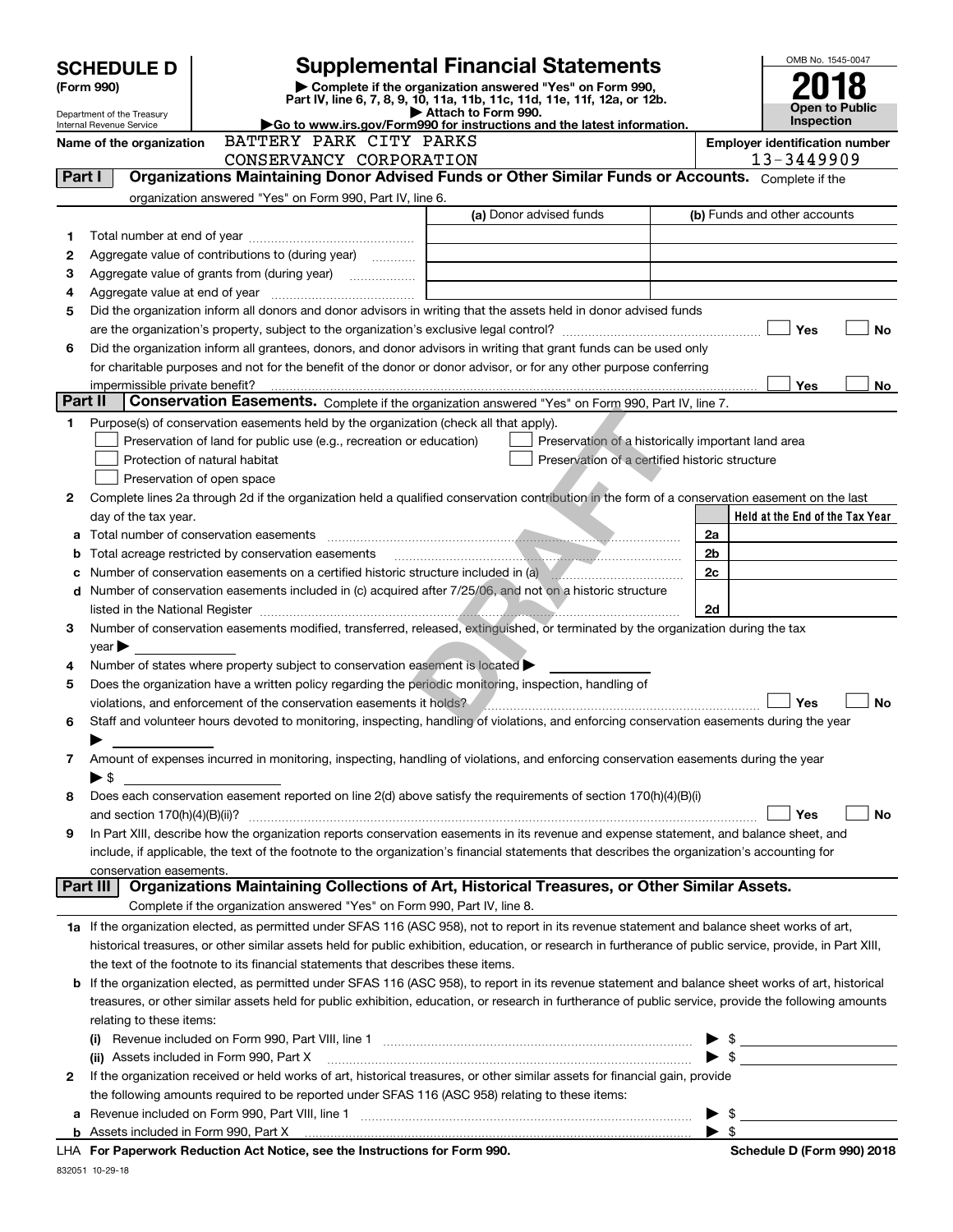|               |                                                                                                                                                                                                                                | BATTERY PARK CITY PARKS |   |                |                                                                                                               |                                         |                       |           |
|---------------|--------------------------------------------------------------------------------------------------------------------------------------------------------------------------------------------------------------------------------|-------------------------|---|----------------|---------------------------------------------------------------------------------------------------------------|-----------------------------------------|-----------------------|-----------|
|               | Schedule D (Form 990) 2018                                                                                                                                                                                                     | CONSERVANCY CORPORATION |   |                |                                                                                                               |                                         | $13 - 3449909$ Page 2 |           |
|               | Part III<br>Organizations Maintaining Collections of Art, Historical Treasures, or Other Similar Assets (continued)                                                                                                            |                         |   |                |                                                                                                               |                                         |                       |           |
| 3             | Using the organization's acquisition, accession, and other records, check any of the following that are a significant use of its collection items                                                                              |                         |   |                |                                                                                                               |                                         |                       |           |
|               | (check all that apply):                                                                                                                                                                                                        |                         |   |                |                                                                                                               |                                         |                       |           |
| a             | Public exhibition                                                                                                                                                                                                              |                         | d |                | Loan or exchange programs                                                                                     |                                         |                       |           |
| b             | Scholarly research                                                                                                                                                                                                             |                         |   |                | Other and the contract of the contract of the contract of the contract of the contract of the contract of the |                                         |                       |           |
| c             | Preservation for future generations                                                                                                                                                                                            |                         |   |                |                                                                                                               |                                         |                       |           |
|               | Provide a description of the organization's collections and explain how they further the organization's exempt purpose in Part XIII.                                                                                           |                         |   |                |                                                                                                               |                                         |                       |           |
| 5             | During the year, did the organization solicit or receive donations of art, historical treasures, or other similar assets                                                                                                       |                         |   |                |                                                                                                               |                                         |                       |           |
|               |                                                                                                                                                                                                                                |                         |   |                |                                                                                                               |                                         | Yes                   | No        |
|               | Part IV<br>Escrow and Custodial Arrangements. Complete if the organization answered "Yes" on Form 990, Part IV, line 9, or                                                                                                     |                         |   |                |                                                                                                               |                                         |                       |           |
|               | reported an amount on Form 990, Part X, line 21.                                                                                                                                                                               |                         |   |                |                                                                                                               |                                         |                       |           |
|               | 1a Is the organization an agent, trustee, custodian or other intermediary for contributions or other assets not included                                                                                                       |                         |   |                |                                                                                                               |                                         |                       |           |
|               | on Form 990, Part X? [11] matter contracts and contracts and contracts are contracted as a form 990, Part X?                                                                                                                   |                         |   |                |                                                                                                               |                                         | Yes                   | No        |
|               | <b>b</b> If "Yes," explain the arrangement in Part XIII and complete the following table:                                                                                                                                      |                         |   |                |                                                                                                               |                                         |                       |           |
|               |                                                                                                                                                                                                                                |                         |   |                |                                                                                                               | Amount                                  |                       |           |
|               |                                                                                                                                                                                                                                |                         |   |                |                                                                                                               | 1c                                      |                       |           |
|               | c Beginning balance measurements and the contract of the contract of the contract of the contract of the contract of the contract of the contract of the contract of the contract of the contract of the contract of the contr |                         |   |                |                                                                                                               | 1d                                      |                       |           |
|               | d Additions during the year measurements are all an according to the year measurement of the year measurement of the state of the state of the state of the state of the state of the state of the state of the state of the s |                         |   |                |                                                                                                               |                                         |                       |           |
|               | e Distributions during the year manufactured and continuum and contact the set of the set of the set of the set of the set of the set of the set of the set of the set of the set of the set of the set of the set of the set  |                         |   |                |                                                                                                               | 1e                                      |                       |           |
| Ť.            |                                                                                                                                                                                                                                |                         |   |                |                                                                                                               | 1f                                      |                       |           |
|               | 2a Did the organization include an amount on Form 990, Part X, line 21, for escrow or custodial account liability?                                                                                                             |                         |   |                |                                                                                                               |                                         | Yes                   | No        |
| <b>Part V</b> | <b>b</b> If "Yes," explain the arrangement in Part XIII. Check here if the explanation has been provided on Part XIII<br>Endowment Funds. Complete if the organization answered "Yes" on Form 990, Part IV, line 10.           |                         |   |                |                                                                                                               |                                         |                       |           |
|               |                                                                                                                                                                                                                                |                         |   |                |                                                                                                               |                                         |                       |           |
|               |                                                                                                                                                                                                                                | (a) Current year        |   | (b) Prior year |                                                                                                               | (c) Two years back (d) Three years back | (e) Four years back   |           |
| 1a            | Beginning of year balance                                                                                                                                                                                                      |                         |   |                |                                                                                                               |                                         |                       |           |
|               |                                                                                                                                                                                                                                |                         |   |                |                                                                                                               |                                         |                       |           |
|               | Net investment earnings, gains, and losses                                                                                                                                                                                     |                         |   |                |                                                                                                               |                                         |                       |           |
|               | d Grants or scholarships <i>manually contained</i>                                                                                                                                                                             |                         |   |                |                                                                                                               |                                         |                       |           |
|               | e Other expenditures for facilities                                                                                                                                                                                            |                         |   |                |                                                                                                               |                                         |                       |           |
|               | and programs                                                                                                                                                                                                                   |                         |   |                |                                                                                                               |                                         |                       |           |
|               | f Administrative expenses <i>manually communicative</i>                                                                                                                                                                        |                         |   |                |                                                                                                               |                                         |                       |           |
|               |                                                                                                                                                                                                                                |                         |   |                |                                                                                                               |                                         |                       |           |
| 2             | Provide the estimated percentage of the current year end balance (line 1g, column (a)) held as:                                                                                                                                |                         |   |                |                                                                                                               |                                         |                       |           |
| а             | Board designated or quasi-endowment >                                                                                                                                                                                          |                         | ℅ |                |                                                                                                               |                                         |                       |           |
|               | Permanent endowment $\blacktriangleright$                                                                                                                                                                                      | %                       |   |                |                                                                                                               |                                         |                       |           |
|               | c Temporarily restricted endowment $\blacktriangleright$                                                                                                                                                                       | %                       |   |                |                                                                                                               |                                         |                       |           |
|               | The percentages on lines 2a, 2b, and 2c should equal 100%.                                                                                                                                                                     |                         |   |                |                                                                                                               |                                         |                       |           |
|               | 3a Are there endowment funds not in the possession of the organization that are held and administered for the organization                                                                                                     |                         |   |                |                                                                                                               |                                         |                       |           |
|               | by:                                                                                                                                                                                                                            |                         |   |                |                                                                                                               |                                         |                       | Yes<br>No |
|               | (i)                                                                                                                                                                                                                            |                         |   |                |                                                                                                               |                                         | 3a(i)                 |           |
|               |                                                                                                                                                                                                                                |                         |   |                |                                                                                                               |                                         | 3a(ii)                |           |
|               |                                                                                                                                                                                                                                |                         |   |                |                                                                                                               |                                         | 3b                    |           |
| 4             | Describe in Part XIII the intended uses of the organization's endowment funds.                                                                                                                                                 |                         |   |                |                                                                                                               |                                         |                       |           |
|               | <b>Part VI</b><br>Land, Buildings, and Equipment.                                                                                                                                                                              |                         |   |                |                                                                                                               |                                         |                       |           |
|               | Complete if the organization answered "Yes" on Form 990, Part IV, line 11a. See Form 990, Part X, line 10.                                                                                                                     |                         |   |                |                                                                                                               |                                         |                       |           |
|               | Description of property                                                                                                                                                                                                        | (a) Cost or other       |   |                | (b) Cost or other                                                                                             | (c) Accumulated                         | (d) Book value        |           |
|               |                                                                                                                                                                                                                                | basis (investment)      |   |                | basis (other)                                                                                                 | depreciation                            |                       |           |
|               |                                                                                                                                                                                                                                |                         |   |                |                                                                                                               |                                         |                       |           |
|               |                                                                                                                                                                                                                                |                         |   |                |                                                                                                               |                                         |                       |           |
|               |                                                                                                                                                                                                                                |                         |   |                |                                                                                                               |                                         |                       |           |
|               |                                                                                                                                                                                                                                |                         |   |                | 1,149,904.                                                                                                    | 1,124,229.                              |                       | 25,675.   |
|               |                                                                                                                                                                                                                                |                         |   |                | 609,723.                                                                                                      | 598,006.                                |                       | 11,717.   |
|               |                                                                                                                                                                                                                                |                         |   |                |                                                                                                               |                                         |                       | 37,392.   |

**Schedule D (Form 990) 2018**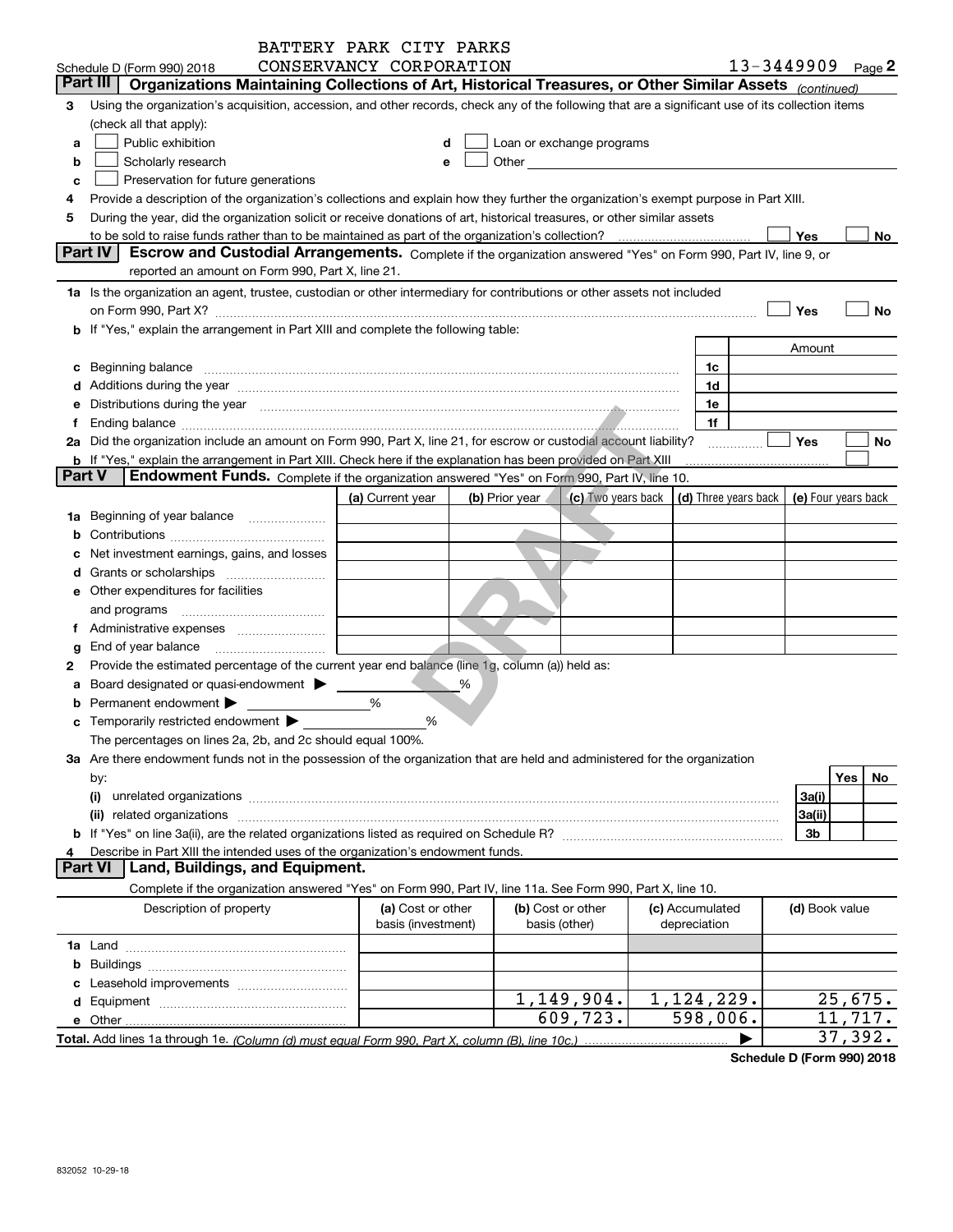| BATTERY PARK CITY PARKS  |  |  |
|--------------------------|--|--|
| CONCEDIZANCY CORROZEATON |  |  |

# Schedule D (Form 990) 2018 CONSERVANCY CORPORATION **13-3449909** Page 3<br>**Part VII Investments - Other Securities.**

Complete if the organization answered "Yes" on Form 990, Part IV, line 11b. See Form 990, Part X, line 12.

| (a) Description of security or category (including name of security)                   | (b) Book value | (c) Method of valuation: Cost or end-of-year market value |  |  |  |  |
|----------------------------------------------------------------------------------------|----------------|-----------------------------------------------------------|--|--|--|--|
| (1) Financial derivatives                                                              |                |                                                           |  |  |  |  |
| (2) Closely-held equity interests<br>                                                  |                |                                                           |  |  |  |  |
| $(3)$ Other                                                                            |                |                                                           |  |  |  |  |
| (A)                                                                                    |                |                                                           |  |  |  |  |
| (B)                                                                                    |                |                                                           |  |  |  |  |
| (C)                                                                                    |                |                                                           |  |  |  |  |
| (D)                                                                                    |                |                                                           |  |  |  |  |
| (E)                                                                                    |                |                                                           |  |  |  |  |
| (F)                                                                                    |                |                                                           |  |  |  |  |
| (G)                                                                                    |                |                                                           |  |  |  |  |
| (H)                                                                                    |                |                                                           |  |  |  |  |
| Total. (Col. (b) must equal Form 990, Part X, col. (B) line 12.) $\blacktriangleright$ |                |                                                           |  |  |  |  |

### **Part VIII Investments - Program Related.**

Complete if the organization answered "Yes" on Form 990, Part IV, line 11c. See Form 990, Part X, line 13.

| (a) Description of investment                                                                              | (b) Book value  | (c) Method of valuation: Cost or end-of-year market value |                |
|------------------------------------------------------------------------------------------------------------|-----------------|-----------------------------------------------------------|----------------|
| (1)                                                                                                        |                 |                                                           |                |
| (2)                                                                                                        |                 |                                                           |                |
| (3)                                                                                                        |                 |                                                           |                |
| (4)                                                                                                        |                 |                                                           |                |
| (5)                                                                                                        |                 |                                                           |                |
| (6)                                                                                                        |                 |                                                           |                |
| (7)                                                                                                        |                 |                                                           |                |
| (8)                                                                                                        |                 |                                                           |                |
| (9)                                                                                                        |                 |                                                           |                |
| Total. (Col. (b) must equal Form 990, Part X, col. (B) line 13.)                                           |                 |                                                           |                |
| Part IX<br><b>Other Assets.</b>                                                                            |                 |                                                           |                |
| Complete if the organization answered "Yes" on Form 990, Part IV, line 11d. See Form 990, Part X, line 15. |                 |                                                           |                |
|                                                                                                            | (a) Description |                                                           | (b) Book value |
| (1)                                                                                                        |                 |                                                           |                |
| (2)                                                                                                        |                 |                                                           |                |
| (3)                                                                                                        |                 |                                                           |                |
| (4)                                                                                                        |                 |                                                           |                |

### **Part IX Other Assets.**

| (a) Description | (b) Book value |
|-----------------|----------------|
| (1)             |                |
| (2)             |                |
| (3)             |                |
| (4)             |                |
| $\qquad$ (5)    |                |
| (6)             |                |
| (7)             |                |
| (8)             |                |
| (9)             |                |
|                 |                |

**Part X Other Liabilities.**

Complete if the organization answered "Yes" on Form 990, Part IV, line 11e or 11f. See Form 990, Part X, line 25.

| 1.  | (a) Description of liability                                       | (b) Book value |
|-----|--------------------------------------------------------------------|----------------|
|     | (1) Federal income taxes                                           |                |
| (2) |                                                                    |                |
| (3) |                                                                    |                |
| (4) |                                                                    |                |
| (5) |                                                                    |                |
| (6) |                                                                    |                |
| (7) |                                                                    |                |
| (8) |                                                                    |                |
| (9) |                                                                    |                |
|     | Total. (Column (b) must equal Form 990, Part X, col. (B) line 25.) |                |

**2.** Liability for uncertain tax positions. In Part XIII, provide the text of the footnote to the organization's financial statements that reports the

organization's liability for uncertain tax positions under FIN 48 (ASC 740). Check here if the text of the footnote has been provided in Part XIII

 $\mathcal{L}^{\text{max}}$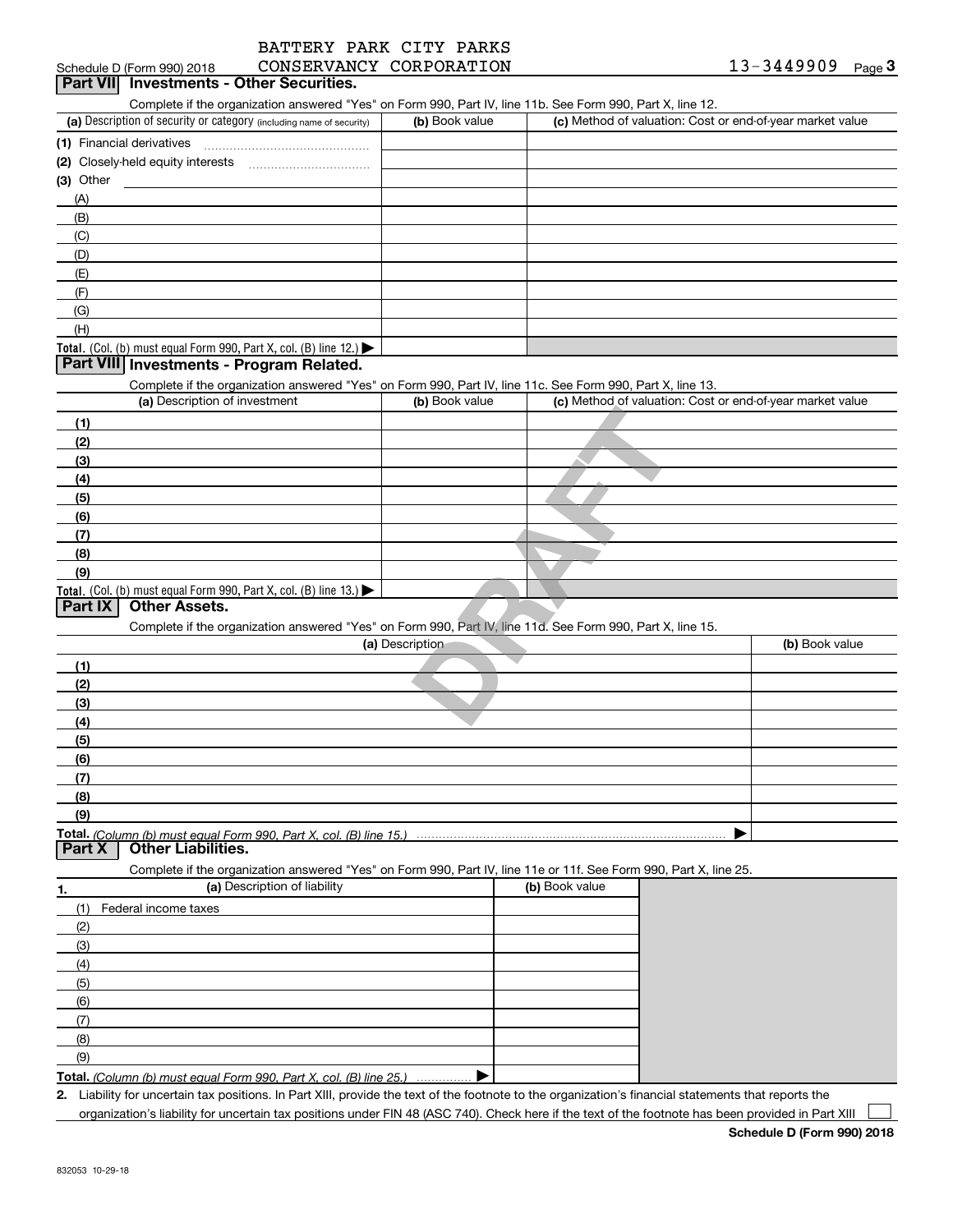|                                                                               | BATTERY PARK CITY PARKS                                                                                                                                        |                     |              |                              |  |
|-------------------------------------------------------------------------------|----------------------------------------------------------------------------------------------------------------------------------------------------------------|---------------------|--------------|------------------------------|--|
| Schedule D (Form 990) 2018                                                    | CONSERVANCY CORPORATION                                                                                                                                        |                     |              | $13 - 3449909$ Page 4        |  |
| <b>Part XI</b>                                                                | Reconciliation of Revenue per Audited Financial Statements With Revenue per Return.                                                                            |                     |              |                              |  |
|                                                                               | Complete if the organization answered "Yes" on Form 990, Part IV, line 12a.                                                                                    |                     |              |                              |  |
| Total revenue, gains, and other support per audited financial statements<br>1 |                                                                                                                                                                |                     |              | $1 \overline{)324,590,826.}$ |  |
| Amounts included on line 1 but not on Form 990, Part VIII, line 12:<br>2      |                                                                                                                                                                |                     |              |                              |  |
| а                                                                             | 2a<br>Net unrealized gains (losses) on investments [11] matter contracts and the unrealized gains (losses) on investments                                      |                     |              |                              |  |
| b                                                                             | 2 <sub>b</sub>                                                                                                                                                 |                     |              |                              |  |
|                                                                               | 2c                                                                                                                                                             |                     |              |                              |  |
| Other (Describe in Part XIII.)<br>d                                           |                                                                                                                                                                | $2d$ 323, 465, 826. |              |                              |  |
| Add lines 2a through 2d<br>е                                                  |                                                                                                                                                                |                     |              | $2e$ 323, 465, 826.          |  |
| з                                                                             |                                                                                                                                                                |                     | $\mathbf{R}$ | 1,125,000.                   |  |
| Amounts included on Form 990, Part VIII, line 12, but not on line 1:          |                                                                                                                                                                |                     |              |                              |  |
| Investment expenses not included on Form 990, Part VIII, line 7b              | 4a                                                                                                                                                             |                     |              |                              |  |
| b                                                                             | 4b<br>Other (Describe in Part XIII.) [100] [100] [100] [100] [100] [100] [100] [100] [100] [100] [100] [100] [100] [                                           |                     |              |                              |  |
| c Add lines 4a and 4b                                                         |                                                                                                                                                                |                     | 4c           |                              |  |
| 5                                                                             |                                                                                                                                                                |                     | 5            | 1, 125, 000.                 |  |
|                                                                               | Part XII   Reconciliation of Expenses per Audited Financial Statements With Expenses per Return.                                                               |                     |              |                              |  |
|                                                                               | Complete if the organization answered "Yes" on Form 990, Part IV, line 12a.                                                                                    |                     |              |                              |  |
| Total expenses and losses per audited financial statements<br>1               |                                                                                                                                                                |                     | $\mathbf{1}$ | 54, 192, 356.                |  |
| Amounts included on line 1 but not on Form 990, Part IX, line 25:<br>2        |                                                                                                                                                                |                     |              |                              |  |
|                                                                               | 2a                                                                                                                                                             |                     |              |                              |  |
| b                                                                             | 2 <sub>b</sub>                                                                                                                                                 |                     |              |                              |  |
| Other losses                                                                  | 2c                                                                                                                                                             |                     |              |                              |  |
|                                                                               |                                                                                                                                                                | 53,016,712.         |              |                              |  |
| e Add lines 2a through 2d                                                     |                                                                                                                                                                |                     | 2e           | 53,016,712.                  |  |
| 3                                                                             |                                                                                                                                                                |                     | 3            | 1, 175, 644.                 |  |
| Amounts included on Form 990, Part IX, line 25, but not on line 1:            |                                                                                                                                                                |                     |              |                              |  |
|                                                                               | Investment expenses not included on Form 990, Part VIII, line 7b [11, 11, 11, 11, 11, 11, 11, 11, 11                                                           |                     |              |                              |  |
|                                                                               | 4a<br>4b                                                                                                                                                       |                     |              |                              |  |
| b                                                                             |                                                                                                                                                                |                     |              |                              |  |
| c Add lines 4a and 4b                                                         |                                                                                                                                                                |                     | 4c<br>5      | 1,175,644                    |  |
| Part XIII Supplemental Information.                                           |                                                                                                                                                                |                     |              |                              |  |
|                                                                               | Provide the descriptions required for Part II, lines 3, 5, and 9; Part III, lines 1a and 4; Part IV, lines 1b and 2b; Part V, line 4; Part X, line 2; Part XI, |                     |              |                              |  |
|                                                                               | lines 2d and 4b; and Part XII, lines 2d and 4b. Also complete this part to provide any additional information.                                                 |                     |              |                              |  |
|                                                                               |                                                                                                                                                                |                     |              |                              |  |
|                                                                               |                                                                                                                                                                |                     |              |                              |  |
|                                                                               |                                                                                                                                                                |                     |              |                              |  |
|                                                                               |                                                                                                                                                                |                     |              |                              |  |
| PART XI, LINE 2D - OTHER ADJUSTMENTS:                                         |                                                                                                                                                                |                     |              |                              |  |
|                                                                               |                                                                                                                                                                |                     |              |                              |  |
| RELATED ENTITY'S REVENUE                                                      |                                                                                                                                                                |                     |              | 324,590,826.                 |  |
|                                                                               |                                                                                                                                                                |                     |              |                              |  |
| CONSOLIDATED ELIMINATION                                                      |                                                                                                                                                                |                     |              | $-1, 125, 000.$              |  |
| TOTAL TO SCHEDULE D, PART XI, LINE 2D                                         |                                                                                                                                                                |                     |              | 323,465,826.                 |  |
|                                                                               |                                                                                                                                                                |                     |              |                              |  |

| PART XII, LINE 2D - OTHER ADJUSTMENTS: |                 |
|----------------------------------------|-----------------|
| RELATED ENTITY'S EXPENSES              | 54, 141, 712.   |
| CONSOLIDATED ELIMINATION               | $-1, 125, 000.$ |
| TOTAL TO SCHEDULE D, PART XII, LINE 2D | 53,016,712.     |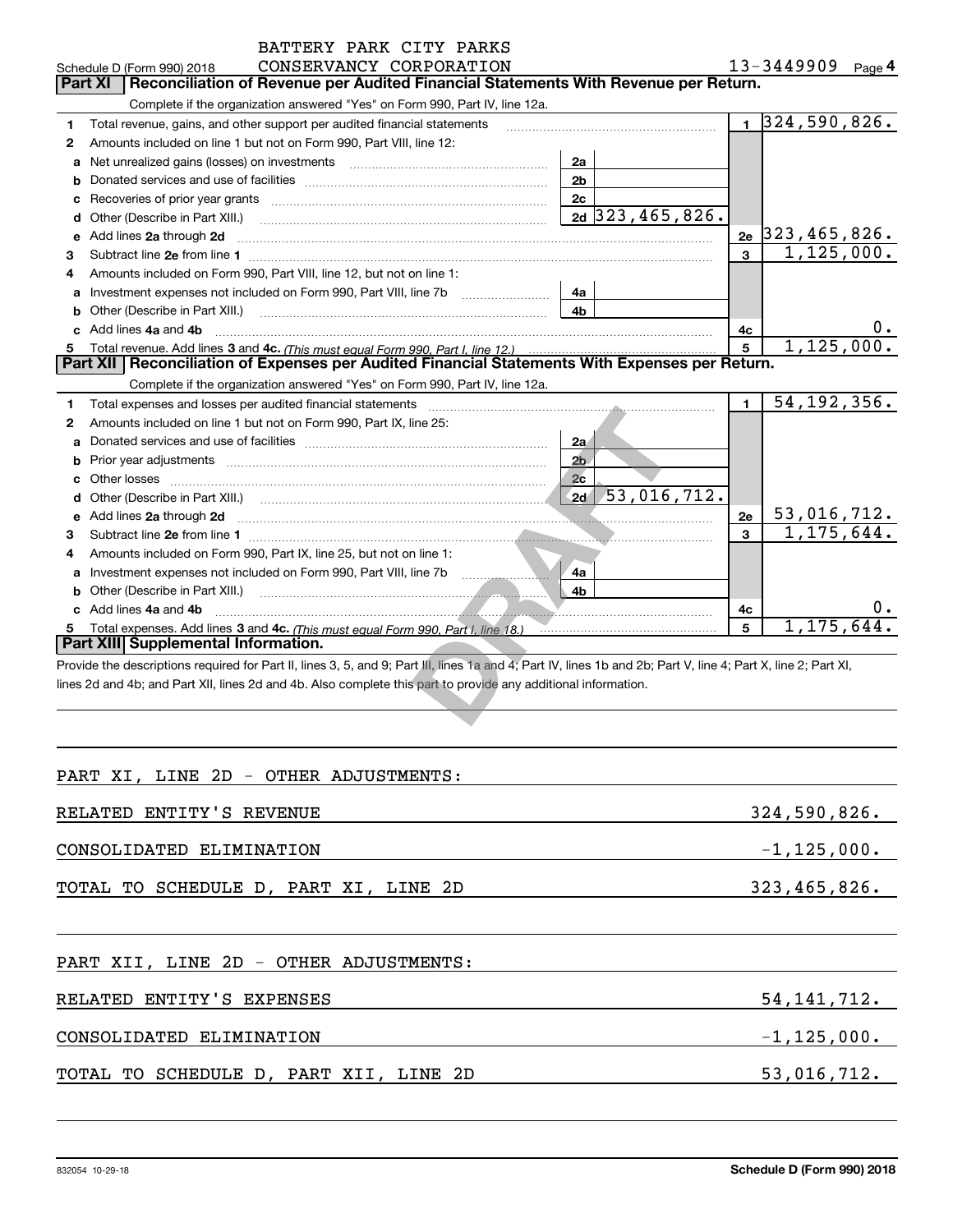|                                                                                          | BATTERY PARK CITY PARKS<br>CONSERVANCY CORPORATION | 13-3449909 Page |  |
|------------------------------------------------------------------------------------------|----------------------------------------------------|-----------------|--|
| Schedule D (Form 990) 2018 CONSERVANC!<br>Part XIII Supplemental Information (continued) |                                                    |                 |  |
|                                                                                          |                                                    |                 |  |
|                                                                                          |                                                    |                 |  |
|                                                                                          |                                                    |                 |  |
|                                                                                          |                                                    |                 |  |
|                                                                                          |                                                    |                 |  |
|                                                                                          |                                                    |                 |  |
|                                                                                          |                                                    |                 |  |
|                                                                                          |                                                    |                 |  |
|                                                                                          |                                                    |                 |  |
|                                                                                          |                                                    |                 |  |
|                                                                                          |                                                    |                 |  |
|                                                                                          |                                                    |                 |  |
|                                                                                          |                                                    |                 |  |
|                                                                                          |                                                    |                 |  |
|                                                                                          |                                                    |                 |  |
|                                                                                          |                                                    |                 |  |
|                                                                                          |                                                    |                 |  |
|                                                                                          |                                                    |                 |  |

| $-3449909$ | Page 5 |
|------------|--------|
|            |        |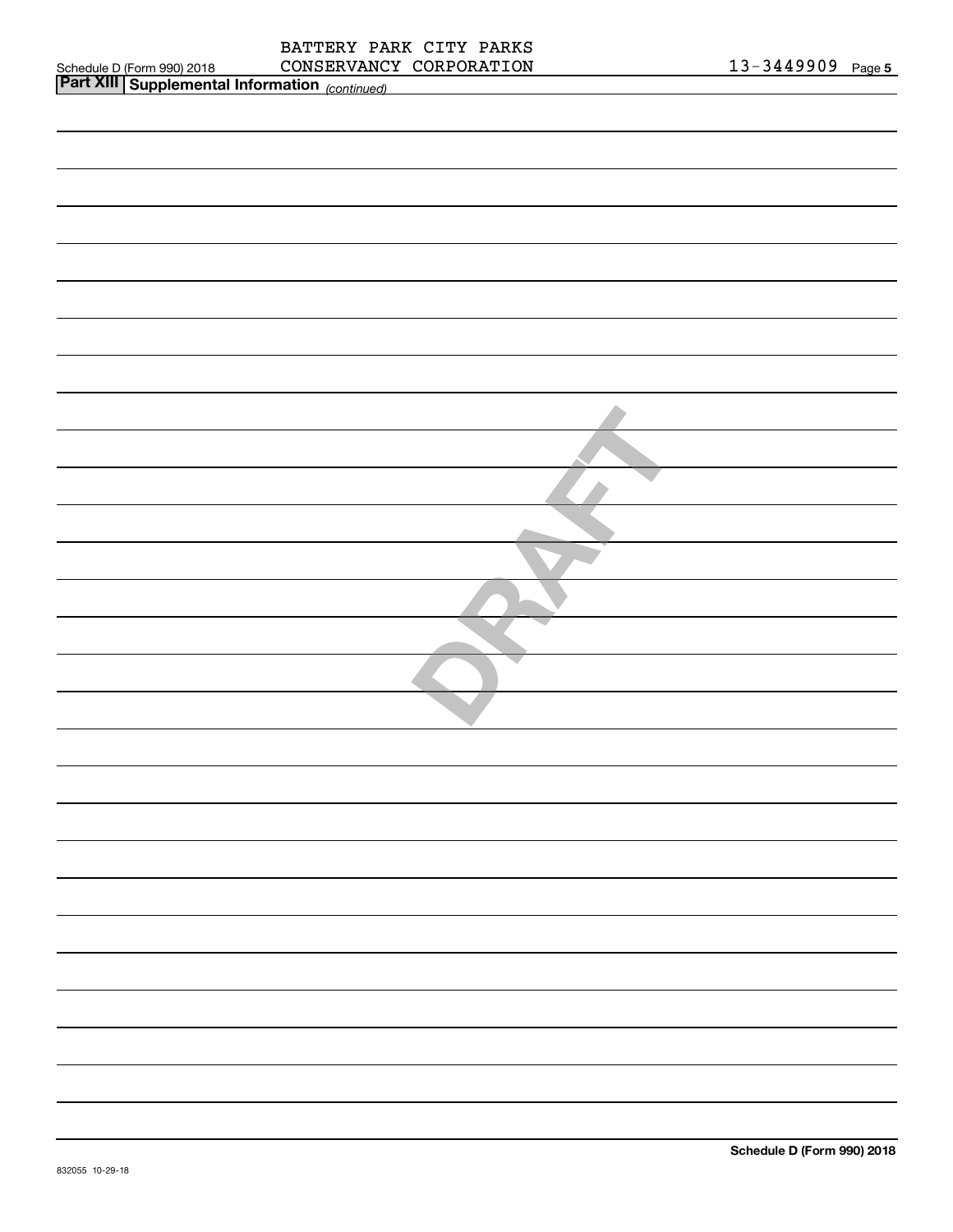|    | <b>SCHEDULE J</b>                       |                                                                                                                                                                                                                                      | OMB No. 1545-0047                     |                            |     |             |  |  |  |  |  |
|----|-----------------------------------------|--------------------------------------------------------------------------------------------------------------------------------------------------------------------------------------------------------------------------------------|---------------------------------------|----------------------------|-----|-------------|--|--|--|--|--|
|    | (Form 990)                              | <b>Compensation Information</b><br>For certain Officers, Directors, Trustees, Key Employees, and Highest                                                                                                                             |                                       | 2018                       |     |             |  |  |  |  |  |
|    |                                         | <b>Compensated Employees</b>                                                                                                                                                                                                         |                                       |                            |     |             |  |  |  |  |  |
|    | Department of the Treasury              | Complete if the organization answered "Yes" on Form 990, Part IV, line 23.<br>Attach to Form 990.                                                                                                                                    |                                       | <b>Open to Public</b>      |     |             |  |  |  |  |  |
|    | Internal Revenue Service                |                                                                                                                                                                                                                                      | Inspection                            |                            |     |             |  |  |  |  |  |
|    | Name of the organization                | BATTERY PARK CITY PARKS                                                                                                                                                                                                              | <b>Employer identification number</b> |                            |     |             |  |  |  |  |  |
|    | 13-3449909<br>CONSERVANCY CORPORATION   |                                                                                                                                                                                                                                      |                                       |                            |     |             |  |  |  |  |  |
|    | Part I                                  | <b>Questions Regarding Compensation</b>                                                                                                                                                                                              |                                       |                            |     |             |  |  |  |  |  |
|    |                                         |                                                                                                                                                                                                                                      |                                       |                            | Yes | No          |  |  |  |  |  |
| 1a |                                         | Check the appropriate box(es) if the organization provided any of the following to or for a person listed on Form 990,                                                                                                               |                                       |                            |     |             |  |  |  |  |  |
|    |                                         | Part VII, Section A, line 1a. Complete Part III to provide any relevant information regarding these items.                                                                                                                           |                                       |                            |     |             |  |  |  |  |  |
|    | First-class or charter travel           | Housing allowance or residence for personal use<br>Payments for business use of personal residence                                                                                                                                   |                                       |                            |     |             |  |  |  |  |  |
|    | Travel for companions                   |                                                                                                                                                                                                                                      |                                       |                            |     |             |  |  |  |  |  |
|    |                                         | Health or social club dues or initiation fees<br>Tax indemnification and gross-up payments                                                                                                                                           |                                       |                            |     |             |  |  |  |  |  |
|    |                                         | Discretionary spending account<br>Personal services (such as maid, chauffeur, chef)                                                                                                                                                  |                                       |                            |     |             |  |  |  |  |  |
|    |                                         |                                                                                                                                                                                                                                      |                                       |                            |     |             |  |  |  |  |  |
|    |                                         | <b>b</b> If any of the boxes on line 1a are checked, did the organization follow a written policy regarding payment or                                                                                                               |                                       |                            |     |             |  |  |  |  |  |
|    |                                         | reimbursement or provision of all of the expenses described above? If "No," complete Part III to explain                                                                                                                             |                                       | 1b                         |     |             |  |  |  |  |  |
| 2  |                                         | Did the organization require substantiation prior to reimbursing or allowing expenses incurred by all directors,                                                                                                                     |                                       |                            |     |             |  |  |  |  |  |
|    |                                         |                                                                                                                                                                                                                                      |                                       | $\mathbf{2}$               |     |             |  |  |  |  |  |
|    |                                         |                                                                                                                                                                                                                                      |                                       |                            |     |             |  |  |  |  |  |
| З  |                                         | Indicate which, if any, of the following the filing organization used to establish the compensation of the organization's                                                                                                            |                                       |                            |     |             |  |  |  |  |  |
|    |                                         | CEO/Executive Director. Check all that apply. Do not check any boxes for methods used by a related organization to                                                                                                                   |                                       |                            |     |             |  |  |  |  |  |
|    |                                         | establish compensation of the CEO/Executive Director, but explain in Part III.                                                                                                                                                       |                                       |                            |     |             |  |  |  |  |  |
|    | Compensation committee                  | Written employment contract                                                                                                                                                                                                          |                                       |                            |     |             |  |  |  |  |  |
|    |                                         | Compensation survey or study<br>Independent compensation consultant                                                                                                                                                                  |                                       |                            |     |             |  |  |  |  |  |
|    |                                         | Approval by the board or compensation committee<br>Form 990 of other organizations                                                                                                                                                   |                                       |                            |     |             |  |  |  |  |  |
|    |                                         |                                                                                                                                                                                                                                      |                                       |                            |     |             |  |  |  |  |  |
| 4  |                                         | During the year, did any person listed on Form 990, Part VII, Section A, line 1a, with respect to the filing                                                                                                                         |                                       |                            |     |             |  |  |  |  |  |
|    | organization or a related organization: |                                                                                                                                                                                                                                      |                                       |                            |     | х           |  |  |  |  |  |
| а  |                                         | Receive a severance payment or change-of-control payment?                                                                                                                                                                            |                                       | 4a<br>4b                   |     | X           |  |  |  |  |  |
| b  |                                         |                                                                                                                                                                                                                                      |                                       | 4с                         |     | X           |  |  |  |  |  |
|    |                                         | If "Yes" to any of lines 4a-c, list the persons and provide the applicable amounts for each item in Part III.                                                                                                                        |                                       |                            |     |             |  |  |  |  |  |
|    |                                         |                                                                                                                                                                                                                                      |                                       |                            |     |             |  |  |  |  |  |
|    |                                         | Only section 501(c)(3), 501(c)(4), and 501(c)(29) organizations must complete lines 5-9.                                                                                                                                             |                                       |                            |     |             |  |  |  |  |  |
|    |                                         | For persons listed on Form 990, Part VII, Section A, line 1a, did the organization pay or accrue any compensation                                                                                                                    |                                       |                            |     |             |  |  |  |  |  |
|    | contingent on the revenues of:          |                                                                                                                                                                                                                                      |                                       |                            |     |             |  |  |  |  |  |
| a  |                                         | The organization? <b>With the contract of the contract of the contract of the contract of the contract of the contract of the contract of the contract of the contract of the contract of the contract of the contract of the co</b> |                                       | 5а                         |     | х           |  |  |  |  |  |
|    |                                         |                                                                                                                                                                                                                                      |                                       | 5b                         |     | X           |  |  |  |  |  |
|    |                                         | If "Yes" on line 5a or 5b, describe in Part III.                                                                                                                                                                                     |                                       |                            |     |             |  |  |  |  |  |
| 6  |                                         | For persons listed on Form 990, Part VII, Section A, line 1a, did the organization pay or accrue any compensation                                                                                                                    |                                       |                            |     |             |  |  |  |  |  |
|    | contingent on the net earnings of:      |                                                                                                                                                                                                                                      |                                       |                            |     |             |  |  |  |  |  |
| a  |                                         | The organization? <b>With the organization</b> ? <b>With the organization with the organization? With the organization?</b>                                                                                                          |                                       | 6a                         |     | х           |  |  |  |  |  |
|    |                                         |                                                                                                                                                                                                                                      |                                       | 6b                         |     | $\mathbf X$ |  |  |  |  |  |
|    |                                         | If "Yes" on line 6a or 6b, describe in Part III.                                                                                                                                                                                     |                                       |                            |     |             |  |  |  |  |  |
| 7  |                                         | For persons listed on Form 990, Part VII, Section A, line 1a, did the organization provide any nonfixed payments                                                                                                                     |                                       |                            |     |             |  |  |  |  |  |
|    |                                         |                                                                                                                                                                                                                                      |                                       | $\overline{7}$             |     | х           |  |  |  |  |  |
| 8  |                                         | Were any amounts reported on Form 990, Part VII, paid or accrued pursuant to a contract that was subject to the                                                                                                                      |                                       |                            |     |             |  |  |  |  |  |
|    |                                         | initial contract exception described in Regulations section 53.4958-4(a)(3)? If "Yes," describe in Part III                                                                                                                          |                                       | 8                          |     | х           |  |  |  |  |  |
| 9  |                                         | If "Yes" on line 8, did the organization also follow the rebuttable presumption procedure described in                                                                                                                               |                                       |                            |     |             |  |  |  |  |  |
|    |                                         |                                                                                                                                                                                                                                      |                                       | 9                          |     |             |  |  |  |  |  |
|    |                                         | LHA For Paperwork Reduction Act Notice, see the Instructions for Form 990.                                                                                                                                                           |                                       | Schedule J (Form 990) 2018 |     |             |  |  |  |  |  |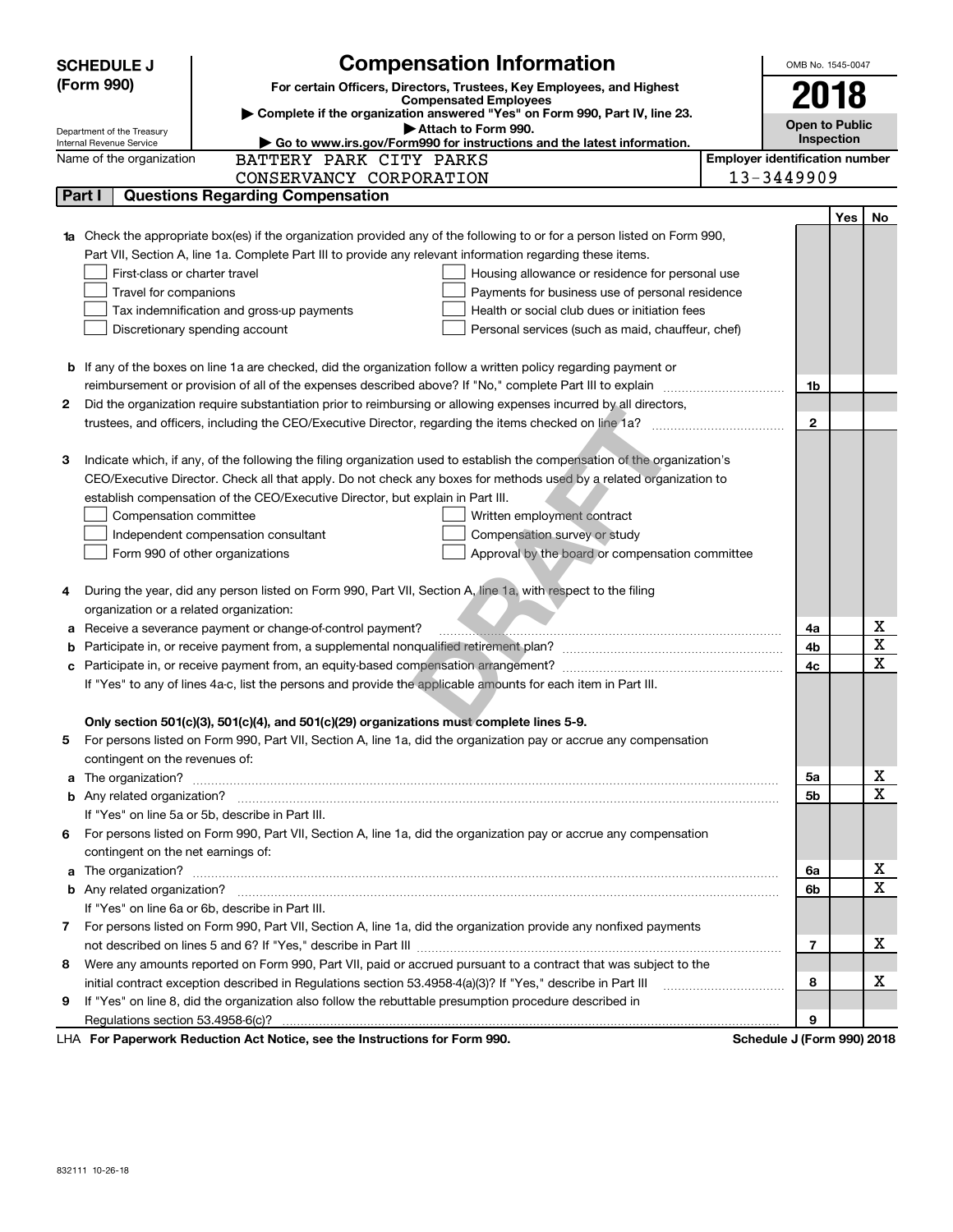### BATTERY PARK CITY PARKS CONSERVANCY CORPORATION

# **Part II Officers, Directors, Trustees, Key Employees, and Highest Compensated Employees.**  Schedule J (Form 990) 2018 Page Use duplicate copies if additional space is needed.

For each individual whose compensation must be reported on Schedule J, report compensation from the organization on row (i) and from related organizations, described in the instructions, on row (ii). Do not list any individuals that aren't listed on Form 990, Part VII.

**Note:**  The sum of columns (B)(i)-(iii) for each listed individual must equal the total amount of Form 990, Part VII, Section A, line 1a, applicable column (D) and (E) amounts for that individual.

| (A) Name and Title        |      | (B) Breakdown of W-2 and/or 1099-MISC compensation |                                           |                                           | (C) Retirement and<br>other deferred | (D) Nontaxable<br>benefits | (E) Total of columns<br>$(B)(i)-(D)$ | (F) Compensation<br>in column (B)         |  |  |
|---------------------------|------|----------------------------------------------------|-------------------------------------------|-------------------------------------------|--------------------------------------|----------------------------|--------------------------------------|-------------------------------------------|--|--|
|                           |      | (i) Base<br>compensation                           | (ii) Bonus &<br>incentive<br>compensation | (iii) Other<br>reportable<br>compensation | compensation                         |                            |                                      | reported as deferred<br>on prior Form 990 |  |  |
| ABIGAIL GOLDENBERG<br>(1) | (i)  | $0$ .                                              | 0.                                        | 0.                                        | 0.                                   | 0.                         | $\mathbf 0$ .                        | 0.                                        |  |  |
| VP & SECRETARY            | (ii) | 188,652.                                           | $\mathbf 0$ .                             | $\overline{0}$ .                          | 14,198.                              | 13,433.                    | 216, 283.                            | $\overline{0}$ .                          |  |  |
| BENJAMIN JONES<br>(2)     | (i)  | $0$ .                                              | $\overline{0}$ .                          | 0.                                        | 0.                                   | 0.                         | 0.                                   | $\overline{\mathbf{0}}$ .                 |  |  |
| PRESIDENT & CEO           | (ii) | 207,058.                                           | $\overline{0}$ .                          | 15,072.                                   | 15,691.                              | 11,981.                    | 249, 802.                            | $\overline{0}$ .                          |  |  |
| (3) PAMELA FREDERICK      | (i)  | $0$ .                                              | $\mathbf 0$ .                             | 0.                                        | $\overline{0}$ .                     | $0$ .                      | 0.                                   | $\overline{\mathbf{0}}$ .                 |  |  |
| TREASURER                 | (ii) | 201,675.                                           | $\overline{0}$ .                          | 8,402.                                    | 19,612.                              | 13,377.                    | $243,066$ .                          | $\overline{\mathbf{0}}$ .                 |  |  |
|                           | (i)  |                                                    |                                           |                                           |                                      |                            |                                      |                                           |  |  |
|                           | (ii) |                                                    |                                           |                                           |                                      |                            |                                      |                                           |  |  |
|                           | (i)  |                                                    |                                           |                                           |                                      |                            |                                      |                                           |  |  |
|                           | (ii) |                                                    |                                           |                                           |                                      |                            |                                      |                                           |  |  |
|                           | (i)  |                                                    |                                           |                                           |                                      |                            |                                      |                                           |  |  |
|                           | (ii) |                                                    |                                           |                                           |                                      |                            |                                      |                                           |  |  |
|                           | (i)  |                                                    |                                           |                                           |                                      |                            |                                      |                                           |  |  |
|                           | (ii) |                                                    |                                           |                                           |                                      |                            |                                      |                                           |  |  |
|                           | (i)  |                                                    |                                           |                                           |                                      |                            |                                      |                                           |  |  |
|                           | (ii) |                                                    |                                           |                                           |                                      |                            |                                      |                                           |  |  |
|                           | (i)  |                                                    |                                           |                                           |                                      |                            |                                      |                                           |  |  |
|                           | (ii) |                                                    |                                           |                                           |                                      |                            |                                      |                                           |  |  |
|                           | (i)  |                                                    |                                           |                                           |                                      |                            |                                      |                                           |  |  |
|                           | (ii) |                                                    |                                           |                                           |                                      |                            |                                      |                                           |  |  |
|                           | (i)  |                                                    |                                           |                                           |                                      |                            |                                      |                                           |  |  |
|                           | (ii) |                                                    |                                           |                                           |                                      |                            |                                      |                                           |  |  |
|                           | (i)  |                                                    |                                           |                                           |                                      |                            |                                      |                                           |  |  |
|                           | (ii) |                                                    |                                           |                                           |                                      |                            |                                      |                                           |  |  |
|                           | (i)  |                                                    |                                           |                                           |                                      |                            |                                      |                                           |  |  |
|                           | (ii) |                                                    |                                           |                                           |                                      |                            |                                      |                                           |  |  |
|                           | (i)  |                                                    |                                           |                                           |                                      |                            |                                      |                                           |  |  |
|                           | (ii) |                                                    |                                           |                                           |                                      |                            |                                      |                                           |  |  |
|                           | (i)  |                                                    |                                           |                                           |                                      |                            |                                      |                                           |  |  |
|                           | (ii) |                                                    |                                           |                                           |                                      |                            |                                      |                                           |  |  |
|                           | (i)  |                                                    |                                           |                                           |                                      |                            |                                      |                                           |  |  |
|                           | (ii) |                                                    |                                           |                                           |                                      |                            |                                      |                                           |  |  |

**2**

13-3449909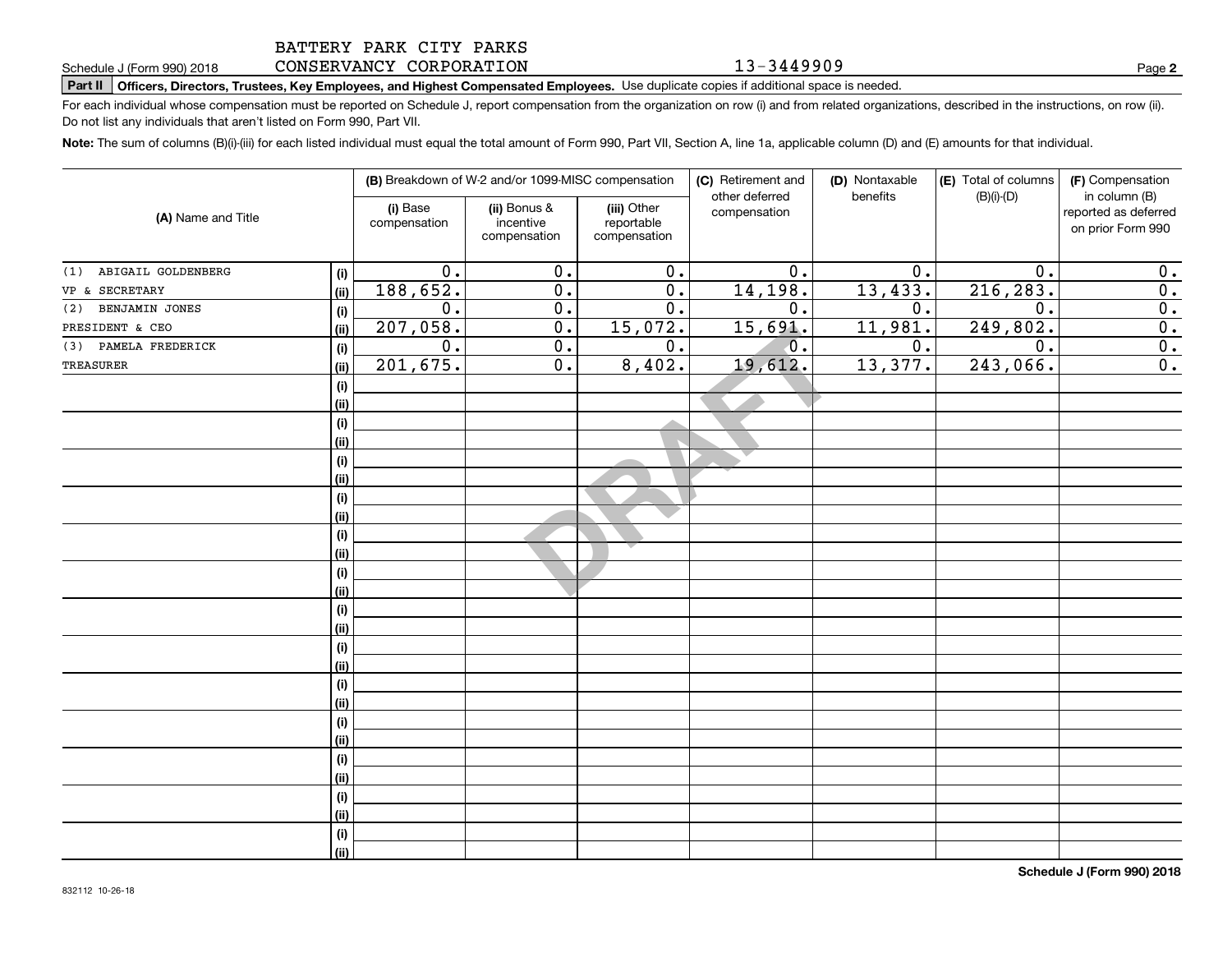**Part III Supplemental Information**

Schedule J (Form 990) 2018 CONSERVANCY CORPORATION 13-3449909<br>Part III Supplemental Information<br>Provide the information, explanation, or descriptions required for Part I, lines 1a, 1b, 3, 4a, 4b, 4c, 5a, 5b, 6a, 6b, 7, and

### FORM 990, SCH J, PART II, COLUMN B(III)

FOR SOME INDIVIDUALS, THE NUMBER IN THIS COLUMN REPRESENTS

### CONTRIBUTIONS TO A RETIREMENT PLAN.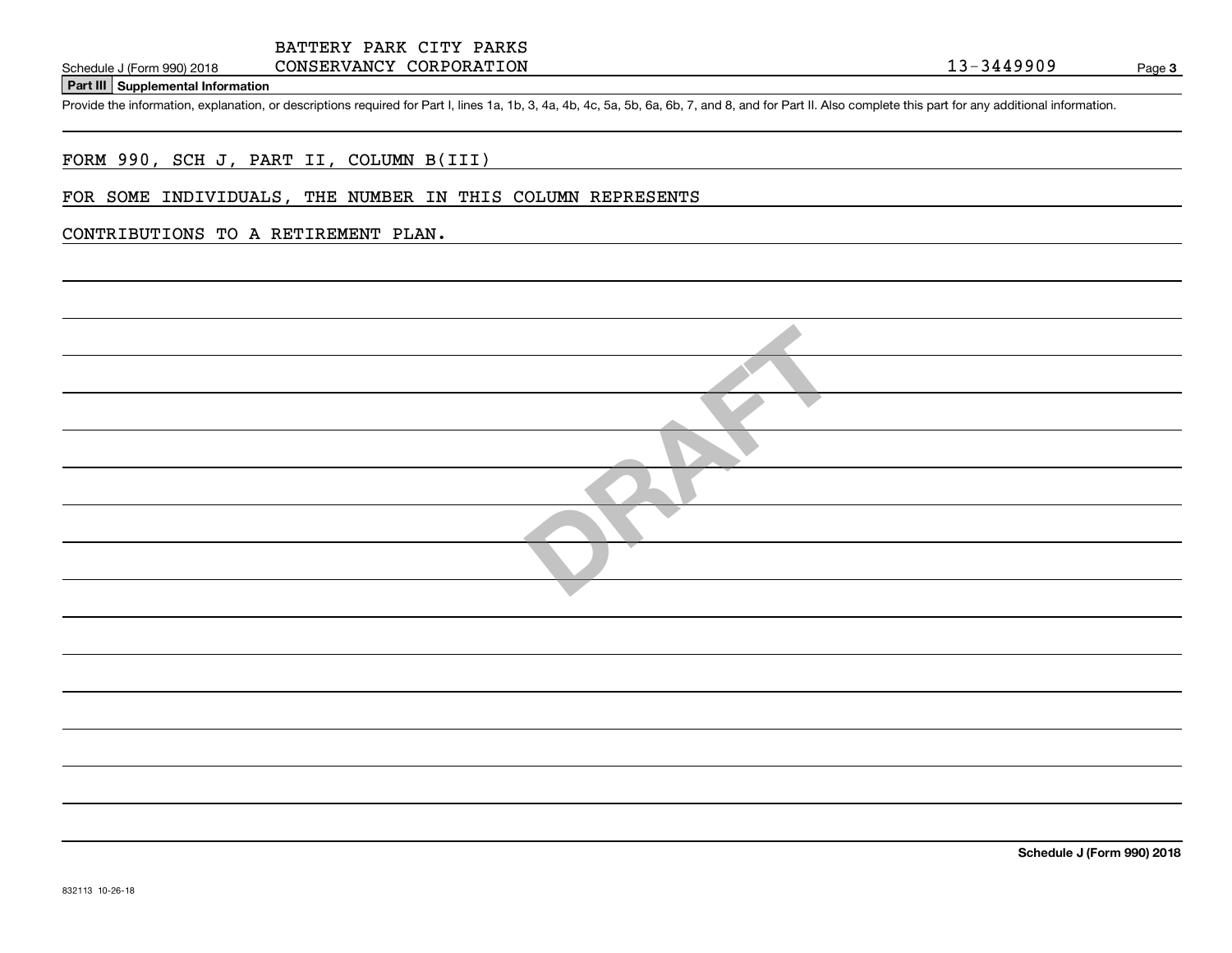**(Form 990 or 990-EZ)**

Department of the Treasury Internal Revenue Service Name of the organization

### **Complete to provide information for responses to specific questions on SCHEDULE O Supplemental Information to Form 990 or 990-EZ**

**Form 990 or 990-EZ or to provide any additional information. | Attach to Form 990 or 990-EZ. | Go to www.irs.gov/Form990 for the latest information.** BATTERY PARK CITY PARKS



CONSERVANCY CORPORATION 13-3449909

FORM 990, PART I, LINE 1, DESCRIPTION OF ORGANIZATION MISSION:

OPERATE, REPAIR, PRESERVE AND PROGRAM ACTIVITIES TO A WORLD CLASS

STANDARD FOR THE RESIDENTIAL PARKS, OPEN SPACE, AND OTHER PUBLIC

STRUCTURES LOCATED ON THE 92 ACRE BATTERY PARK CITY SITE ON THE LOWER

WEST SIDE OF MANHATTAN.

FORM 990, PART III, LINE 1, DESCRIPTION OF ORGANIZATION MISSION:

WEST SIDE OF MANHATTAN.

FORM 990, PART VI, SECTION A, LINE 6:

**RIPTION OF ORGANIZATION I<br>
WE 6:<br>
"AUTHORITY") IS THE SOLI<br>
NE 7A:<br>
THE ORGANIZATION, DESIGI** BATTERY PARK CITY AUTHORITY (THE "AUTHORITY") IS THE SOLE MEMBER OF THE

ORGANIZATION.

FORM 990, PART VI, SECTION A, LINE 7A:

THE AUTHORITY, AS SOLE MEMBER OF THE ORGANIZATION, DESIGNATED THE

AUTHORITY'S MEMBERS TO SERVE AS THE ORGANIZATION'S BOARD OF DIRECTORS. BY

MODIFICATION OF THE BYLAWS, THE ORGANIZATION ADDED THE AUTHORITY'S

PRESIDENT AS THE ORGANIZATION'S PRESIDENT, THE AUTHORITY'S GENERAL COUNSEL

AS THE ORGANIZATION'S VICE PRESIDENT, AND THE AUTHORITY'S CHIEF FINANCIAL

OFFICER AS THE ORGANIZATION'S TREASURER.

FORM 990, PART VI, SECTION B, LINE 11B:

THE RETURN IS PREPARED BY AN INDEPENDENT ACCOUNTANT AND PRESENTED TO THE

BOARD FOR REVIEW AND COMMENTS PRIOR TO FILING.

FORM 990, PART VI, SECTION B, LINE 12C: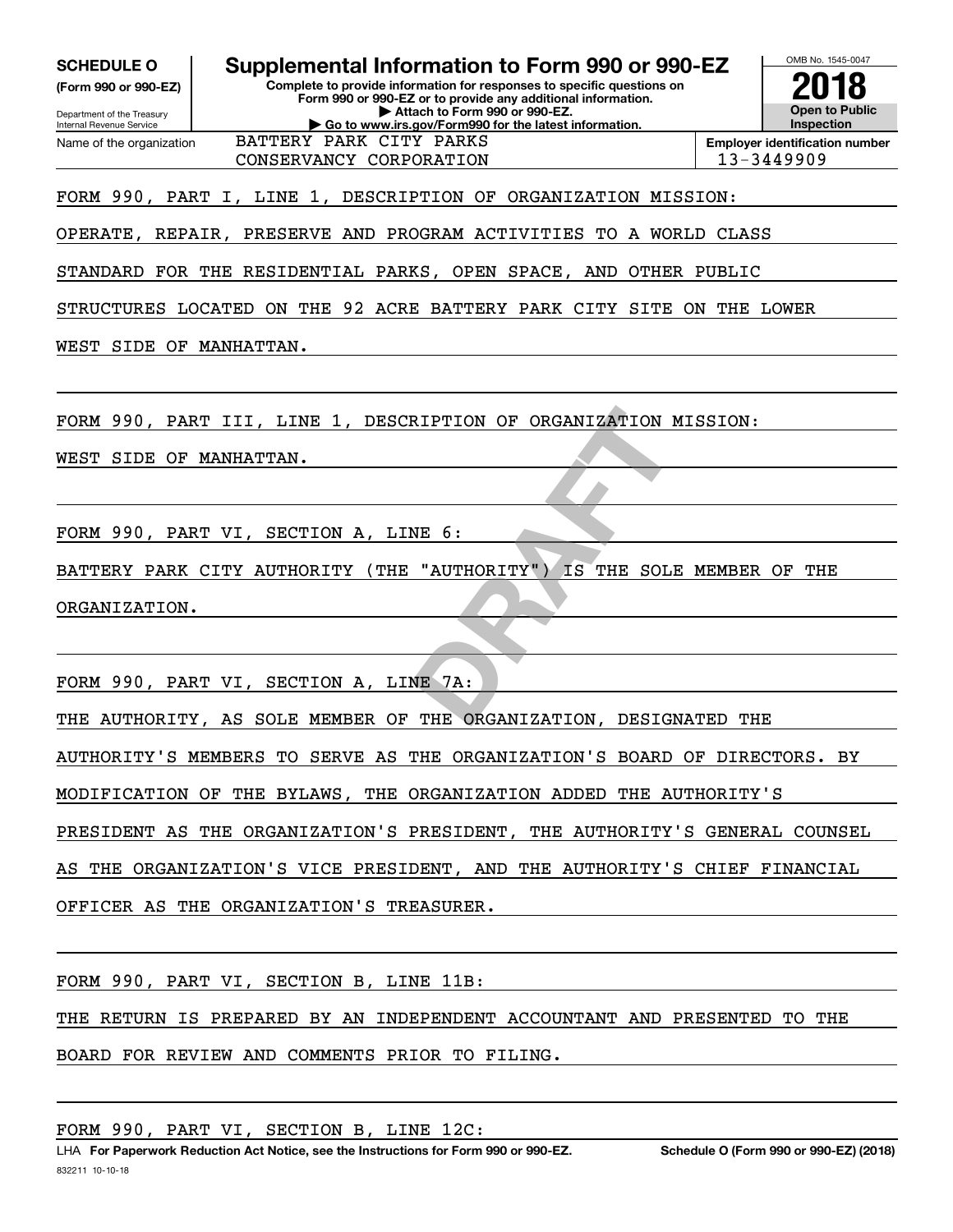| Schedule O (Form 990 or 990-EZ) (2018)                                      | Page 2                                              |
|-----------------------------------------------------------------------------|-----------------------------------------------------|
| Name of the organization BATTERY PARK CITY PARKS<br>CONSERVANCY CORPORATION | <b>Employer identification number</b><br>13-3449909 |
| REGULAR MONITORING OF THE CONFLICT OF INTEREST POLICY.                      |                                                     |
|                                                                             |                                                     |
| FORM 990, PART VI, SECTION C, LINE 19:                                      |                                                     |
| THE ORGANIZATION MAKES ITS GOVERNING DOCUMENTS, CONFLICT OF INTEREST        |                                                     |
| POLICY, AND FINANCIAL STATEMENTS AVAILABLE TO THE PUBLIC UPON REQUEST. THE  |                                                     |
| CONSOLIDATED FINANCIAL STATEMENTS ARE POSTED ON THE ORGANIZATION'S WEBSITE. |                                                     |
| FORM 990, PART XII, LINE 2C:                                                |                                                     |
| THE PROCESS HAS NOT CHANGED FROM THE PRIOR YEAR.                            |                                                     |
|                                                                             |                                                     |
|                                                                             |                                                     |
|                                                                             |                                                     |
|                                                                             |                                                     |
|                                                                             |                                                     |
|                                                                             |                                                     |
|                                                                             |                                                     |
|                                                                             |                                                     |
|                                                                             |                                                     |
|                                                                             |                                                     |
|                                                                             |                                                     |
|                                                                             |                                                     |
|                                                                             |                                                     |
|                                                                             |                                                     |
|                                                                             |                                                     |
|                                                                             |                                                     |
|                                                                             |                                                     |
|                                                                             |                                                     |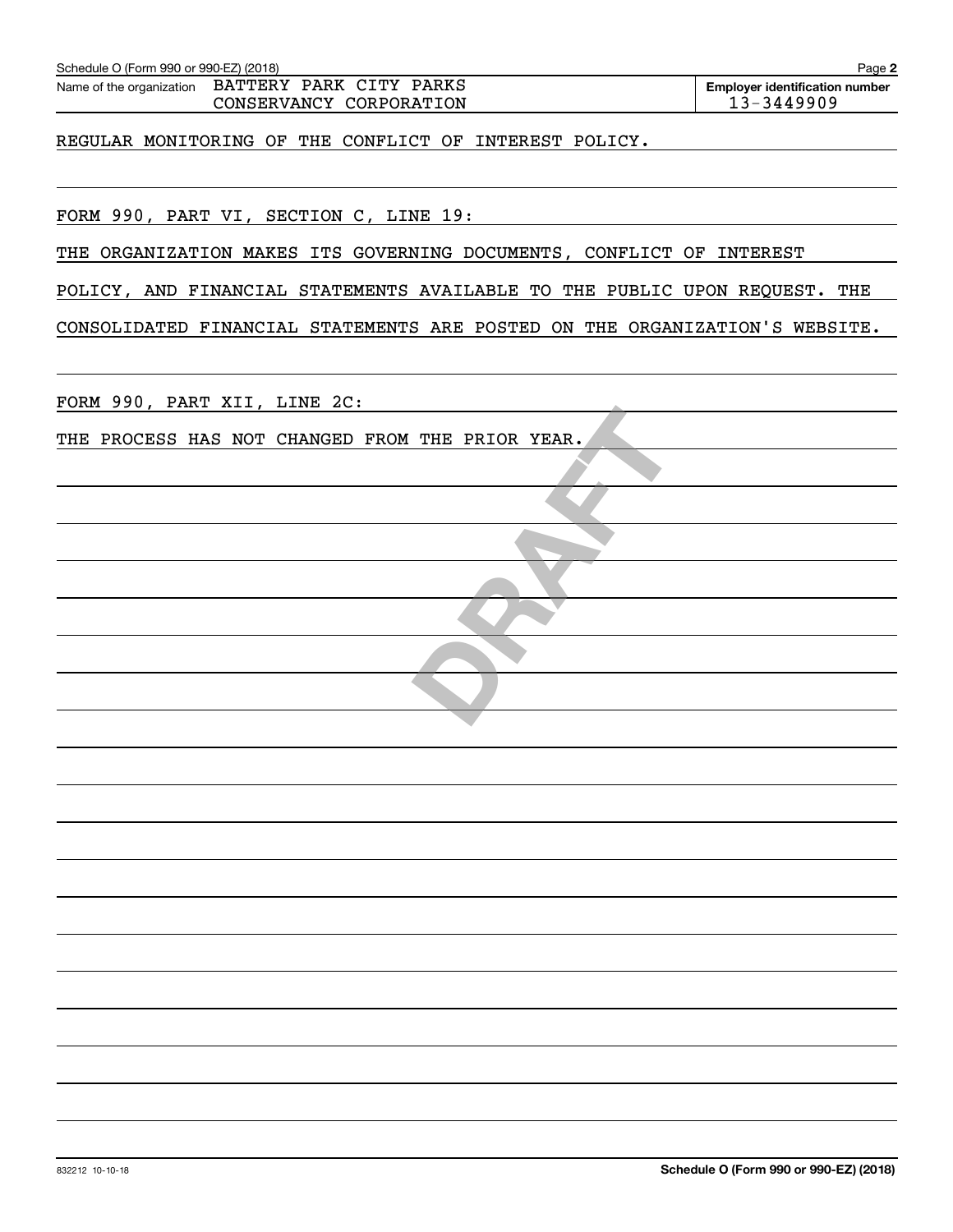| <b>SCHEDULE R</b><br>(Form 990)<br>Department of the Treasury<br>Internal Revenue Service | > Complete if the organization answered "Yes" on Form 990, Part IV, line 33, 34, 35b, 36, or 37.                                |                                                                                                                                                                              | OMB No. 1545-0047<br>2018<br><b>Open to Public</b><br>Inspection |                                      |                                                          |                                                     |                                                                          |             |
|-------------------------------------------------------------------------------------------|---------------------------------------------------------------------------------------------------------------------------------|------------------------------------------------------------------------------------------------------------------------------------------------------------------------------|------------------------------------------------------------------|--------------------------------------|----------------------------------------------------------|-----------------------------------------------------|--------------------------------------------------------------------------|-------------|
| Name of the organization                                                                  | BATTERY PARK CITY PARKS<br>CONSERVANCY CORPORATION                                                                              | Go to www.irs.gov/Form990 for instructions and the latest information.                                                                                                       |                                                                  |                                      |                                                          | <b>Employer identification number</b><br>13-3449909 |                                                                          |             |
| Part I                                                                                    |                                                                                                                                 | Identification of Disregarded Entities. Complete if the organization answered "Yes" on Form 990, Part IV, line 33.                                                           |                                                                  |                                      |                                                          |                                                     |                                                                          |             |
| (a)<br>Name, address, and EIN (if applicable)<br>of disregarded entity                    |                                                                                                                                 | (b)<br>Primary activity                                                                                                                                                      | (c)<br>Legal domicile (state or<br>foreign country)              | (d)<br>Total income                  | (e)<br>End-of-year assets                                |                                                     | (f)<br>Direct controlling<br>entity                                      |             |
|                                                                                           |                                                                                                                                 |                                                                                                                                                                              |                                                                  |                                      |                                                          |                                                     |                                                                          |             |
|                                                                                           |                                                                                                                                 |                                                                                                                                                                              |                                                                  |                                      |                                                          |                                                     |                                                                          |             |
|                                                                                           |                                                                                                                                 |                                                                                                                                                                              |                                                                  |                                      |                                                          |                                                     |                                                                          |             |
| Part II                                                                                   | organizations during the tax year.                                                                                              | Identification of Related Tax-Exempt Organizations. Complete if the organization answered "Yes" on Form 990, Part IV, line 34, because it had one or more related tax-exempt |                                                                  |                                      |                                                          |                                                     |                                                                          |             |
|                                                                                           | (a)<br>Name, address, and EIN<br>of related organization                                                                        | (b)<br>Primary activity                                                                                                                                                      | (c)<br>Legal domicile (state or<br>foreign country)              | (d)<br><b>Exempt Code</b><br>section | (e)<br>Public charity<br>status (if section<br>501(c)(3) | (f)<br>Direct controlling<br>entity                 | $(g)$<br>Section 512(b)(13)<br>controlled<br>entity?<br><b>Yes</b><br>No |             |
|                                                                                           | BATTERY PARK CITY AUTHORITY, DBA HUGH L.<br>CAREY BATTERY PARK CITY AUTHORITY - 200<br>LIBERTY STREET, 24TH FLOOR, NEW YORK, NY | FURTHERING THE DEVELOPMENT<br>IN & AROUND BATTERY PARK<br>CITY'S RESIDENTIAL AREAS                                                                                           | NEW YORK                                                         | SECTION 115                          | N/A                                                      | NEW YORK STATE                                      |                                                                          | $\mathbf X$ |
|                                                                                           |                                                                                                                                 |                                                                                                                                                                              |                                                                  |                                      |                                                          |                                                     |                                                                          |             |
|                                                                                           |                                                                                                                                 |                                                                                                                                                                              |                                                                  |                                      |                                                          |                                                     |                                                                          |             |
|                                                                                           | For Paperwork Reduction Act Notice, see the Instructions for Form 990.                                                          |                                                                                                                                                                              |                                                                  |                                      |                                                          |                                                     | Schedule R (Form 990) 2018                                               |             |

SEE PART VII FOR CONTINUATIONS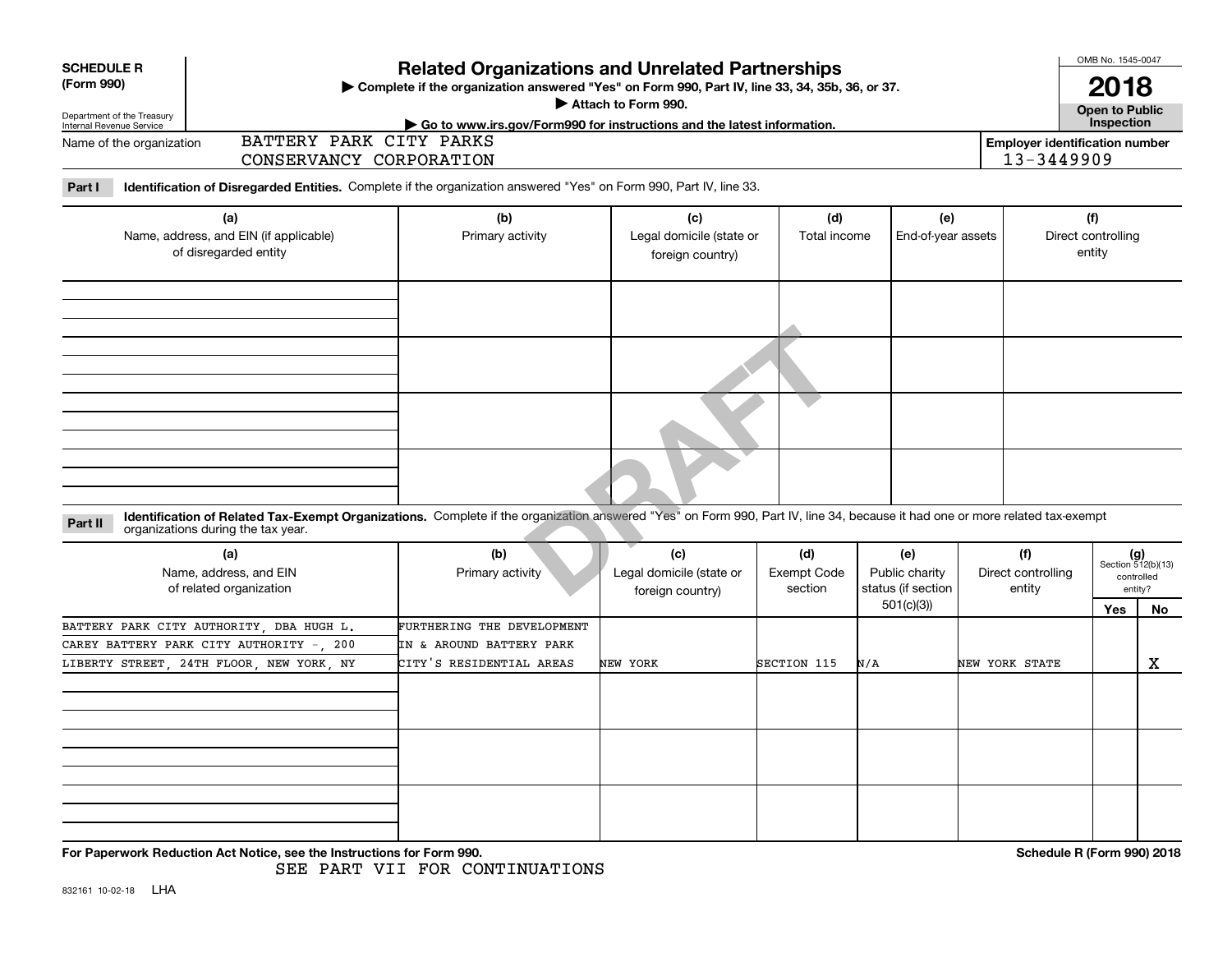### Schedule R (Form 990) 2018 CONSERVANCY CORPORATION 1 3-3449909 <sub>Page</sub>

**2**

**Identification of Related Organizations Taxable as a Partnership.** Complete if the organization answered "Yes" on Form 990, Part IV, line 34, because it had one or more related **Part III** organizations treated as a partnership during the tax year.

| (a)                                                                                                                                                                                                 | (b)              | (c)                  | (d)                          | (e)                                        | (f)                      | (g)                     |                | (h)              | (i)                         | (i)                  | (k)                                |
|-----------------------------------------------------------------------------------------------------------------------------------------------------------------------------------------------------|------------------|----------------------|------------------------------|--------------------------------------------|--------------------------|-------------------------|----------------|------------------|-----------------------------|----------------------|------------------------------------|
| Name, address, and EIN<br>of related organization                                                                                                                                                   | Primary activity | Legal<br>domicile    | Direct controlling<br>entity | Predominant income<br>(related, unrelated, | Share of total<br>income | Share of<br>end-of-year |                | Disproportionate | Code V-UBI<br>amount in box |                      | General or Percentage<br>ownership |
|                                                                                                                                                                                                     |                  | (state or<br>foreign |                              | excluded from tax under                    |                          | assets                  |                | allocations?     | 20 of Schedule              | managing<br>partner? |                                    |
|                                                                                                                                                                                                     |                  | country)             |                              | sections 512-514)                          |                          |                         | Yes            | <b>No</b>        | K-1 (Form 1065) Yes No      |                      |                                    |
|                                                                                                                                                                                                     |                  |                      |                              |                                            |                          |                         |                |                  |                             |                      |                                    |
|                                                                                                                                                                                                     |                  |                      |                              |                                            |                          |                         |                |                  |                             |                      |                                    |
|                                                                                                                                                                                                     |                  |                      |                              |                                            |                          |                         |                |                  |                             |                      |                                    |
|                                                                                                                                                                                                     |                  |                      |                              |                                            |                          |                         |                |                  |                             |                      |                                    |
|                                                                                                                                                                                                     |                  |                      |                              |                                            |                          |                         |                |                  |                             |                      |                                    |
|                                                                                                                                                                                                     |                  |                      |                              |                                            |                          |                         |                |                  |                             |                      |                                    |
|                                                                                                                                                                                                     |                  |                      |                              |                                            |                          |                         |                |                  |                             |                      |                                    |
|                                                                                                                                                                                                     |                  |                      |                              |                                            |                          |                         |                |                  |                             |                      |                                    |
|                                                                                                                                                                                                     |                  |                      |                              |                                            |                          |                         |                |                  |                             |                      |                                    |
|                                                                                                                                                                                                     |                  |                      |                              |                                            |                          |                         |                |                  |                             |                      |                                    |
|                                                                                                                                                                                                     |                  |                      |                              |                                            |                          |                         |                |                  |                             |                      |                                    |
|                                                                                                                                                                                                     |                  |                      |                              |                                            |                          |                         |                |                  |                             |                      |                                    |
|                                                                                                                                                                                                     |                  |                      |                              |                                            |                          |                         |                |                  |                             |                      |                                    |
|                                                                                                                                                                                                     |                  |                      |                              |                                            |                          |                         |                |                  |                             |                      |                                    |
|                                                                                                                                                                                                     |                  |                      |                              |                                            |                          |                         |                |                  |                             |                      |                                    |
|                                                                                                                                                                                                     |                  |                      |                              |                                            |                          |                         |                |                  |                             |                      |                                    |
| Identification of Related Organizations Taxable as a Corporation or Trust. Complete if the organization answered "Yes" on Form 990, Part IV, line 34, because it had one or more related<br>Part IV |                  |                      |                              |                                            |                          |                         |                |                  |                             |                      |                                    |
| organizations treated as a corporation or trust during the tax year.                                                                                                                                |                  |                      |                              |                                            |                          |                         |                |                  |                             |                      |                                    |
| (a)                                                                                                                                                                                                 |                  |                      | (b)                          | (d)<br>(c)                                 |                          | (e)                     | (f)            |                  | (g)                         | (h)                  | (i)<br>Section                     |
| Name, address, and EIN                                                                                                                                                                              |                  |                      | Primary activity             | Direct controlling<br>Legal domicile       |                          | Type of entity          | Share of total |                  | Share of                    | Percentage           | 512(b)(13)                         |
| of related organization                                                                                                                                                                             |                  |                      |                              | (state or<br>entity<br>foreign             |                          | (C corp, S corp,        | income         |                  | end-of-year                 | ownership            | controlled<br>entity?              |
|                                                                                                                                                                                                     |                  |                      |                              | country)                                   |                          | or trust)               |                |                  | assets                      |                      | Yes   No                           |

| (a)<br>Name, address, and EIN<br>of related organization | (b)<br>Primary activity | (c)<br>Legal domicile<br>(state or<br>foreign | (d)<br>Direct controlling<br>entity | (e)<br>Type of entity<br>(C corp, S corp,<br>or trust) | (f)<br>Share of total<br>income | (g)<br>Share of<br>end-of-year<br>assets | (h)<br>Percentage<br>ownership | $\begin{array}{c} \textbf{(i)}\\ \text{Section}\\ 512 \text{(b)} \text{(13)}\\ \text{controlled}\\ \text{entity?} \end{array}$ |
|----------------------------------------------------------|-------------------------|-----------------------------------------------|-------------------------------------|--------------------------------------------------------|---------------------------------|------------------------------------------|--------------------------------|--------------------------------------------------------------------------------------------------------------------------------|
|                                                          |                         | country)                                      |                                     |                                                        |                                 |                                          |                                | Yes No                                                                                                                         |
|                                                          |                         |                                               |                                     |                                                        |                                 |                                          |                                |                                                                                                                                |
|                                                          |                         |                                               |                                     |                                                        |                                 |                                          |                                |                                                                                                                                |
|                                                          |                         |                                               |                                     |                                                        |                                 |                                          |                                |                                                                                                                                |
|                                                          |                         |                                               |                                     |                                                        |                                 |                                          |                                |                                                                                                                                |
|                                                          |                         |                                               |                                     |                                                        |                                 |                                          |                                |                                                                                                                                |
|                                                          |                         |                                               |                                     |                                                        |                                 |                                          |                                |                                                                                                                                |
|                                                          |                         |                                               |                                     |                                                        |                                 |                                          |                                |                                                                                                                                |
|                                                          |                         |                                               |                                     |                                                        |                                 |                                          |                                |                                                                                                                                |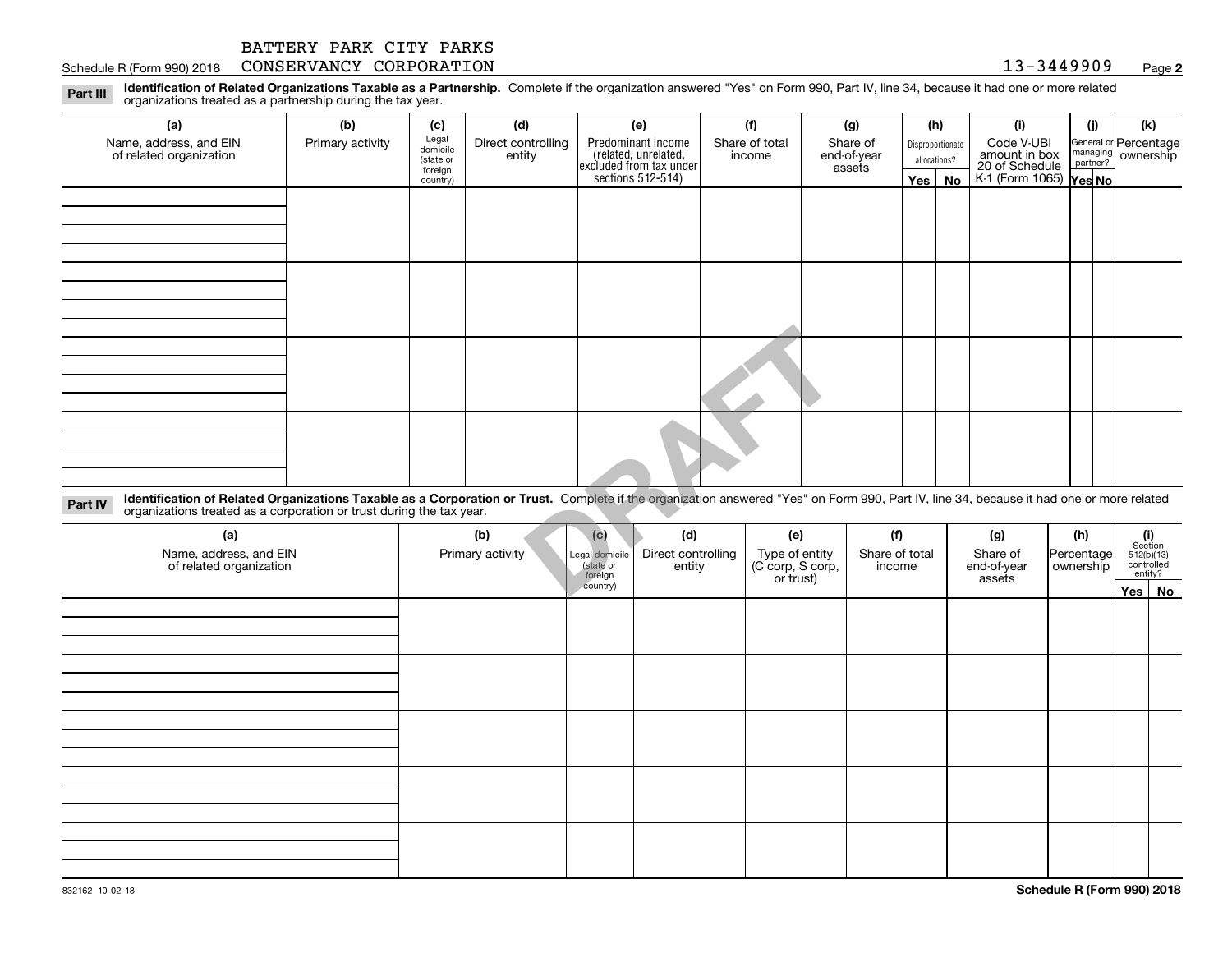Schedule R (Form 990) 2018 CONSERVANCY CORPORATION 1 3-3449909 <sub>Page</sub>

**Part V** T**ransactions With Related Organizations.** Complete if the organization answered "Yes" on Form 990, Part IV, line 34, 35b, or 36.

|     | Note: Complete line 1 if any entity is listed in Parts II, III, or IV of this schedule.                                                                                                                                              |                                   |                        |                                              |                 | Yes         | No                      |
|-----|--------------------------------------------------------------------------------------------------------------------------------------------------------------------------------------------------------------------------------------|-----------------------------------|------------------------|----------------------------------------------|-----------------|-------------|-------------------------|
|     | During the tax year, did the organization engage in any of the following transactions with one or more related organizations listed in Parts II-IV?                                                                                  |                                   |                        |                                              |                 |             |                         |
|     |                                                                                                                                                                                                                                      |                                   |                        |                                              | 1a              |             | $\mathbf X$             |
|     | <b>b</b> Gift, grant, or capital contribution to related organization(s)                                                                                                                                                             |                                   |                        |                                              | 1b              |             | $\overline{\mathbf{x}}$ |
|     |                                                                                                                                                                                                                                      |                                   |                        |                                              | 1c              |             | $\overline{\mathbf{x}}$ |
|     | d Loans or loan guarantees to or for related organization(s)                                                                                                                                                                         |                                   |                        |                                              | 1 <sub>d</sub>  |             | $\overline{\mathbf{x}}$ |
|     |                                                                                                                                                                                                                                      |                                   |                        |                                              | 1e              |             | $\mathbf{x}$            |
|     |                                                                                                                                                                                                                                      |                                   |                        |                                              |                 |             |                         |
|     | f Dividends from related organization(s) www.assession.com/www.assession.com/www.assession.com/www.assession.com/www.assession.com/www.assession.com/www.assession.com/www.assession.com/www.assession.com/www.assession.com/w       |                                   |                        |                                              | 1f              |             | X                       |
|     | Sale of assets to related organization(s) material content and content and content and content and content and content and content and content and content and content and content and content and content and content and con       |                                   |                        |                                              | 1a              |             | $\mathbf X$             |
|     |                                                                                                                                                                                                                                      |                                   |                        |                                              | 1h              |             | $\overline{\mathbf{X}}$ |
|     | Exchange of assets with related organization(s) manufactured and content to the content of the content of the content of the content of the content of the content of the content of the content of the content of the content       |                                   |                        |                                              | 1i -            |             | $\overline{\mathbf{x}}$ |
|     |                                                                                                                                                                                                                                      |                                   |                        |                                              | 11              |             | $\overline{\mathbf{x}}$ |
|     |                                                                                                                                                                                                                                      |                                   |                        |                                              |                 |             |                         |
|     |                                                                                                                                                                                                                                      |                                   |                        |                                              | 1k              |             | X                       |
|     | Performance of services or membership or fundraising solicitations for related organization(s) manufactured and the content of the content of the content of the content of the content of the content of the content of the c       |                                   |                        |                                              | 11              |             | $\overline{\mathbf{x}}$ |
|     |                                                                                                                                                                                                                                      |                                   |                        |                                              | 1 <sub>m</sub>  | $\mathbf x$ |                         |
|     |                                                                                                                                                                                                                                      |                                   |                        |                                              | 1n              |             | $\mathbf X$             |
|     | <b>o</b> Sharing of paid employees with related organization(s)                                                                                                                                                                      |                                   |                        |                                              | 10 <sub>o</sub> |             | $\mathbf X$             |
|     |                                                                                                                                                                                                                                      |                                   |                        |                                              |                 |             |                         |
|     | p Reimbursement paid to related organization(s) for expenses <i>manufactured content of the content of the content of the content of the content of the content of the content of the content of the content of the content of t</i> |                                   |                        |                                              | 1p              |             | X                       |
|     |                                                                                                                                                                                                                                      |                                   |                        |                                              | 1q              | $\mathbf x$ |                         |
|     |                                                                                                                                                                                                                                      |                                   |                        |                                              |                 |             |                         |
|     | r Other transfer of cash or property to related organization(s)                                                                                                                                                                      |                                   |                        |                                              | 1r              |             | X                       |
|     |                                                                                                                                                                                                                                      |                                   |                        |                                              | 1s              |             | $\overline{\mathbf{x}}$ |
|     | If the answer to any of the above is "Yes," see the instructions for information on who must complete this line, including covered relationships and transaction thresholds.                                                         |                                   |                        |                                              |                 |             |                         |
|     | (a)<br>Name of related organization                                                                                                                                                                                                  | (b)<br>Transaction<br>$type(a-s)$ | (c)<br>Amount involved | (d)<br>Method of determining amount involved |                 |             |                         |
| (1) |                                                                                                                                                                                                                                      |                                   |                        |                                              |                 |             |                         |
| (2) |                                                                                                                                                                                                                                      |                                   |                        |                                              |                 |             |                         |
|     |                                                                                                                                                                                                                                      |                                   |                        |                                              |                 |             |                         |
| (3) |                                                                                                                                                                                                                                      |                                   |                        |                                              |                 |             |                         |
|     |                                                                                                                                                                                                                                      |                                   |                        |                                              |                 |             |                         |

**(4)**

**(5)**

**(6)**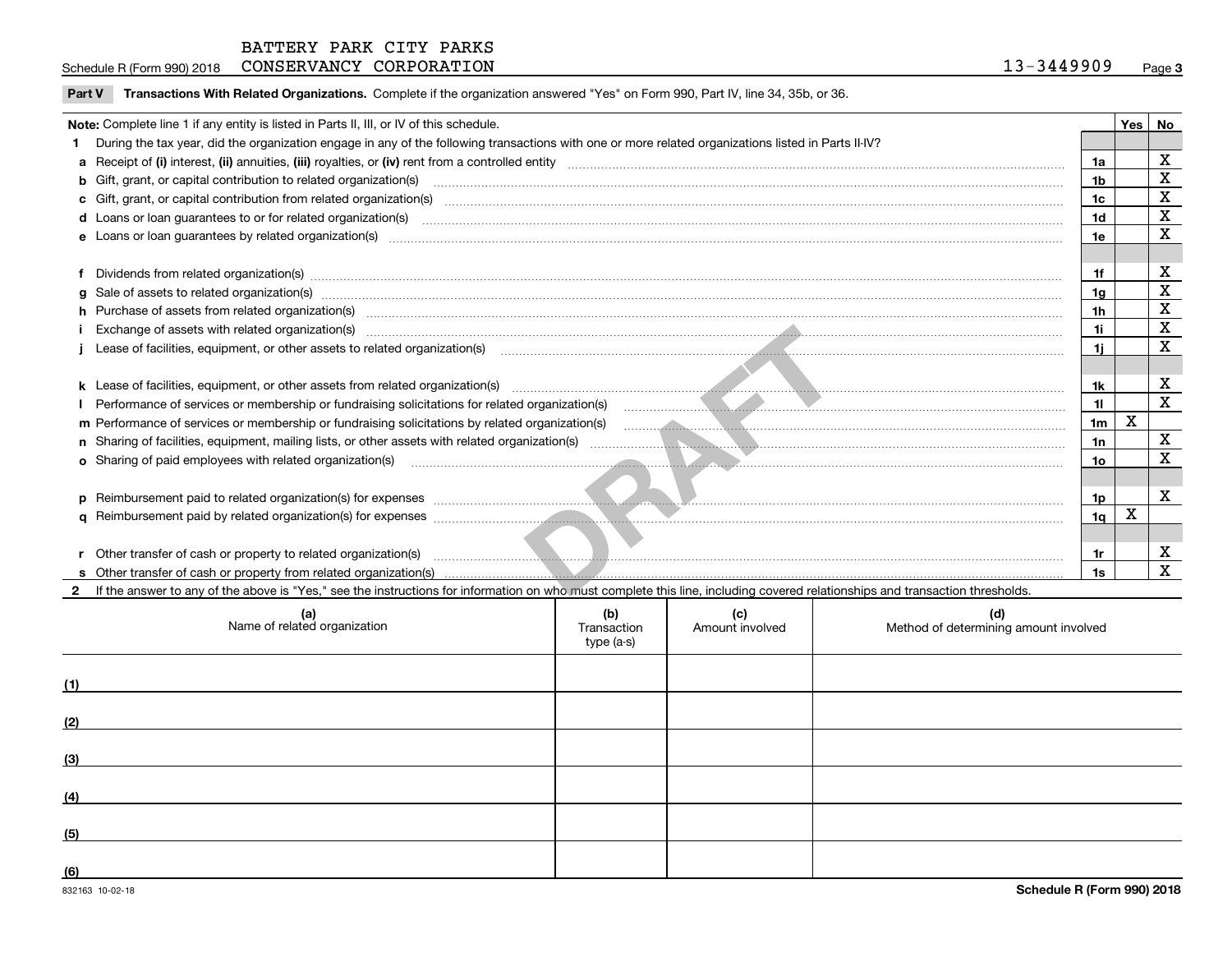**Part VI Unrelated Organizations Taxable as a Partnership. Complete if the organization answered "Yes" on Form 990, Part IV, line 37.** 

Provide the following information for each entity taxed as a partnership through which the organization conducted more than five percent of its activities (measured by total assets or gross revenue) that was not a related organization. See instructions regarding exclusion for certain investment partnerships.

| ັ<br>(a)               | ັ<br>ັ<br>(b)    |                       | (d)                                                                                        |                                                                                             | (f)      |                 | (h)                                   |                                                                                                                                       | (i)    | (k) |
|------------------------|------------------|-----------------------|--------------------------------------------------------------------------------------------|---------------------------------------------------------------------------------------------|----------|-----------------|---------------------------------------|---------------------------------------------------------------------------------------------------------------------------------------|--------|-----|
| Name, address, and EIN | Primary activity | (c)<br>Legal domicile |                                                                                            | (e)<br>Are all                                                                              | Share of | (g)<br>Share of |                                       | (i)                                                                                                                                   |        |     |
| of entity              |                  | (state or foreign     | Predominant income<br>(related, unrelated,<br>excluded from tax under<br>sections 512-514) | $\begin{array}{c}\n\text{partners} \text{ sec.} \\ 501(c)(3) \\ \text{orgs.?}\n\end{array}$ | total    | end-of-year     | Dispropor-<br>tionate<br>allocations? | Code V-UBI<br>  amount in box 20 managing<br>  of Schedule K-1 partner? ownership<br>  of Schedule K-1 partner? ownership<br>  Yes No |        |     |
|                        |                  | country)              |                                                                                            |                                                                                             | income   | assets          |                                       |                                                                                                                                       |        |     |
|                        |                  |                       |                                                                                            | Yes No                                                                                      |          |                 | Yes No                                |                                                                                                                                       | Yes No |     |
|                        |                  |                       |                                                                                            |                                                                                             |          |                 |                                       |                                                                                                                                       |        |     |
|                        |                  |                       |                                                                                            |                                                                                             |          |                 |                                       |                                                                                                                                       |        |     |
|                        |                  |                       |                                                                                            |                                                                                             |          |                 |                                       |                                                                                                                                       |        |     |
|                        |                  |                       |                                                                                            |                                                                                             |          |                 |                                       |                                                                                                                                       |        |     |
|                        |                  |                       |                                                                                            |                                                                                             |          |                 |                                       |                                                                                                                                       |        |     |
|                        |                  |                       |                                                                                            |                                                                                             |          |                 |                                       |                                                                                                                                       |        |     |
|                        |                  |                       |                                                                                            |                                                                                             |          |                 |                                       |                                                                                                                                       |        |     |
|                        |                  |                       |                                                                                            |                                                                                             |          |                 |                                       |                                                                                                                                       |        |     |
|                        |                  |                       |                                                                                            |                                                                                             |          |                 |                                       |                                                                                                                                       |        |     |
|                        |                  |                       |                                                                                            |                                                                                             |          |                 |                                       |                                                                                                                                       |        |     |
|                        |                  |                       |                                                                                            |                                                                                             |          |                 |                                       |                                                                                                                                       |        |     |
|                        |                  |                       |                                                                                            |                                                                                             |          |                 |                                       |                                                                                                                                       |        |     |
|                        |                  |                       |                                                                                            |                                                                                             |          |                 |                                       |                                                                                                                                       |        |     |
|                        |                  |                       |                                                                                            |                                                                                             |          |                 |                                       |                                                                                                                                       |        |     |
|                        |                  |                       |                                                                                            |                                                                                             |          |                 |                                       |                                                                                                                                       |        |     |
|                        |                  |                       |                                                                                            |                                                                                             |          |                 |                                       |                                                                                                                                       |        |     |
|                        |                  |                       |                                                                                            |                                                                                             |          |                 |                                       |                                                                                                                                       |        |     |
|                        |                  |                       |                                                                                            |                                                                                             |          |                 |                                       |                                                                                                                                       |        |     |
|                        |                  |                       |                                                                                            |                                                                                             |          |                 |                                       |                                                                                                                                       |        |     |
|                        |                  |                       |                                                                                            |                                                                                             |          |                 |                                       |                                                                                                                                       |        |     |
|                        |                  |                       |                                                                                            |                                                                                             |          |                 |                                       |                                                                                                                                       |        |     |
|                        |                  |                       |                                                                                            |                                                                                             |          |                 |                                       |                                                                                                                                       |        |     |
|                        |                  |                       |                                                                                            |                                                                                             |          |                 |                                       |                                                                                                                                       |        |     |
|                        |                  |                       |                                                                                            |                                                                                             |          |                 |                                       |                                                                                                                                       |        |     |
|                        |                  |                       |                                                                                            |                                                                                             |          |                 |                                       |                                                                                                                                       |        |     |
|                        |                  |                       |                                                                                            |                                                                                             |          |                 |                                       |                                                                                                                                       |        |     |
|                        |                  |                       |                                                                                            |                                                                                             |          |                 |                                       |                                                                                                                                       |        |     |
|                        |                  |                       |                                                                                            |                                                                                             |          |                 |                                       |                                                                                                                                       |        |     |
|                        |                  |                       |                                                                                            |                                                                                             |          |                 |                                       |                                                                                                                                       |        |     |
|                        |                  |                       |                                                                                            |                                                                                             |          |                 |                                       |                                                                                                                                       |        |     |
|                        |                  |                       |                                                                                            |                                                                                             |          |                 |                                       |                                                                                                                                       |        |     |
|                        |                  |                       |                                                                                            |                                                                                             |          |                 |                                       |                                                                                                                                       |        |     |
|                        |                  |                       |                                                                                            |                                                                                             |          |                 |                                       |                                                                                                                                       |        |     |
|                        |                  |                       |                                                                                            |                                                                                             |          |                 |                                       |                                                                                                                                       |        |     |
|                        |                  |                       |                                                                                            |                                                                                             |          |                 |                                       |                                                                                                                                       |        |     |

**Schedule R (Form 990) 2018**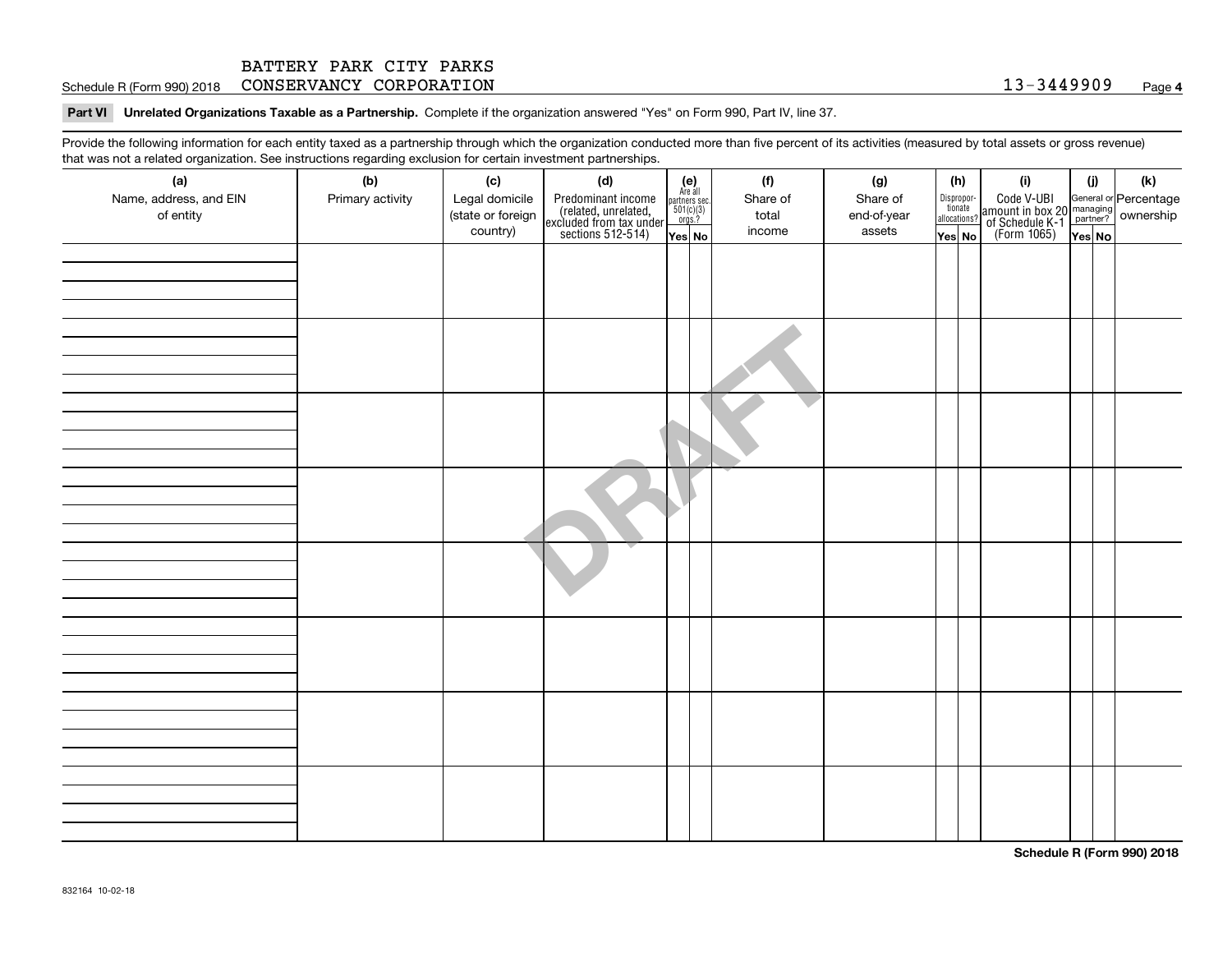### Schedule R (Form 990) 2018  ${\bf CONSERVANCY}$   ${\bf CORPORTION}$  1 $3$  –  $3\,4\,4\,9\,9\,0\,9$  Page BATTERY PARK CITY PARKS

**Part VII Supplemental Information.**

Provide additional information for responses to questions on Schedule R. See instructions.

### PART II, IDENTIFICATION OF RELATED TAX-EXEMPT ORGANIZATIONS:

NAME, ADDRESS, AND EIN OF RELATED ORGANIZATION:

BATTERY PARK CITY AUTHORITY, DBA HUGH L. CAREY BATTERY PARK

CITY AUTHORITY

EIN: 13-2617144

200 LIBERTY STREET, 24TH FLOOR

NEW YORK, NY 10280-1097

SCHEDULE R, PART V:

BPCA IS THE SOLE MEMBER OF BPCPC. BPCA'S BOARD MEMBERS, PRESIDENT AND

TREASURER SERVE IN THE SAME CAPACITY FOR BPCPC, WITHOUT COMPENSATION

FROM BPCPC. BPCPC WAS FORMED BY BPCA TO COMPLY WITH CERTAIN

**BECA'S BOARD MEMBERS, INCLUDED TO COMPLY WITH CERT BECA TO COMPLY WITH CERT BECA AND THE CITY OF THE PROJECT AREA. BPCA SUMPLY PROJECT AREA. BPCA SUMPLY** REQUIREMENTS OF AN AGREEMENT BETWEEN BPCA AND THE CITY OF NEW YORK

PURSUANT TO WHICH BPCA IS OBLIGATED TO MAINTAIN AND REPAIR THE FINISHED

PARKS AND OPEN SPACES AROUND BPCA'S PROJECT AREA. BPCA SUBSEQUENTLY

ENTERED INTO A MANAGEMENT AGREEMENT WITH BPCPC, WHICH AUTHORIZED BPCPC

TO UNDERTAKE THE RESPONSIBILITIES RELATED TO THE OPERATIONS AND

MAINTENANCE OF THE PARKS WITHIN BPCA'S PROJECT AREA.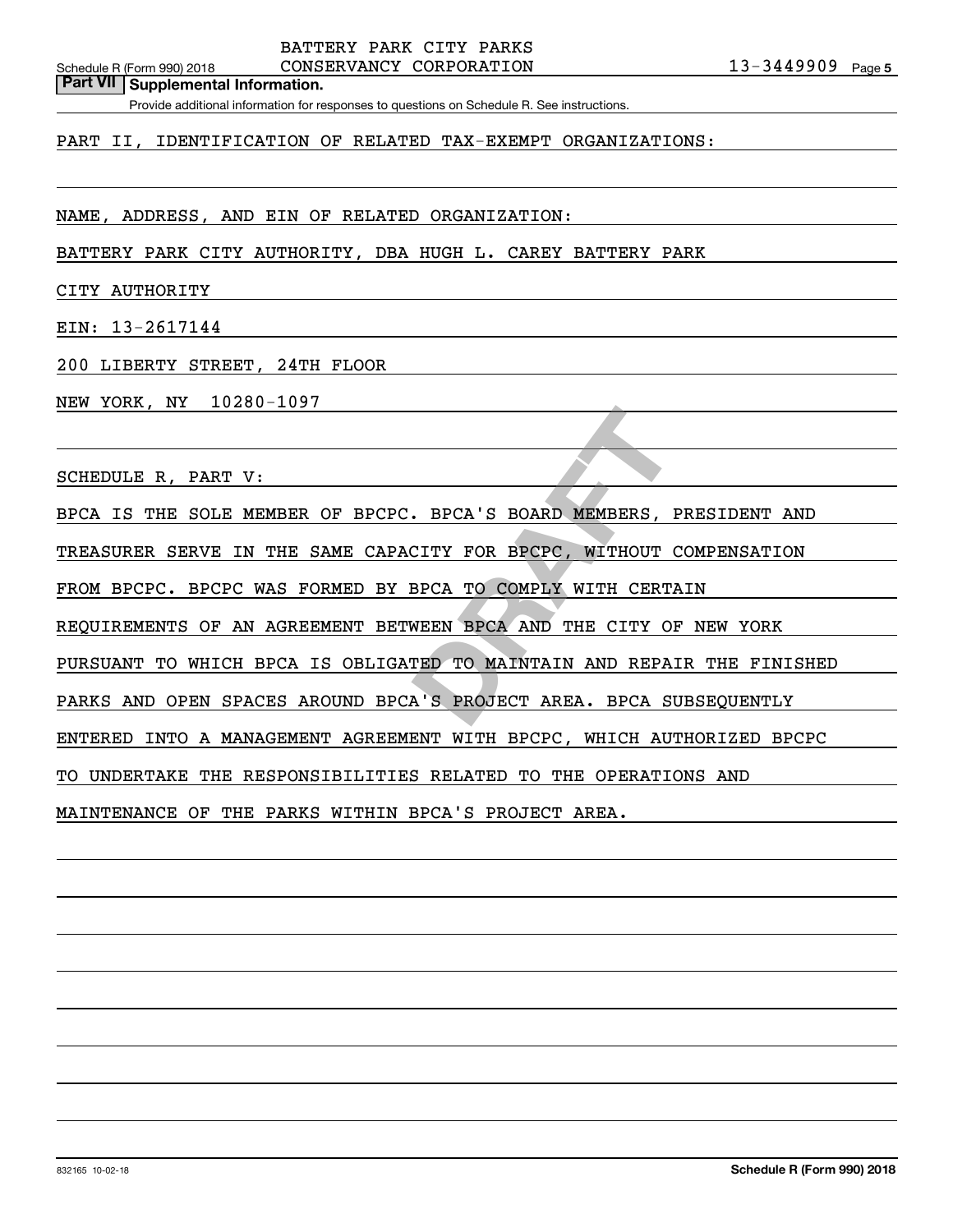NYS Annual Filing for Charitable Organizations www.CharitiesNYS.com

**Inspection**

| <b>1.General Information</b>                                                                                                                                                                                                                                                                             |                                                                   |                                                     |                                          |                                                                                                                                                            |  |  |
|----------------------------------------------------------------------------------------------------------------------------------------------------------------------------------------------------------------------------------------------------------------------------------------------------------|-------------------------------------------------------------------|-----------------------------------------------------|------------------------------------------|------------------------------------------------------------------------------------------------------------------------------------------------------------|--|--|
| 11/01/2018<br>and Ending (mm/dd/yyyy) $10/31/2019$<br>For Fiscal Year Beginning (mm/dd/yyyy)                                                                                                                                                                                                             |                                                                   |                                                     |                                          |                                                                                                                                                            |  |  |
| Check if Applicable:<br>Address Change                                                                                                                                                                                                                                                                   | Name of Organization:<br>BATTERY PARK CITY PARKS CONSERVANCY CORP | Employer Identification Number (EIN):<br>13-3449909 |                                          |                                                                                                                                                            |  |  |
| Name Change<br><b>Initial Filing</b>                                                                                                                                                                                                                                                                     | Mailing Address:<br>75 BATTERY PLACE                              | NY Registration Number:<br>$04 - 65 - 64$           |                                          |                                                                                                                                                            |  |  |
| <b>Final Filing</b><br><b>Amended Filing</b>                                                                                                                                                                                                                                                             | City / State / ZIP:<br>NEW YORK, NY                               | Telephone:<br>212 267-9700                          |                                          |                                                                                                                                                            |  |  |
| Reg ID Pending                                                                                                                                                                                                                                                                                           | 10280<br>Website:<br>WWW.BPCPARKS.ORG                             |                                                     |                                          |                                                                                                                                                            |  |  |
| Check your organization's                                                                                                                                                                                                                                                                                |                                                                   |                                                     |                                          |                                                                                                                                                            |  |  |
| registration category:                                                                                                                                                                                                                                                                                   | 7A only<br>EPTL only                                              | DUAL (7A & EPTL)                                    | $X$ EXEMPT*                              | Confirm your Registration Category in the<br>Charities Registry at www.CharitiesNYS.com.                                                                   |  |  |
| 2. Certification                                                                                                                                                                                                                                                                                         |                                                                   |                                                     |                                          |                                                                                                                                                            |  |  |
| two signatories.                                                                                                                                                                                                                                                                                         |                                                                   |                                                     |                                          | See instructions for certification requirements. Improper certification is a violation of law that may be subject to penalties. The certification requires |  |  |
| We certify under penalties of perjury that we reviewed this report, including all attachments, and to the best of our knowledge and belief,<br>they are true, correct and complete in accordance with the laws of the State of New York applicable to this report.                                       |                                                                   |                                                     |                                          |                                                                                                                                                            |  |  |
| President or Authorized Officer:                                                                                                                                                                                                                                                                         |                                                                   |                                                     | <b>BENJAMIN JONES</b><br>PRESIDENT & CEO |                                                                                                                                                            |  |  |
|                                                                                                                                                                                                                                                                                                          | Signature                                                         |                                                     | <b>Print Name and Title</b>              | Date                                                                                                                                                       |  |  |
| PAMELA FREDERICK<br><b>TREASURER</b><br>Chief Financial Officer or Treasurer:                                                                                                                                                                                                                            |                                                                   |                                                     |                                          |                                                                                                                                                            |  |  |
|                                                                                                                                                                                                                                                                                                          | Signature                                                         |                                                     | <b>Print Name and Title</b>              | Date                                                                                                                                                       |  |  |
| 3. Annual Reporting Exemption                                                                                                                                                                                                                                                                            |                                                                   |                                                     |                                          |                                                                                                                                                            |  |  |
|                                                                                                                                                                                                                                                                                                          |                                                                   |                                                     |                                          |                                                                                                                                                            |  |  |
| Check the exemption(s) that apply to your filing. If your organization is claiming an exemption under one category (7A or EPTL only filers) or both                                                                                                                                                      |                                                                   |                                                     |                                          |                                                                                                                                                            |  |  |
| categories (DUAL filers) that apply to your registration, complete only parts 1, 2, and 3, and submit the certified Char500. No fee, schedules, or<br>additional attachments are required. If you cannot claim an exemption or are a DUAL filer that claims only one exemption, you must file applicable |                                                                   |                                                     |                                          |                                                                                                                                                            |  |  |
| schedules and attachments and pay applicable fees.                                                                                                                                                                                                                                                       |                                                                   |                                                     |                                          |                                                                                                                                                            |  |  |
|                                                                                                                                                                                                                                                                                                          |                                                                   |                                                     |                                          |                                                                                                                                                            |  |  |
| 3a. 7A filing exemption: Total contributions from NY State including residents, foundations, government agencies, etc. did not                                                                                                                                                                           |                                                                   |                                                     |                                          |                                                                                                                                                            |  |  |
| exceed \$25,000 and the organization did not engage a professional fund raiser (PFR) or fund raising counsel (FRC) to solicit                                                                                                                                                                            |                                                                   |                                                     |                                          |                                                                                                                                                            |  |  |
| contributions during the fiscal year.                                                                                                                                                                                                                                                                    |                                                                   |                                                     |                                          |                                                                                                                                                            |  |  |
|                                                                                                                                                                                                                                                                                                          |                                                                   |                                                     |                                          |                                                                                                                                                            |  |  |
| 3b. EPTL filing exemption: Gross receipts did not exceed \$25,000 and the market value of assets did not exceed \$25,000 at any time                                                                                                                                                                     |                                                                   |                                                     |                                          |                                                                                                                                                            |  |  |
| during the fiscal year.                                                                                                                                                                                                                                                                                  |                                                                   |                                                     |                                          |                                                                                                                                                            |  |  |
| <b>4. Schedules and Attachments</b>                                                                                                                                                                                                                                                                      |                                                                   |                                                     |                                          |                                                                                                                                                            |  |  |
| See the following page                                                                                                                                                                                                                                                                                   |                                                                   |                                                     |                                          |                                                                                                                                                            |  |  |
| $\boxed{\textbf{X}}$ No 4a. Did your organization use a professional fund raiser, fund raising counsel or commercial co-venturer<br>for a checklist of<br>Yes                                                                                                                                            |                                                                   |                                                     |                                          |                                                                                                                                                            |  |  |
| for fund raising activity in NY State? If yes, complete Schedule 4a.<br>schedules and                                                                                                                                                                                                                    |                                                                   |                                                     |                                          |                                                                                                                                                            |  |  |
| attachments to                                                                                                                                                                                                                                                                                           |                                                                   |                                                     |                                          |                                                                                                                                                            |  |  |
| $\boxed{\textbf{X}}$ No 4b. Did the organization receive government grants? If yes, complete Schedule 4b.<br>Yes<br>complete your filing.                                                                                                                                                                |                                                                   |                                                     |                                          |                                                                                                                                                            |  |  |
| 5. Fee                                                                                                                                                                                                                                                                                                   |                                                                   |                                                     |                                          |                                                                                                                                                            |  |  |
| See the checklist on the                                                                                                                                                                                                                                                                                 | 7A filing fee:                                                    | EPTL filing fee:                                    | Total fee:                               |                                                                                                                                                            |  |  |
| next page to calculate your                                                                                                                                                                                                                                                                              |                                                                   |                                                     |                                          | Make a single check or money order                                                                                                                         |  |  |
| fee(s). Indicate fee(s) you                                                                                                                                                                                                                                                                              |                                                                   |                                                     |                                          | payable to:<br>"Department of Law"                                                                                                                         |  |  |
| are submitting here:                                                                                                                                                                                                                                                                                     | \$                                                                | \$                                                  | \$                                       |                                                                                                                                                            |  |  |

CHAR500 Annual Filing for Charitable Organizations (Updated January 2019)

\*The "Exempt" category refers to an organization's NYS registration status. It does not refer to its IRS tax designation.